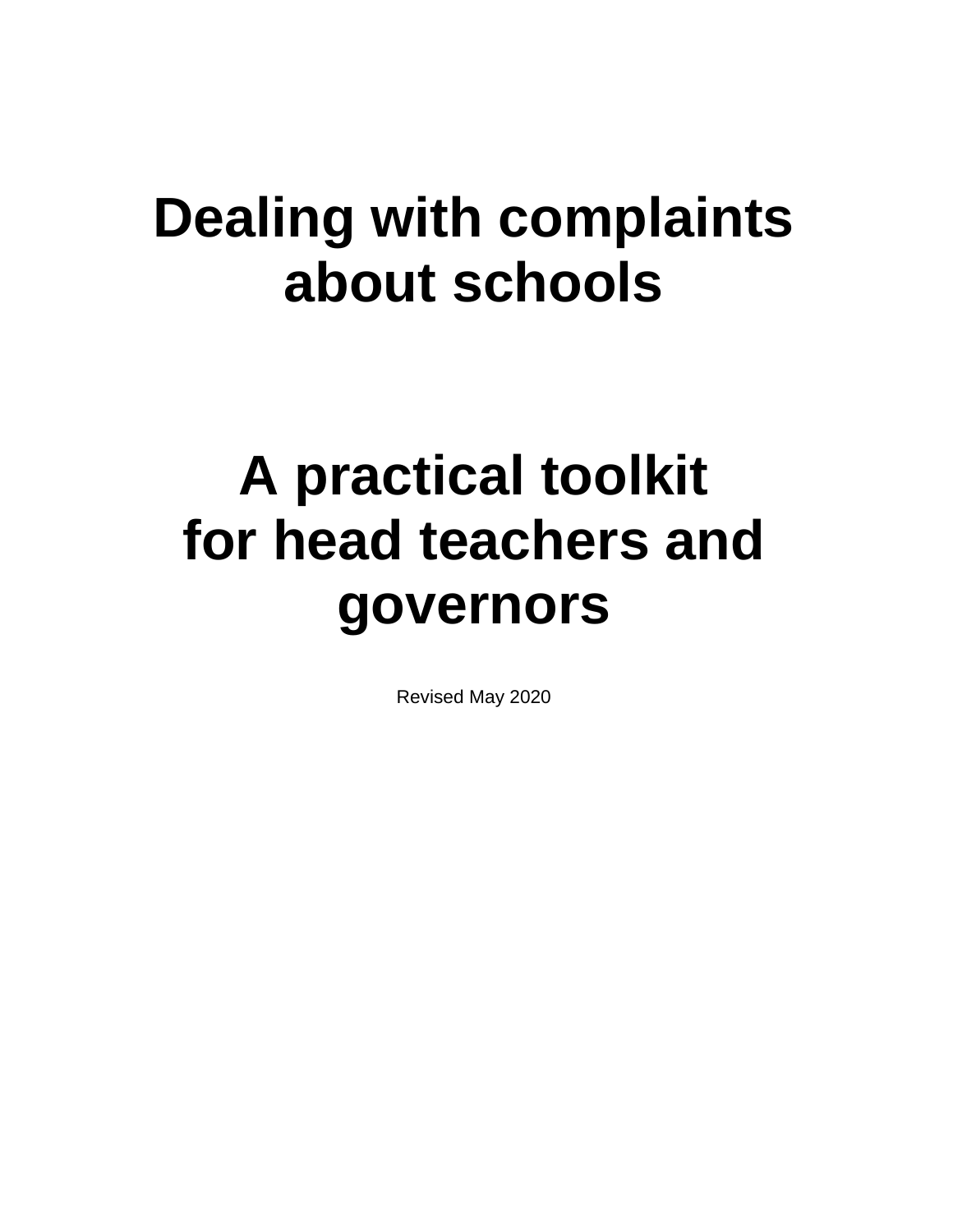# **CONTENTS** Page

|                   |              |                                                                              | 3 |  |  |  |
|-------------------|--------------|------------------------------------------------------------------------------|---|--|--|--|
| Part I            | 4            |                                                                              |   |  |  |  |
| Part II           | 8            |                                                                              |   |  |  |  |
| <b>Part III</b>   | 16           |                                                                              |   |  |  |  |
| <b>Part IV</b>    |              |                                                                              |   |  |  |  |
|                   | 1            | How to minimise the volume of complaints you receive                         |   |  |  |  |
|                   | $\mathbf{2}$ | Distinguishing between concerns and complaints                               |   |  |  |  |
|                   | 3            | The first contact                                                            |   |  |  |  |
|                   | 4<br>5       | <b>Apologies</b>                                                             |   |  |  |  |
|                   | 6            | Moral support for the parent<br><b>Moral support for staff</b>               |   |  |  |  |
|                   | 7            | Who should be involved from the governing body                               |   |  |  |  |
|                   | 8            | Investigating complaints - good practice guidelines                          |   |  |  |  |
|                   | 9            | Procedure for reviewing complaints at stage two                              |   |  |  |  |
|                   |              | 10 Dealing with difficult responses from parents                             |   |  |  |  |
|                   |              | 11 Dealing with persistent or serial complaints                              |   |  |  |  |
|                   |              | <b>12 Duplicate complaints</b>                                               |   |  |  |  |
|                   |              | 13 Closing complaints                                                        |   |  |  |  |
|                   |              | 14 Recording and documenting complaints                                      |   |  |  |  |
|                   |              | 15 Complaints involving allegations of hate incidents                        |   |  |  |  |
|                   |              | 16 Child protection issues                                                   |   |  |  |  |
|                   |              | 17 Whistleblowing                                                            |   |  |  |  |
|                   |              | 18 Complaints about bullying or other behavioural issues                     |   |  |  |  |
|                   |              | 19 Responding to threats to involve the media                                |   |  |  |  |
|                   |              | 20 Responding to threats of legal action                                     |   |  |  |  |
|                   |              | 21 Involvement of elected members                                            |   |  |  |  |
|                   |              | 22 The role of local education authority officers in dealing with complaints |   |  |  |  |
|                   |              | 23 Reviewing the complaints procedure                                        |   |  |  |  |
| <b>Annex A</b>    |              |                                                                              |   |  |  |  |
| <b>Annex B</b>    |              |                                                                              |   |  |  |  |
| <b>Annex C</b>    |              |                                                                              |   |  |  |  |
| <b>Annex D</b>    |              |                                                                              |   |  |  |  |
| <b>Annex E</b>    |              | Template for letter to invite complainant to stage two panel 46              |   |  |  |  |
| <b>Annex F</b>    |              | Template for final response letter following stage two panel 48              |   |  |  |  |
| <b>Appendix A</b> |              | Complaints which are subject to statutory procedures 49                      |   |  |  |  |
| <b>Appendix B</b> |              |                                                                              |   |  |  |  |
| <b>Appendix C</b> |              |                                                                              |   |  |  |  |
| <b>Appendix D</b> |              |                                                                              |   |  |  |  |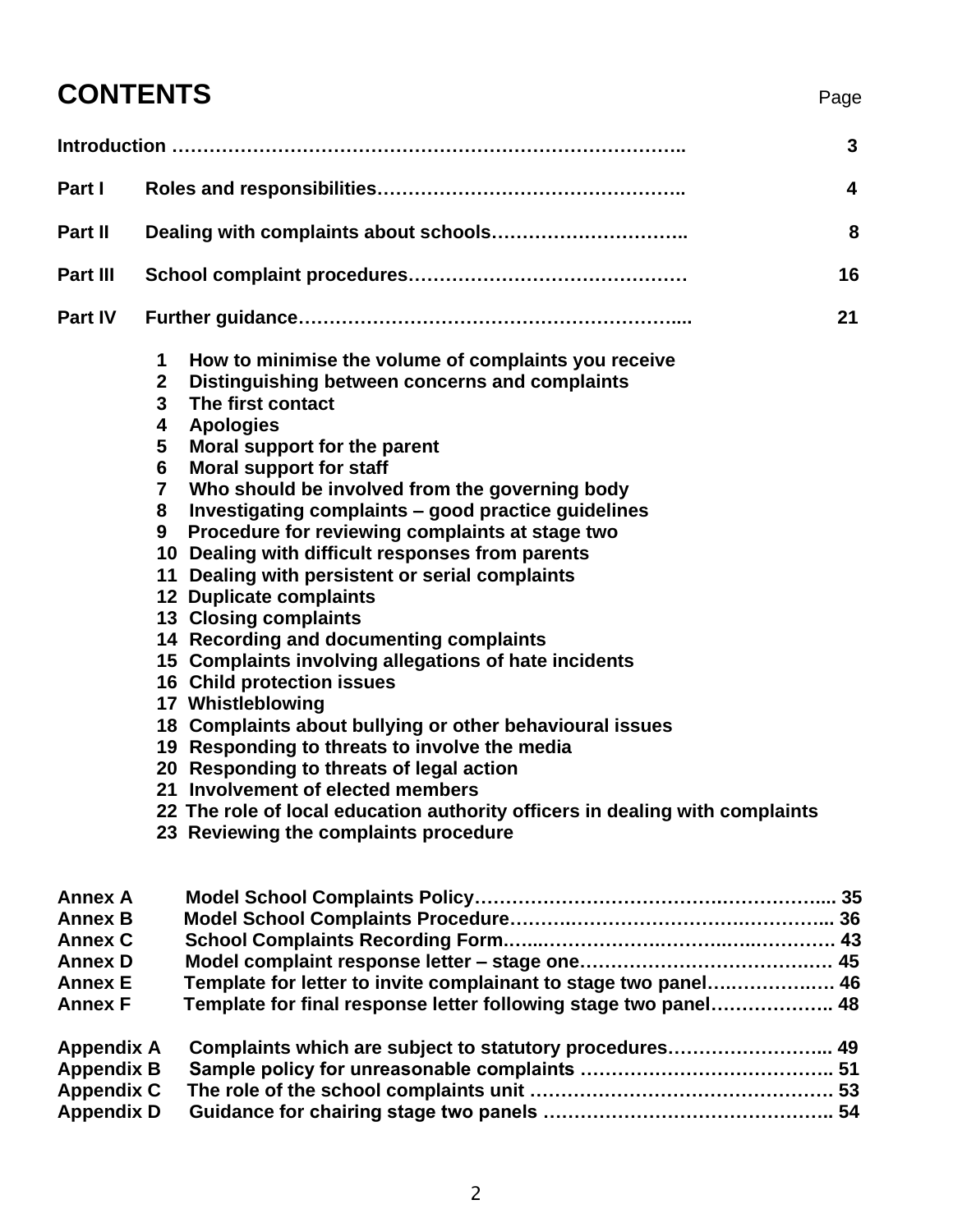# **Introduction**

The Department for Education (DfE) has recently produced updated guidance for schools to support them in dealing with complaints (published in April 2020).

Leeds children and families services have produced a toolkit for schools based on this DfE guidance since 2002 and this document provides the latest version of this.

The toolkit gives helpful advice in applying the guidance to complaint situations in school.

The latest guidance provides clarity around the use of electronic recordings in complaints, how complaints should be considered afresh at stage two panels, how to arrange an external panel and how to deal with duplicate complaints.

**Part I** establishes the key **roles and responsibilities** in dealing with complaints about schools.

**Part II** – **Dealing with complaints about schools** sets out key principles and practice in dealing with concerns or complaints from parents and carers, and with complaints from the wider community.

**Part III – Model school complaints procedure** sets out a model procedure covering all the stages, from informal, pre-complaint discussions to final review by the Secretary of State for Education.

**Part IV** gives **further guidance**, including best practice around complaint handling and dealing with different types of complaint.

Model policies, procedures and letters that you might wish to adapt for use in your school are also included as additional support materials.

If you have any enquiries or questions about the toolkit, please contact the customer relations service on 0113 37 85111, by email at [feedback.childrens@leeds.gov.uk](mailto:feedback.childrens@leeds.gov.uk) or in writing to:

Customer Relations PO Box 837 **Leeds** LS1 9PZ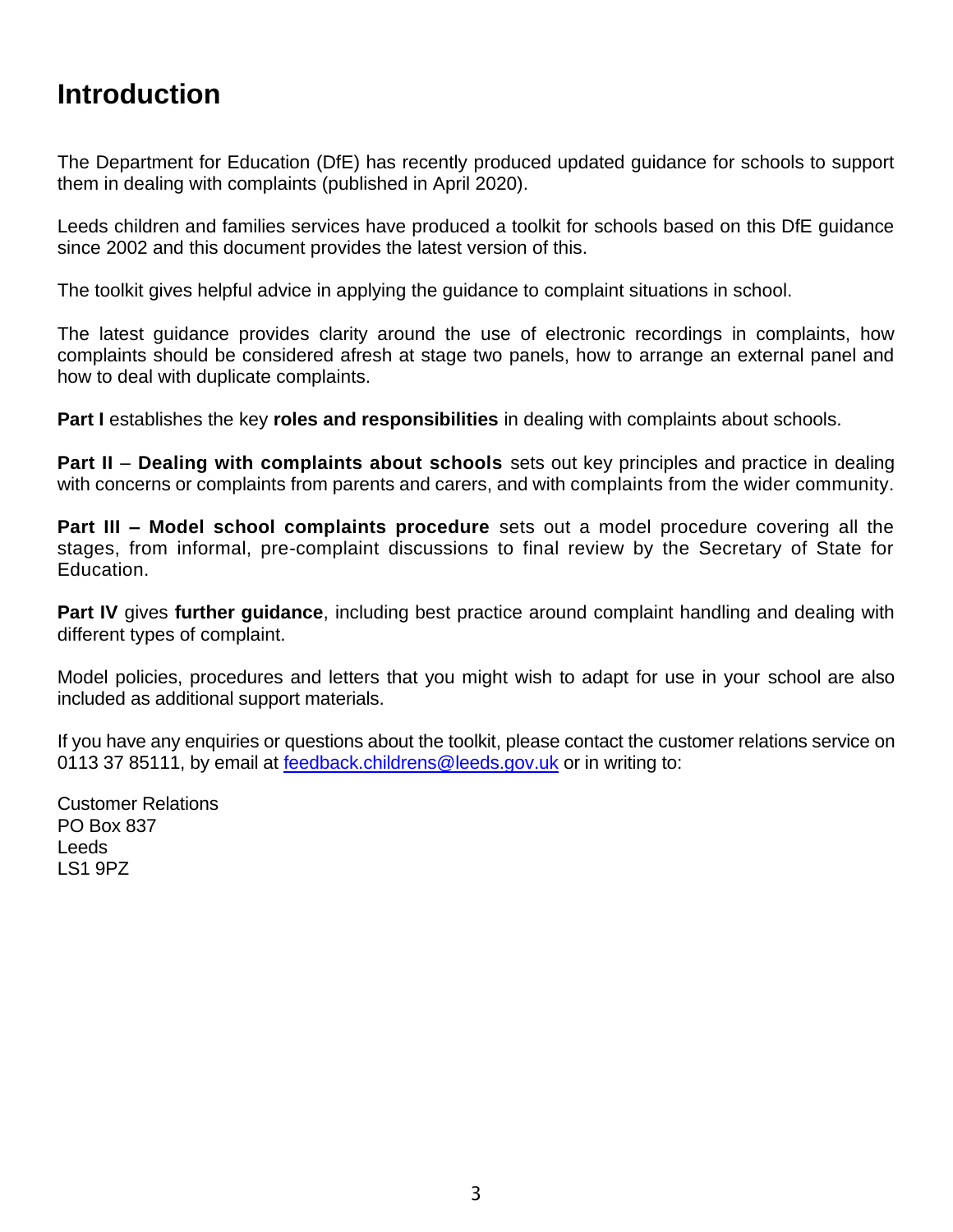# **Part I – roles and responsibilities**

- **1.1** Every well governed and well managed school will from time to time have to deal with complaints from parents, school neighbours and others. Teachers and governors will know that most parental concerns and complaints are resolved informally by school staff. Relatively few complaints lead to a formal process, but where they do, the governing body must ensure that proper procedures are in place, are publicised, understood and followed.
- 1.2 From 1 September 2003 governing bodies of all maintained schools and maintained nursery schools in England, have been required to have in place a procedure to deal with complaints relating to the school and to any community facilities or services that the school provides.

#### **Key responsibilities**

- 1.3 The **head teacher** is responsible for making operational decisions on a daily basis about the school's internal management and organisation. The school should make it clear that parents and others should direct concerns or complaints to the head teacher in most circumstances.
- 1.4 The **governing body** has overall responsibility for the school and for ensuring that all pupils receive an appropriate and high standard of education. Given that school sites are now becoming places of service provision, it is important that the governing body ensures that any third party providers offering community facilities or services through the school premises have their own complaints procedure in place.
- 1.5 There are regulations that prescribe the role of governors in dealing with complaints. In general, the need to maintain a strategic overview, rather than a day-to-day operational involvement, is paramount, as is the need to provide an objective approach in the interest of the whole school community, i.e. parents as well as staff.
- 1.6 **Parent and staff governors** in particular should not be drawn into the detail of specific complaints as this may prejudice their role in any further stages of the complaints procedure. However, they can help to refer more general concerns about school policy to the head teacher and the governing body.
- 1.7 Since the implementation of section 45 of the Education Act 2011, on 1 August 2012, the local authority no longer has any power or duty to intervene in school complaints.
- 1.8 Parents and other complainants will be advised that if they contact the local authority, they will be referred back to the school and all details will be recorded and passed on to the head teacher or chair of governors.
- 1.9 However, under the schools improvement policy, the local authority has a responsibility to 'monitor information about all schools, with particular emphasis on identifying strengths, areas for improvement and progress in order to support, challenge and validate a school's self-evaluation'.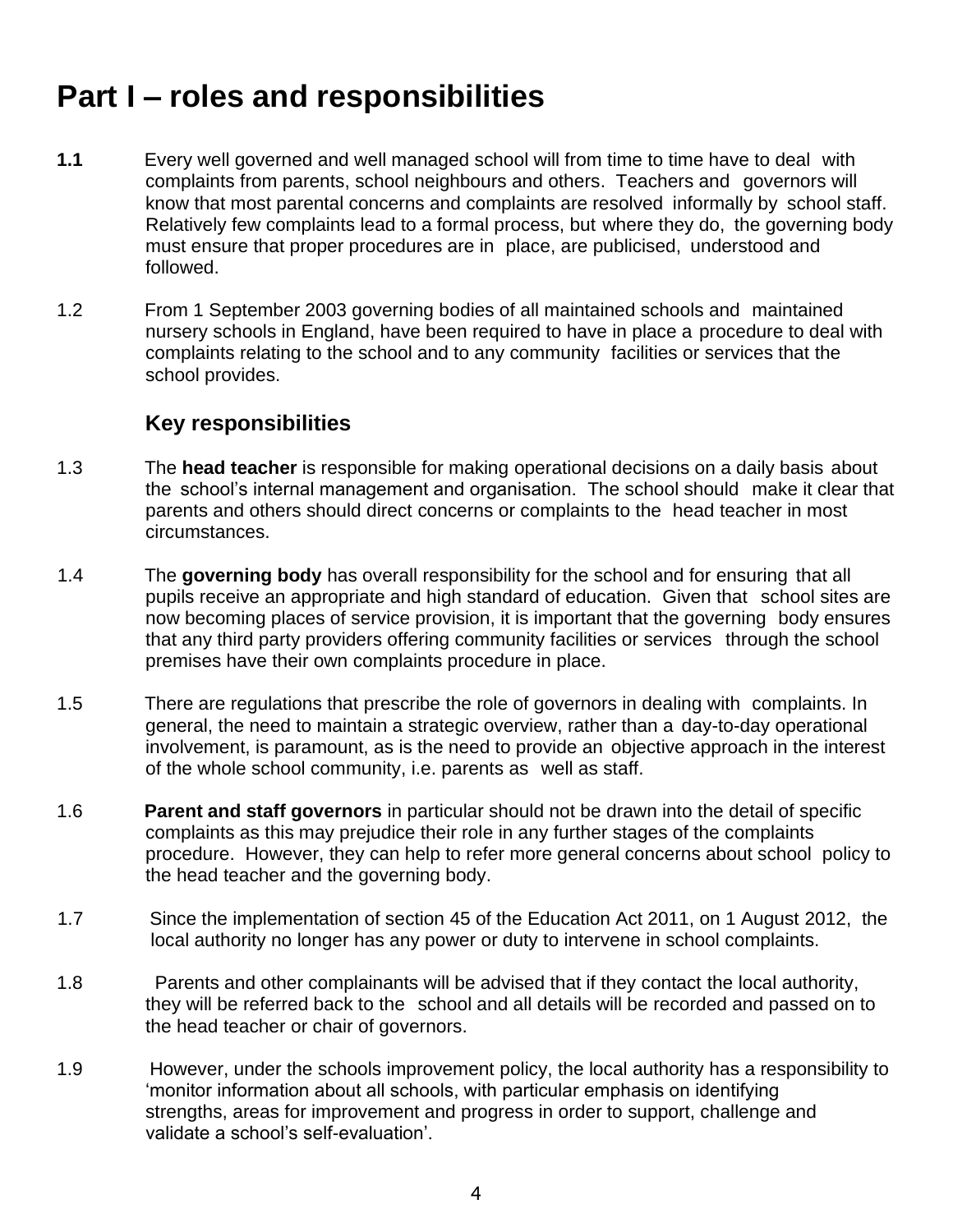1.10 The local authority will provide advice, guidance and support to schools dealing with complaints at any time. Please contact :

> Customer Relations PO Box 837 Leeds LS1 9PZ Phone:0113 378 5111 e-mail [feedback.childrens@leeds.gov.uk](mailto:feedback.childrens@leeds.gov.uk)

#### **Who can complain?**

1.11 This practical toolkit is a good practice guide that will apply to most general complaints received by schools. The complaint could be about the way the school is run or about the way a school policy has been implemented. Most will be about decisions that affect pupils at the school. This includes:

- parents or carers of children no longer at the school
- members of the public

You must comply with your obligations under the Equality Act 2010. It's common practice to ask for complaints to be made using a complaint form or in writing. However, complainants may have communication preferences due to:

- disability
- learning difficulties
- difficulties using English

A complaint may be made:

- in person, by telephone or in writing
- by a third party acting on behalf of the complainant

You should make sure you have written consent from the complainant before disclosing Information to a third party.

#### **Complaint campaigns**

Occasionally, you may become the focus of a campaign and receive large volumes of complaints:

- all based on the same subject
- from complainants unconnected with the school

We recommend you include a separate procedure in your complaints policy to handle complaints of this nature. This could include:

- sending a template response to all complainants
- publishing a single response on the school's website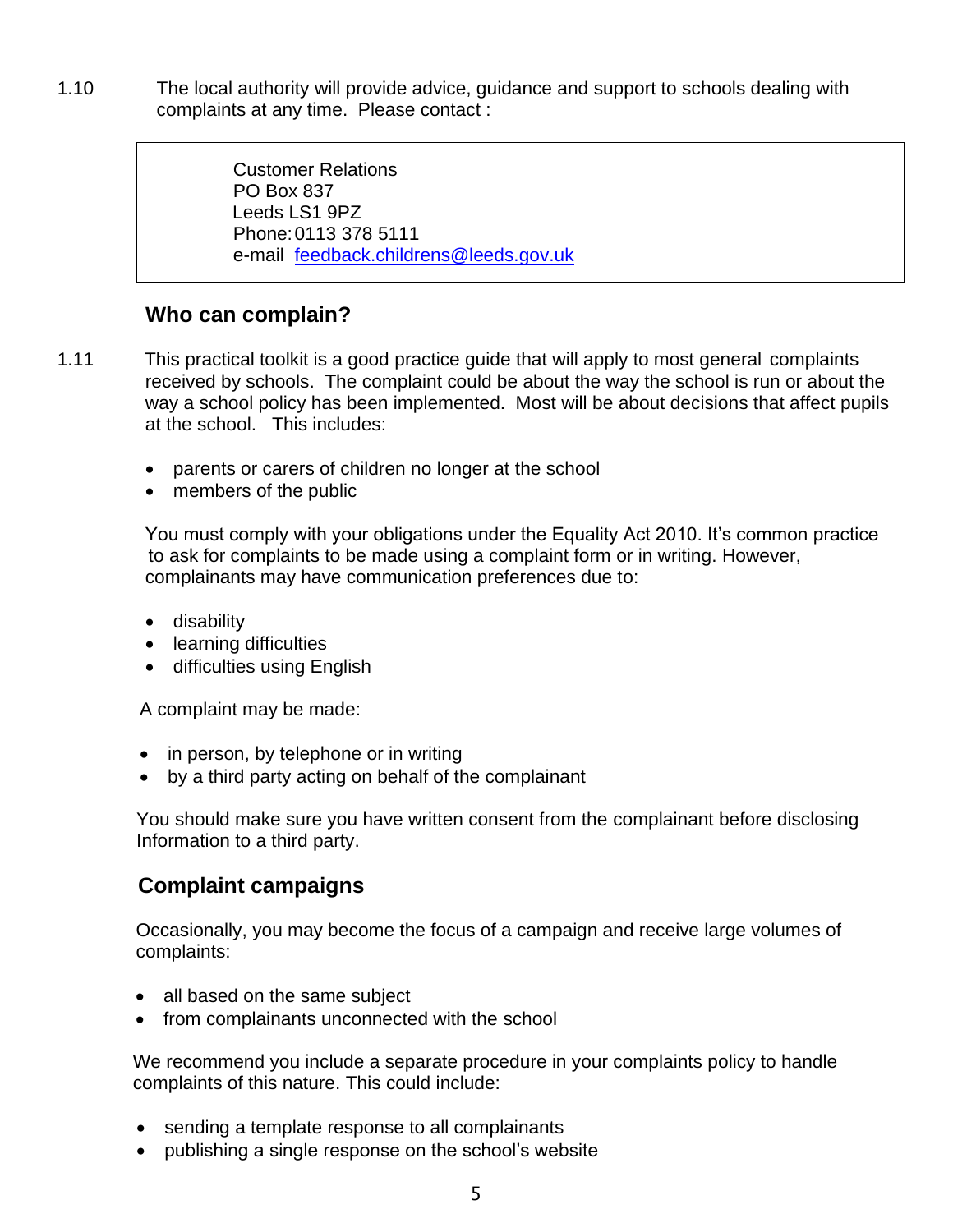In accordance with the duty on schools to publish their complaints procedures online under the School Information (England) Regulations 2008, any alternative process must be included in the complaints procedure published on the school's website.

You can continue to signpost complainants to the DfE if they're dissatisfied with your response.

#### **Types of complaints covered by the school complaints procedure**

1.12 This practical toolkit is a good practice guide that will apply to most general complaints received by schools. The complaint could be about the way the school is run or about the way a school policy has been implemented. Most will be about decisions that affect pupils at the school.

> Complainants should contact the school about their concerns within three months of the incident occurring unless there are circumstances that have prevented them from doing so. Schools should consider each case on its merits and not automatically refuse to consider complaints beyond this timescale.

#### **Types of complaints NOT covered by the school complaints procedure**

1.13 It is **not** intended to cover those matters for which there is a specific statutory process to object, complain or appeal for example child protection, staff discipline, special needs assessments, school admissions or exclusions (Appendix A lists the types of statutory processes and separate procedures that apply)

#### **What is the difference between a complaint and a formal disciplinary procedure?**

- 1.14 A complaint is distinct from any formal disciplinary procedure. Staff who may be questioned as part of a complaints procedure must be treated fairly and have an opportunity to put their case. They should be offered support before responding to any investigation into a complaint.
- 1.15 General complaints may involve members of staff, but any investigation into such a complaint should be seen as very distinct from the disciplinary process. General complaints should be treated as complaints against the school, unless serious allegations of misconduct are made, in which case advice should be sought from the school's HR officer.
- 1.16 If it becomes apparent that the complaint has the potential to be a disciplinary issue or if the complaint is against any member of staff, it is for the head teacher or designated senior member of staff or, in the case of the head teacher, the chair of governors or designated governor, to determine if it is a disciplinary or capability matter.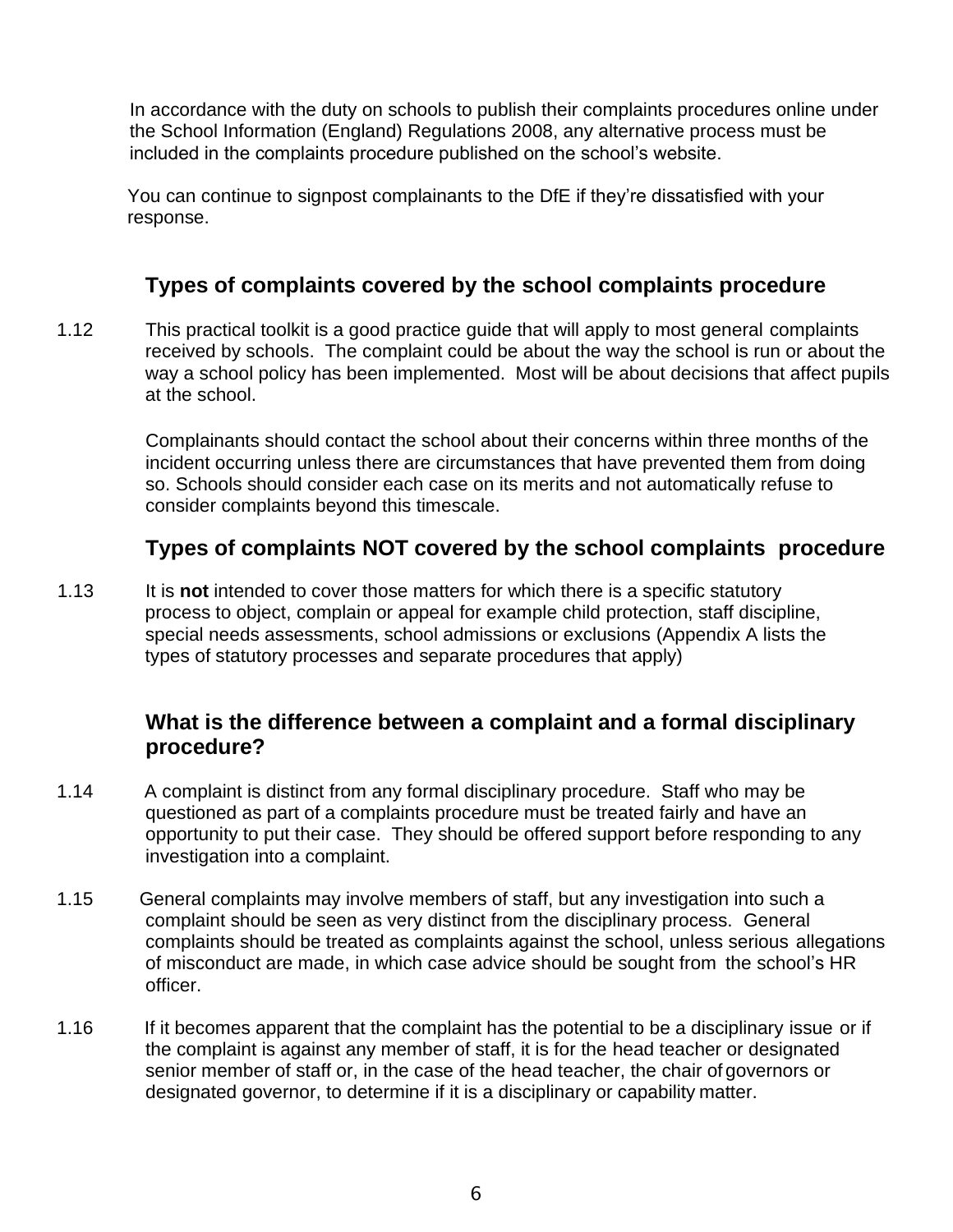1.17 If this is the case, the matter will be dealt with by following the appropriate (disciplinary or capability) procedure and the complainant will be notified that this is the outcome of their complaint, i.e. 'The matter has been referred to the appropriate procedure.'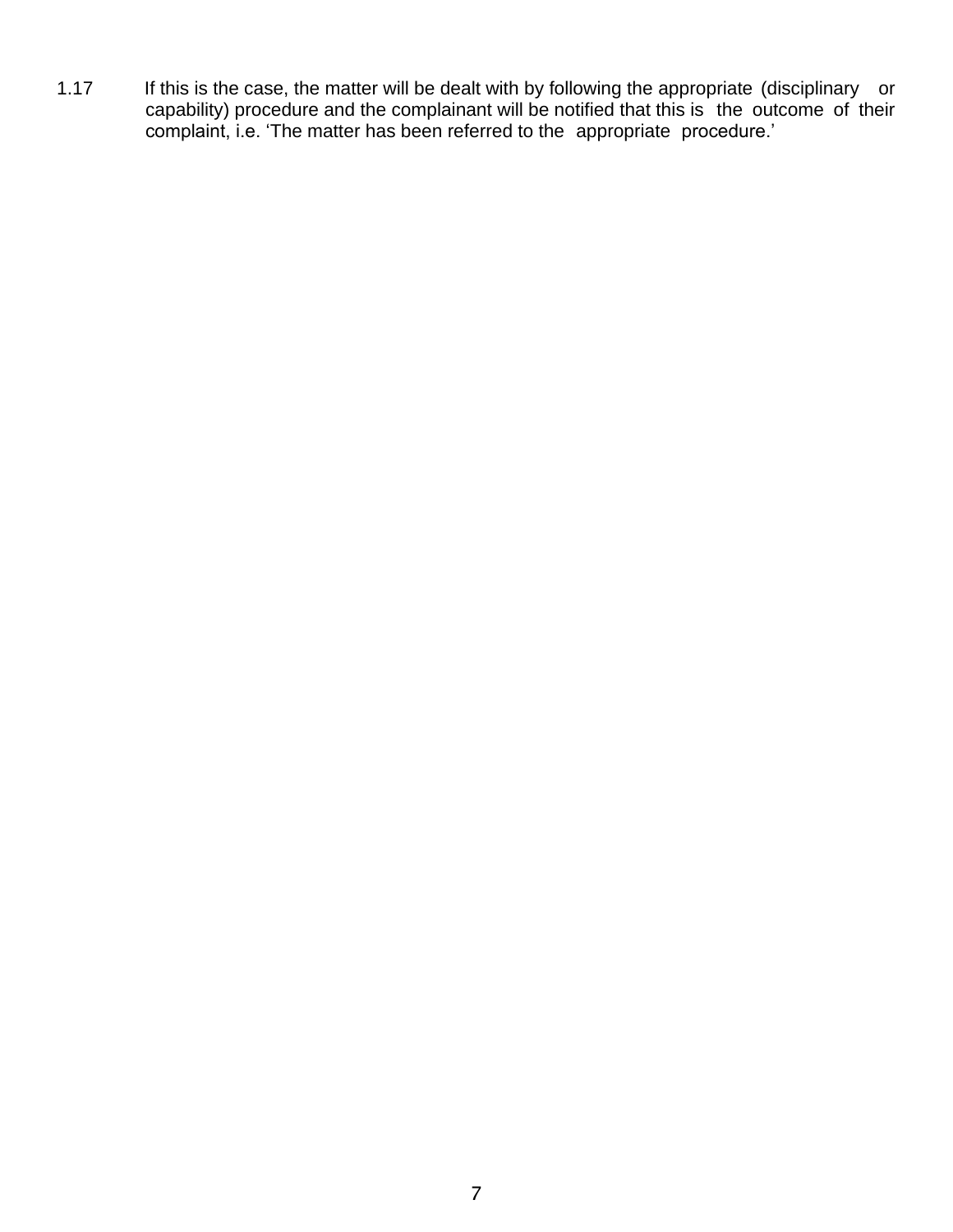# **Part II – dealing with complaints about schools**

#### **Complaints policy**

- 2.1 Schools should have a **complaints policy** that is a summary of the approach the school takes to handling concerns and complaints. This should not be confused with a set of **complaints procedures**, which prescribe the steps to be taken in handling complaints. Whilst schools are free to adopt the model policy and procedure attached at Annexe A and B in this document, they must be tailored to the individual school's needs before they are published.
- 2.2 A school's complaints **policy** must comply with section 29, Education Act 2002. It should:
	- be easily accessible and must be published on the school's website; and
	- be a concise statement of how the school deals with concerns and complaints, whether from parents or other legal representatives of your pupils, or from members of the community.

*Note: for academies and colleges it is recommended that they publish their complaints policy online*

### **Complaints procedures**

- 2.3 The complaints **procedures** should:
	- be well publicised and easily accessible;
	- be simple to understand and use;
	- encourage the resolution of problems by informal means wherever possible;
	- be impartial;
	- establish time limits for action and keeping people informed of progress;
	- be non-adversarial;
	- respect people's confidentiality;
	- ensure full and fair investigations where necessary;
	- address all points of issue, provide an effective response and appropriate redress where necessary;
	- require that complaints be recorded and that the school's senior management and governing body be informed so that any improvements or adaptations can be made; and
	- be reviewed regularly by both the school's management team and governing body.
	- 2.4 **Part IV** 'Further Guidance' contains a **model policy statement** and a **model complaints procedure** which schools may wish to use. The policy statement is offered for schools to adapt to suit their local needs and circumstances and is not prescriptive. It would be good practice to refer to the availability of both the policy statement and your procedural documents, within the school prospectus or brochure.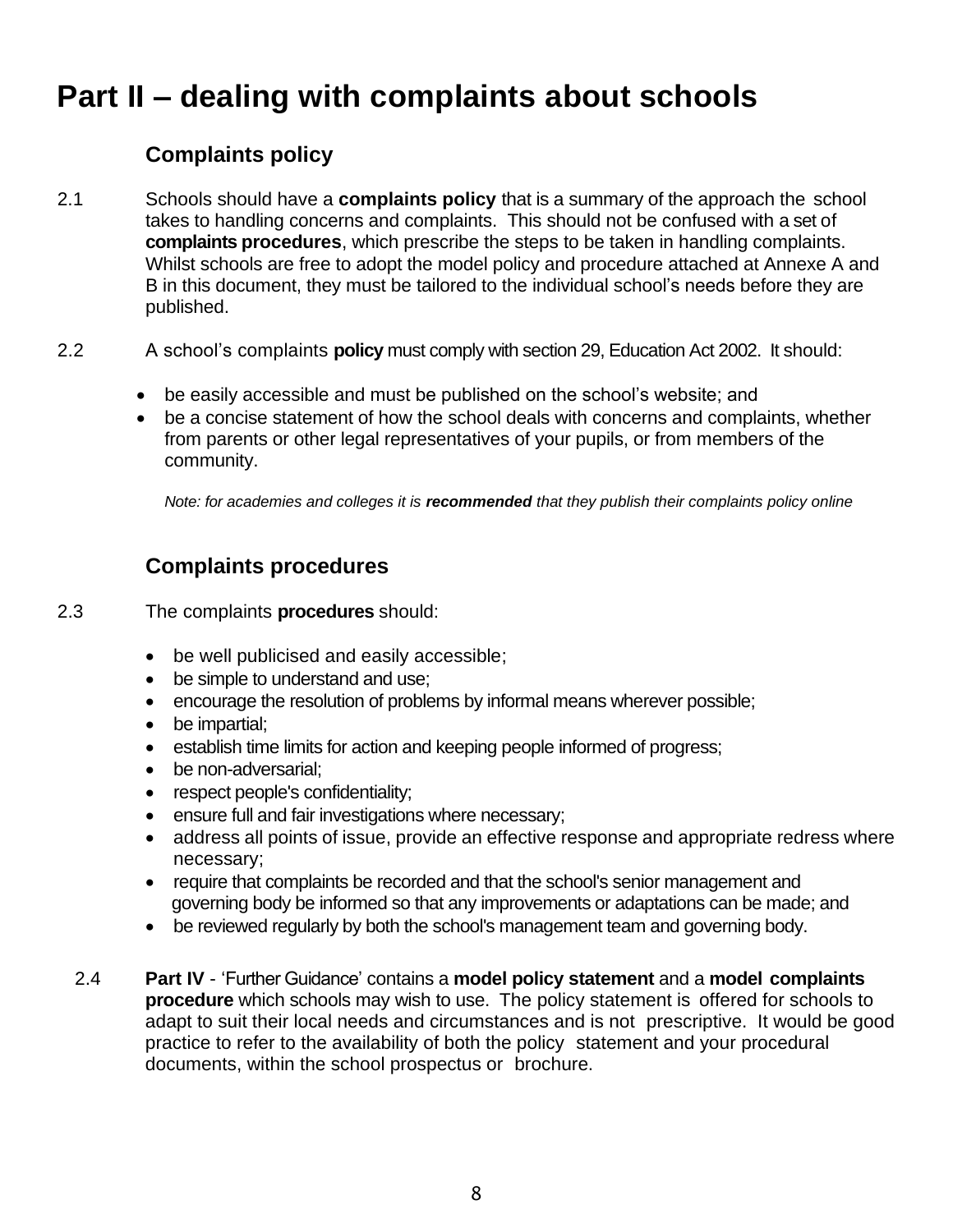#### **Stages of complaints procedures**

2.5 Good complaints procedures will have well-defined stages that explain the action to be taken, when it should be taken and who will be involved. The need for flexibility should be built into this area as further investigations may be required.

> It is recommended that procedures should have at least two formal stages, where the second, an appeal stage, is heard by members of the governing body who'll consider the complaint afresh. Although the second stage is not a reinvestigation of the complaint, schools should not just review how the complaint was handled at the first stage. There should be some consideration of the facts of the case and whether it was handled fully and fairly.

> Even so, a panel should not overturn a decision from a stage one investigation just because a complainant does not agree with the outcome of a complaint

> > **School-based stage**

- 2.6 This model guidance establishes three school-based stages which should be sufficient for most schools, as well as a further review stage by the Secretary of State for Education.
	- **Informal stage - dealing with concerns:** initial concerns are heard by a class teacher, head of year or another appropriate member of staff on an informal basis, either in person, by telephone or in writing.
	- **Formal stage one**: where a formal written complaint is considered by the head teacher (or representative), or - **if the complaint is about the head teacher –** by the chair of governors or nominated governor.
	- **Formal stage two:** If stage one has been worked through and the complainant is unhappy with the way in which their complaint has been handled, the case can be referred to a panel of governors. The panel of three governors will consider the complaint afresh by carrying out a **review** of the investigation carried out at formal stage one. This stage **does not** involve a rehearing of the complaint.
	- **Secretary of State review : Having exhausted the previous** stages, complaints can finally be taken to the Secretary of State for Education but only on the grounds that the governing body is acting or proposing to act unreasonably or illegally. **Secretary of state review**

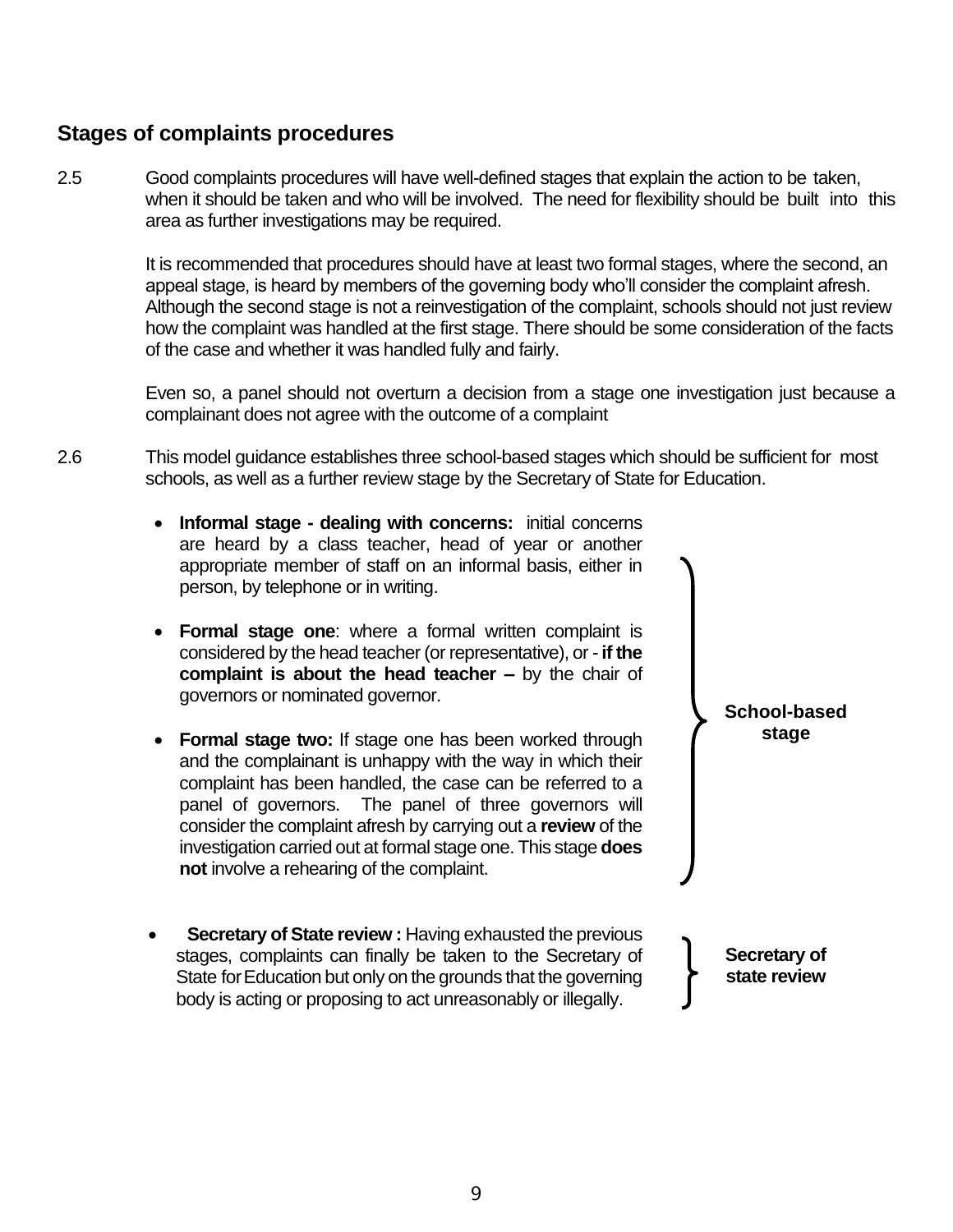#### **Dealing with complaints about schools – flowchart**

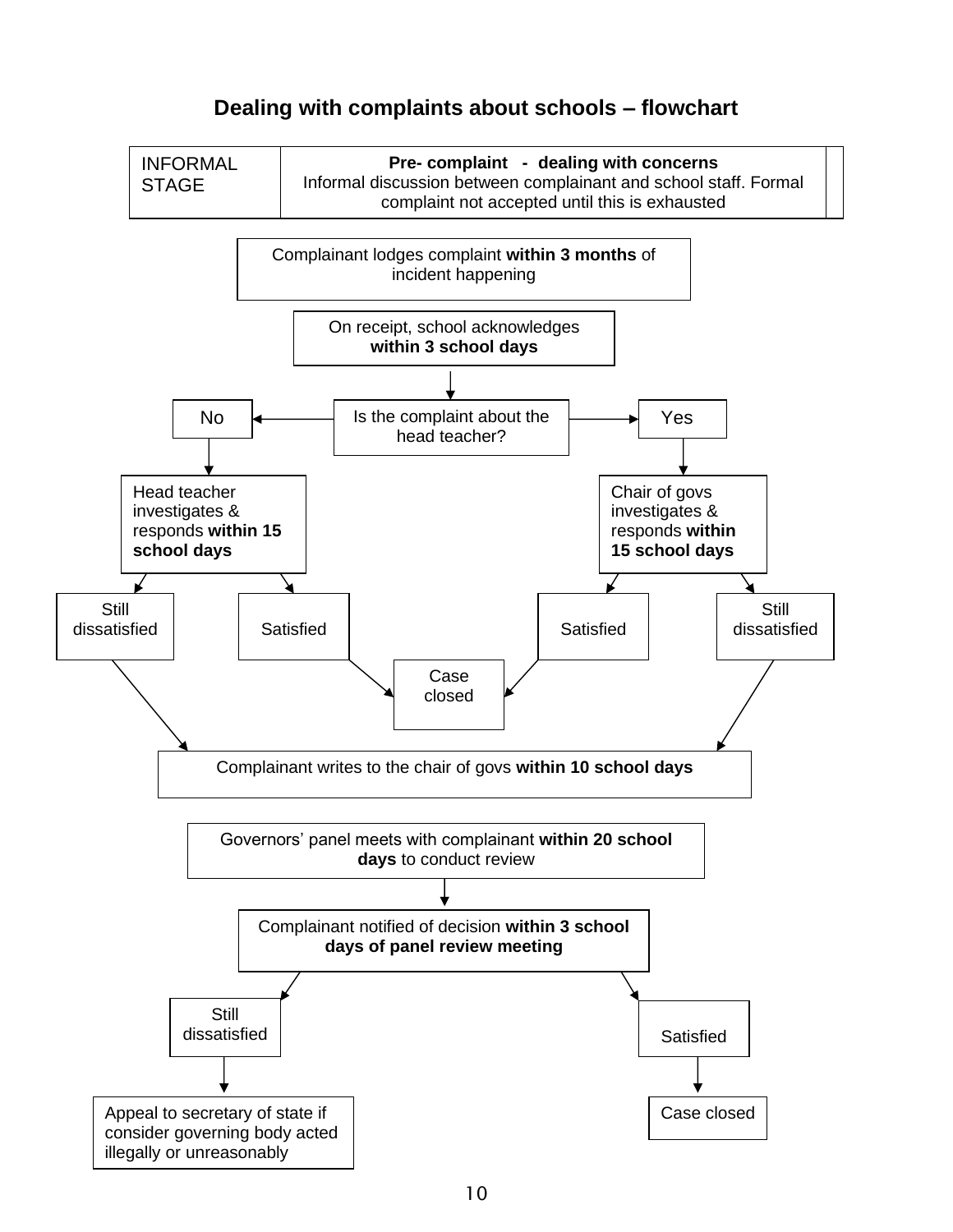#### **Dealing with initial concerns**

2.7 Schools need to be clear about the difference between a **concern** and a **complaint**. The DfE describes a concern as, 'an expression of worry or doubt over an issue considered to be important for which reassurances are sought' whereas a complaint is seen as, ''an expression or statement of dissatisfaction however made, about actions taken or a lack of action'.

> Taking informal concerns seriously at the earliest stage will reduce the number that develop into formal complaints. People may wish to ask questions or express an opinion, and schools should aim to create an environment that supports, welcomes and respects the involvement of others.

- 2.8 The fact that schools must, by law, have a complaints procedure need not in any way undermine efforts to resolve concerns or complaints informally. The underlying principle is that concerns ought to be handled, if at all possible, without the need for formal procedures.
- 2.9 In most cases the class teacher will receive the first approach. Being able to resolve issues on the spot, including apologising or expressing regret, where appropriate is often the best approach. This is preferable to immediately invoking a complaints procedure which can place an unnecessary barrier of formality between the school and its parents or the wider community.

#### **Dealing with formal complaints**

- 2.10 Formal procedures will need to be invoked when the initial attempts to resolve the issue have been unsuccessful and the complainant remains dissatisfied and wishes to take matters further.
- 2.11 Depending on the circumstances, this could be investigated by any one of the following:
	- the head teacher;
	- an independent person agreed by the governing body;
	- a designated member of staff who has the responsibility for the operation of the school's complaints procedures;
	- the chair of governors; or
	- a designated governor.

#### **Complaints or concerns from the community**

- 2.12 Dealing with complaints or concerns from residents is also the responsibility of the school and the governing body. It is important to maintain good relationships with local residents and to that end schools should ensure that any concerns from the community, which can cover issues such as litter, unruly pupils, objects landing in gardens and car parking, are dealt with in a similar way to a complaint from a parent or other legal representative of the child.
- 2.13 In the event of an incident giving rise to a complaint, taking the issues seriously, a prompt and courteous reply, with perhaps an expression of regret for any inconvenience caused, will go a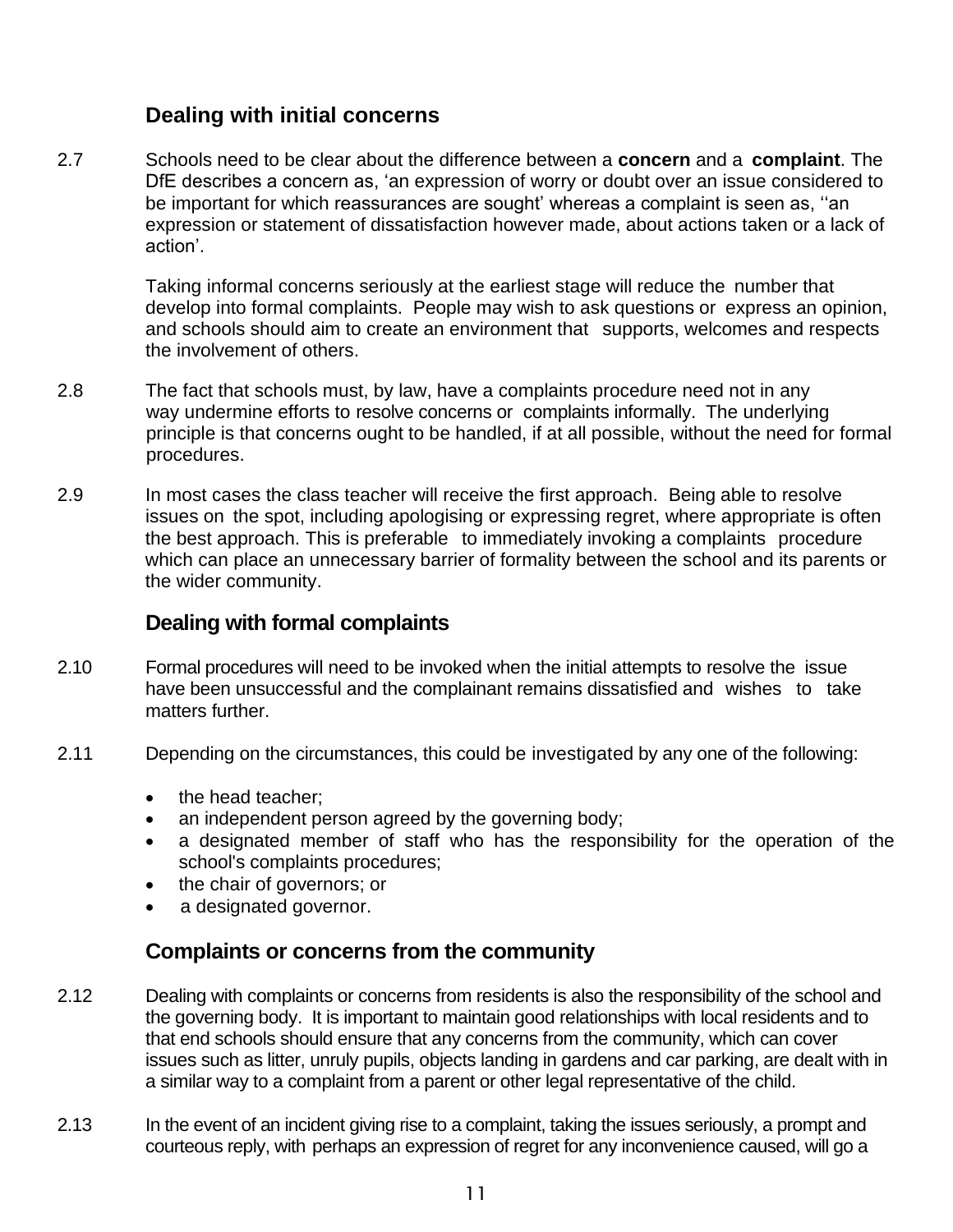long way to maintaining the school's good name and standing in the community.

- 2.14 It is the responsibility of the governing body of the school to ensure that any third party, such as a sports or social club, offering community facilities or services through the school premises, or using school facilities, has its own complaints procedures in place.
- 2.15 Where there may be shared responsibility for providing a service under children's service provisions, the governing body needs to make sure there is an agreed complaints process in place.

#### **Resolving and closing complaints**

- 2.16 At each stage in the procedure, schools will want to keep in mind ways in which a complaint can be resolved. An effective procedure should identify areas of agreement and clarify any misunderstandings that might have occurred, as this can create a positive atmosphere in which to try to reach a resolution. It might be sufficient to acknowledge that the complaint is valid in whole or in part. In addition, it may be appropriate to offer one or more of the following:
	- an apology or an expression of regret. Note this is *not* an admission of liability;
	- an explanation:
	- an admission that the situation could have been handled differently or better. Note: this is *not* the same as an admission of negligence;
	- an assurance that the event which prompted the complaint will not recur;
	- an explanation of the steps that have been taken to ensure that it will not happen again;
	- an undertaking to review school policies in light of the complaint.
- 2.17 It would be useful if complainants were encouraged to state what actions they feel might resolve the problem at any stage. An admission that the school could have handled the situation better is not the same as an admission of negligence. Equally, an effective procedure will identify areas of agreement between the parties.
- 2.18 The complaints procedure must not suggest that a complaint can only be escalated to the next stage if the school permits it.
- 2.19 If the school does not uphold the complaint, it is important to reassure the complainant that the matter has been thoroughly investigated. Part IV 'Further guidance' contains model response letters for use at the end of stage 1 and stage 2 (Annexe D and Annexe F).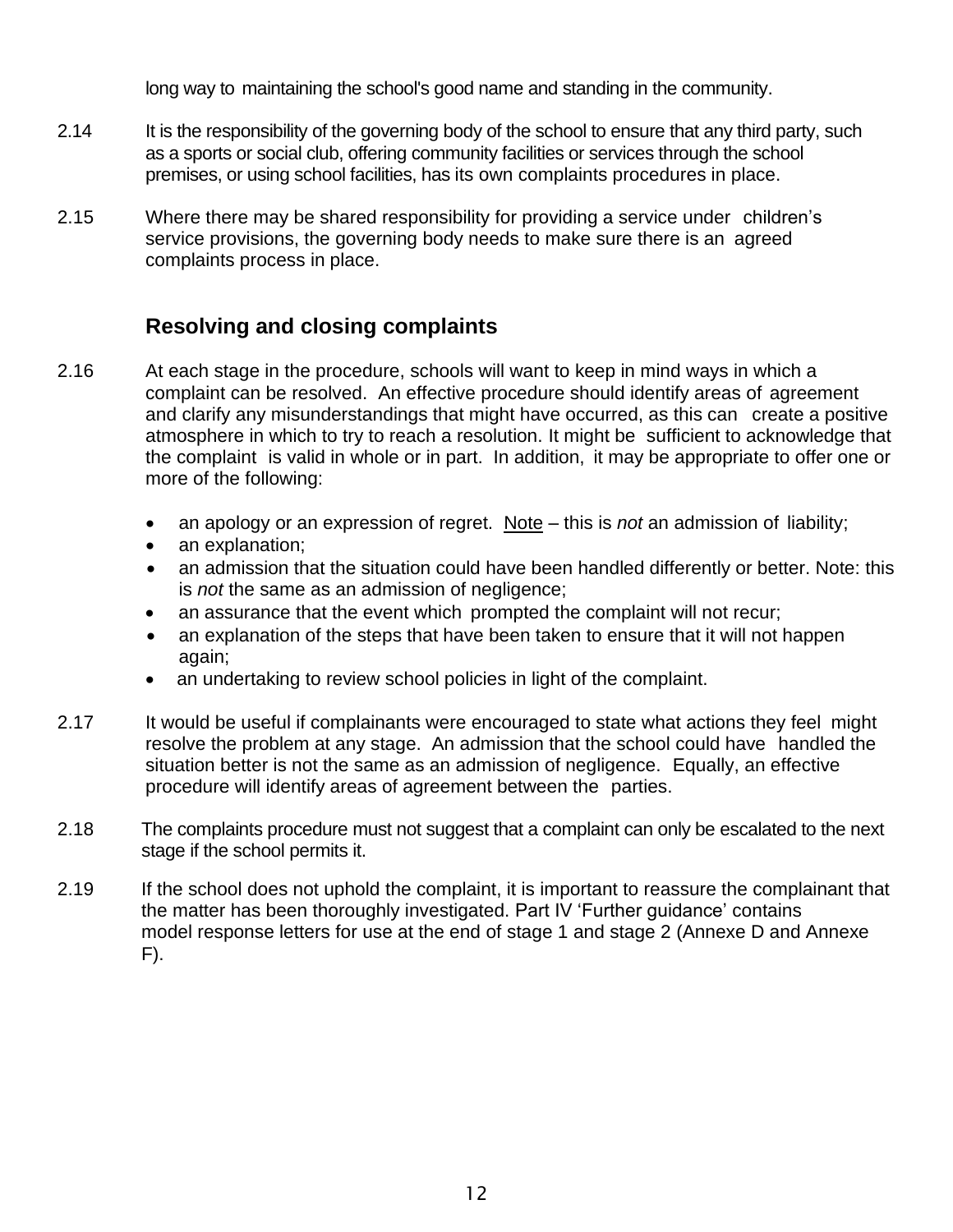#### **Serial or persistent complaints**

- 2.20 A sound set of complaints procedures should limit the number of complaints that become protracted and if the procedures are followed correctly to keep the person informed of what is happening, this should not become an issue. However, occasionally, a complainant may remain dissatisfied despite all the procedures having been followed.
- 2.21 If the complainant continues to make representations to the school or attempts to re-open the same issue, the school should inform them, in writing, that the procedures have all been followed and that all reasonable action has been taken to try to resolve the issue and that the matter is now closed.

If the complainant contacts the school again on the same issue, the correspondence may then be viewed as 'serial' or 'persistent' and you may choose not to respond. However, you should not mark a complaint as 'serial' before the complainant has completed the procedure.

Also, the label of 'serial' should be made against the complaint or issues raised rather than against the complainant as they may have valid reasons to complain in the future about other matters.

Under no circumstances should a complainant be marked as 'serial' for exercising their right to refer their complaint to their MP, regardless of which stage the complaint has reached.

In some cases, it may be necessary to seek support from the local authority customer relations service and /or legal services to deal with particularly unreasonable or persistent complainants. **Part IV – Further guidance** – provides a useful definition of unreasonable or persistent behaviour that may help schools determine the correct course of action.

Schools are also recommended to establish a policy for managing serial and unreasonable complaints, which is included in the school's published procedure. A template for a model policy is available at appendix B.

- 2.22 Threats involving the media and/or legal action should be treated respectfully, whilst reassuring the person that the school will respond to any letters or approaches from the media or solicitors in the normal way. These may be 'empty' threats made out of frustration in the heat of the moment and are without substance. However, head teachers should contact Leeds City Council's press office for advice if they are concerned about statements being made to the media.
- 2.23 The decision to stop responding should never be taken lightly. You need to be able to say yes to all of the following:
	- you have taken every reasonable step to address the complainant's concerns;
	- the complainant has been given a clear statement of your position and their options; and
	- the complainant contacts you repeatedly, making substantially the same points each time.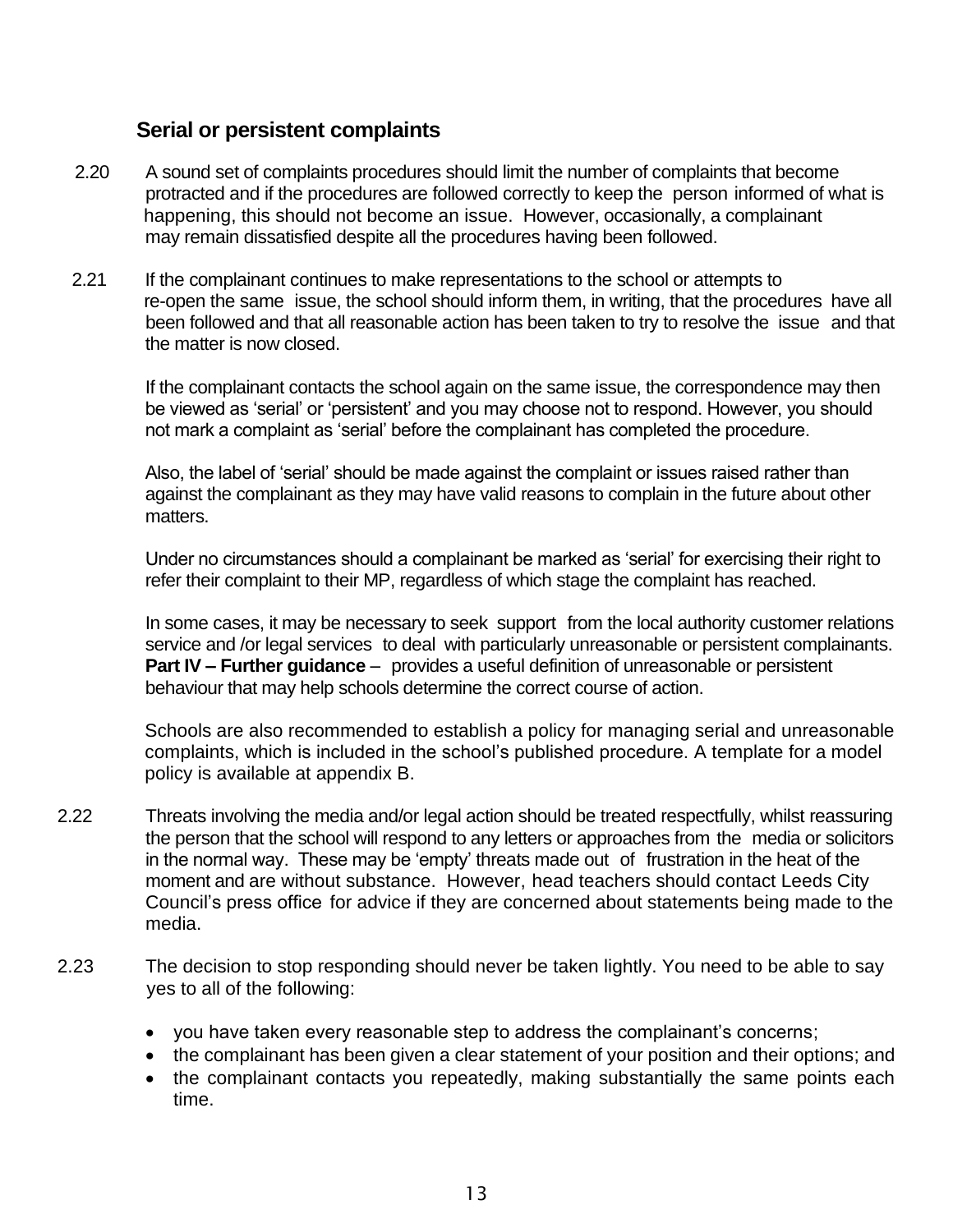The case to stop responding is stronger if you agree with one or more of these statements:

- their letters, emails, or telephone calls are often or always abusive or aggressive.
- they make insulting personal comments about or threats towards staff.
- the school has reason to believe the individual is contacting them with the intention of causing disruption or inconvenience.

You should not stop responding just because an individual is difficult to deal with or asks complex questions.

If an individual's behaviour is causing a significant level of disruption, regardless of whether or not they have raised a complaint, schools can implement a tailored communication strategy.

For example, they can:

- restrict the individual to a single point of contact via an email address;
- limit the number of times they can make contact, such as a fixed number of contacts per term; and
- also suggest that the complainant asks a third party to act on their behalf, such as the local citizen's advice.

However, regardless of the application of any communication strategy, you must provide parents and carers with the information they are entitled to under The Education (Pupil Information) (England) Regulations 2005, within the statutory timeframe.

Different procedures apply to Freedom Of Information (FOI) and Data Protection (DP) correspondence. You should talk to your FOI and DP officer about those or approach the Information Commissioner's Office for further advice.

Schools need to make sure that they act reasonably and consider any new complaint. Anyone has the right to raise a new complaint at any time and failure to respond could be seen as the school failing to act reasonably. If you find it difficult to deal with a person who is behaving unreasonably and other strategies are not working, you may be able to approach your local customer relations team to ask for assistance.

If an individual persists to the point that may constitute harassment, you should seek legal advice. In some cases, injunctions and other court orders have been issued to individuals preventing them from contacting schools direct.

Once you've decided that it's appropriate to stop responding, you will need to inform the individual.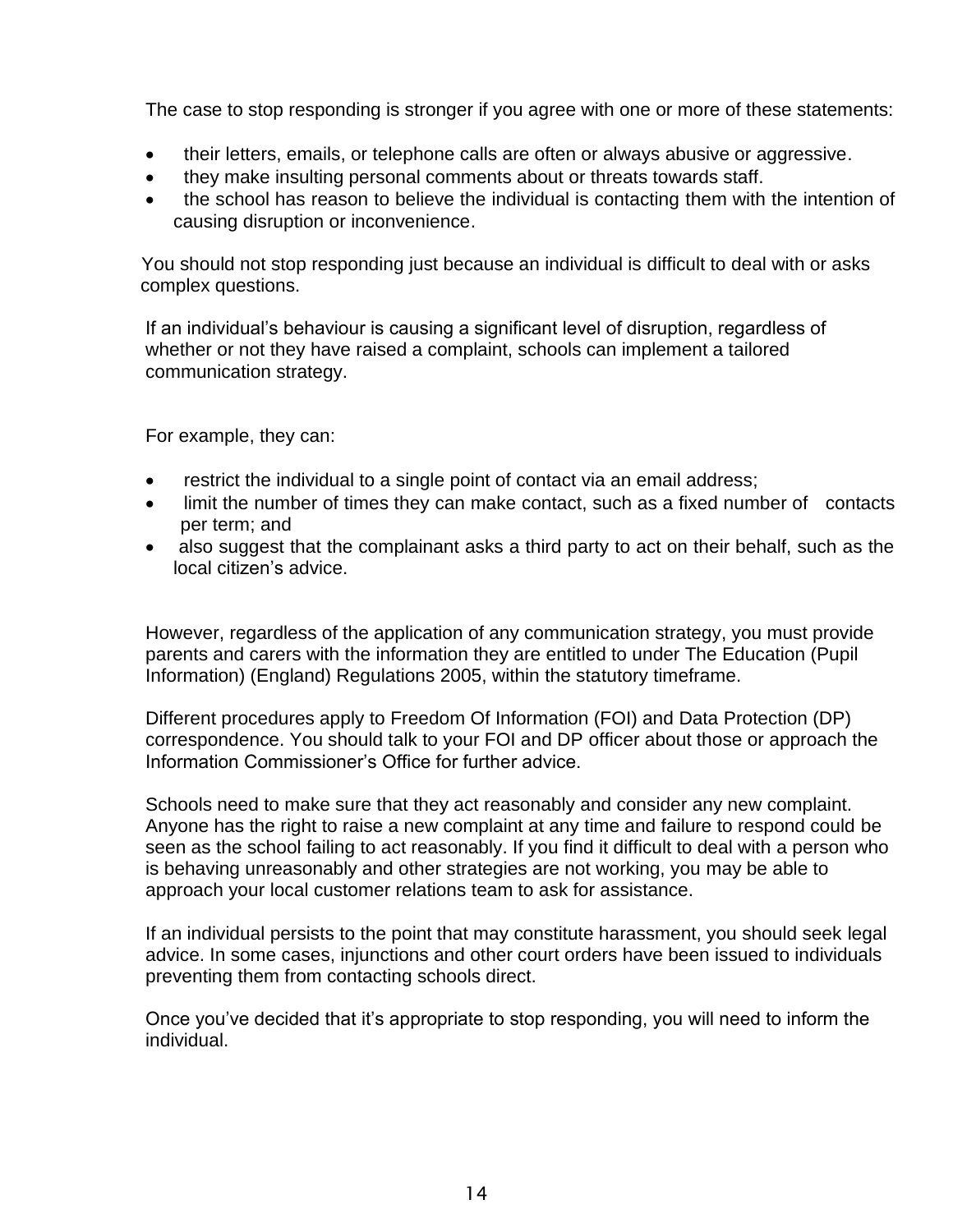#### **Barring from school premises**

2.24 Although fulfilling a public function, schools are private places. The public has no automatic right of entry. Head teachers and governing bodies will therefore need to act to ensure they remain a safe place for pupils, staff and other members of their community. If an individual's behaviour is a cause for concern, a head teacher can ask them to leave school premises. In some cases, individuals can be barred from entering school premises. You should always give the individual the opportunity to formally express their views on a decision to bar.

The head teacher's decision to bar should then be reviewed by either:

- the chair of governors; or
- a committee of governors.

They should take into account any representations made by the individual and decide whether to either confirm or lift the bar. If the decision is confirmed, the individual should be notified in writing, explaining:

- how long the bar will be in place; and
- when the decision will be reviewed.

Once the school's appeal process has been completed, individuals may be able to apply to the courts. Individuals wishing to exercise this option should seek independent legal advice.

The DfE's guidance on controlling access to school premises is available on their website (www.gov.uk) for further information.

#### **Monitoring complaints**

2.25 Schools should record and monitor all complaints to identify issues and allow any lessons to be learned by the school. The head teacher should provide a termly report to the governing body identifying the number, nature and current status of complaints handled, without giving individual details. The governing body should monitor all complaints which reach formal stage two and receive a report at the end of the process.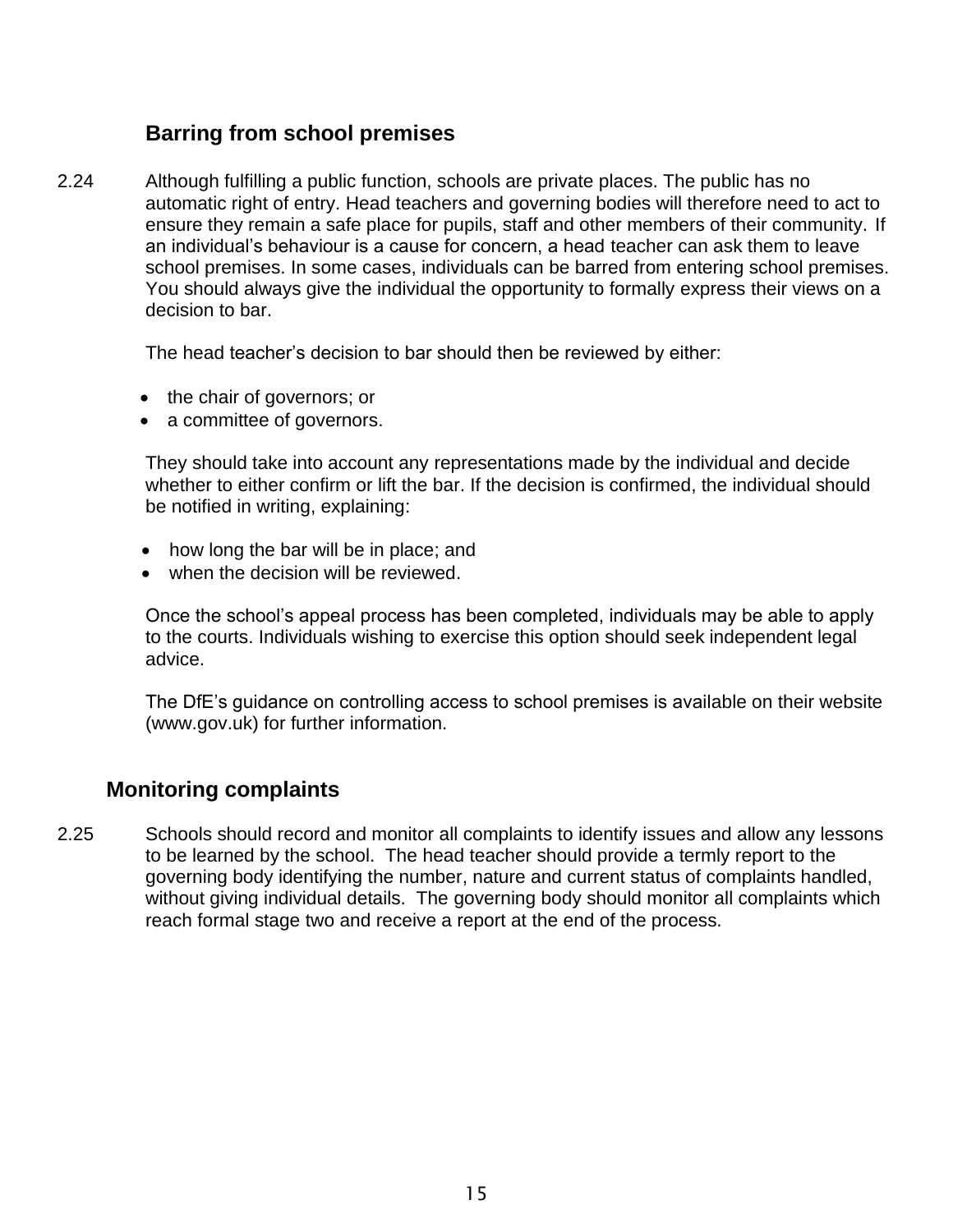# **Part III – school complaints procedures**

#### **Informal pre-complaint stage - dealing with concerns**

- 3.1 All concerns should be treated seriously. The member of staff should make a brief note of the concerns and an indication of the outcome of the discussion.
- 3.2 It should be made clear to the complainant, at the earliest possible stage, whether or not the outcome they are seeking is realistic. If it is not and a compromise is unlikely, they should be advised to make a formal complaint and be advised of the formal complaints procedure. It is important to ask what outcome the complainant is expecting to ensure there is no misunderstanding.
- 3.3 If a member of staff becomes aware that someone is likely to lodge a formal complaint, they should inform the head teacher, and pass on any information they hold about the issue. Staff should be given clear guidance on the school's procedure, particularly about when it is appropriate to refer the matter on and to whom. Time and care spent at this early stage can prevent a concern from becoming a formal complaint. Details of complaints should not be shared with the whole governing body at any stage while they are still being considered, in case a complaints committee(panel) needs to be organised at a later date.
- 3.4 If a concern relates to a school policy rather than a particular incident, e.g. policy on school dress, timing of school day, it would be more appropriate for the issue to be referred directly to the head teacher. Where possible, people should be invited to put their comments in writing, with assistance if necessary, and these can then be used to inform any review of the policy. A written acknowledgement should be sent telling them when and how the matter will be considered.
- 3.5 If it is clear that a number of people share a concern the matter should be dealt with as a matter of urgency to avoid escalation of the issue within the parent community.

#### *[More advice and guidance regarding handling concerns is given below in Part IV – Further guidance.]*

#### **Formal stage one: official complaint**

3.6 Where a person has not been able to resolve a concern informally, they are entitled to ask the head teacher or a senior member of staff nominated by the head teacher, to investigate the issue. The complaint should, where possible be put in writing to the head teacher. In all cases, the submission should include details of the complaint, action already taken to resolve the complaint and what actions the complainant feels might help resolve the problem.

> Complaints made either in person or by telephone, should not prohibit complaints being dealt with under formal procedures.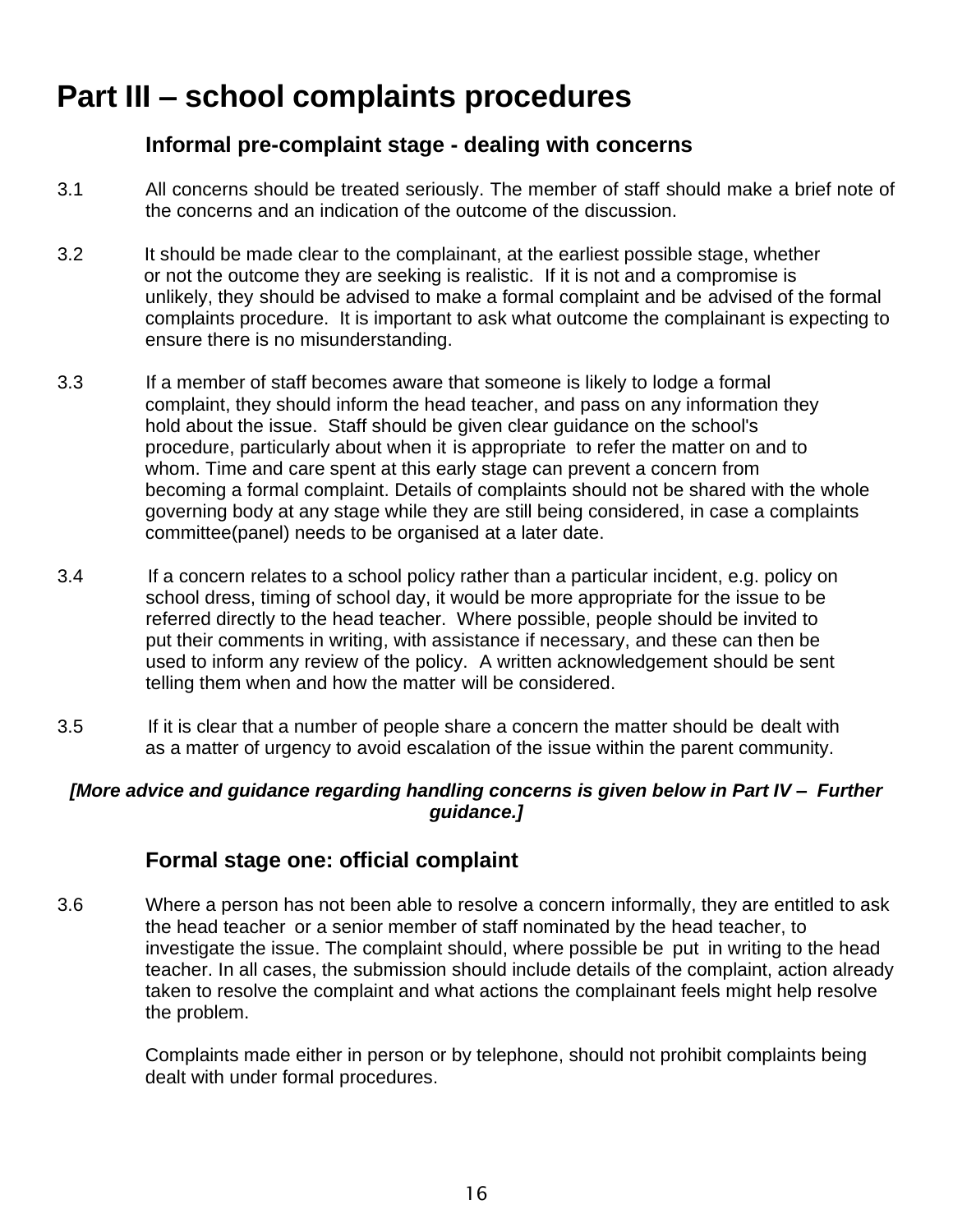3.7 **Formal complaints should be lodged as soon as possible, but no later than three months of the incident or issue occurring.** However, it should be made clear that exceptional circumstances will be taken into account when deciding whether to accept or progress a complaint.

> Any decision made by a school, must also be made in line with the principles of administrative law. This means a decision is:

• lawful - it complies with education and other law, including human rights and equality law, such as the Human Rights Act 1998 and the Equality Act 2010

- rational
- reasonable
- fair
- proportionate

 Schools must not have 'blanket' policies of refusing to consider any complaints not lodged, or escalated, within the stated period.

#### 3.8 **Acknowledgement within three school days**.

Receipt of the complaint should be acknowledged within three school days and will specify how the complaint will be investigated, by whom and the timescale within which a full response will be made.

#### 3.9 **Full response within 15 school days.**

The head teacher should ensure that a thorough investigation is carried out and a full written response is made within 15 school days. If the investigation is delegated to someone else within the school, the head teacher should still make the decision on the complaint and send the response. If the timescale needs to be extended (for example, if meetings with complainants or relevant people cannot be arranged within this timescale), complainants must be informed. *[Detailed advice and guidance on conducting an investigation is given in Part IV – Further guidance, Section 9]*

#### **Exceptions**

#### 3.10 **Complaints about the head teacher.**

A complaint about the head teacher should be made in writing to the **chair of governors**. This may include a complaint about the actions or lack of actions of the head teacher in investigating a complaint. The governing body should consider appointing a designated governor to investigate the complaint as a stage one complaint. Where a complaint is about the conduct of the head teacher, the chair of governors should seek advice from the school's HR officer.

3.11 **Complaints about the chair of governors** should be made in writing to the **vice-chair of governors.** Procedural advice and guidance may also be sought from the local authority customer relations service or governor support service.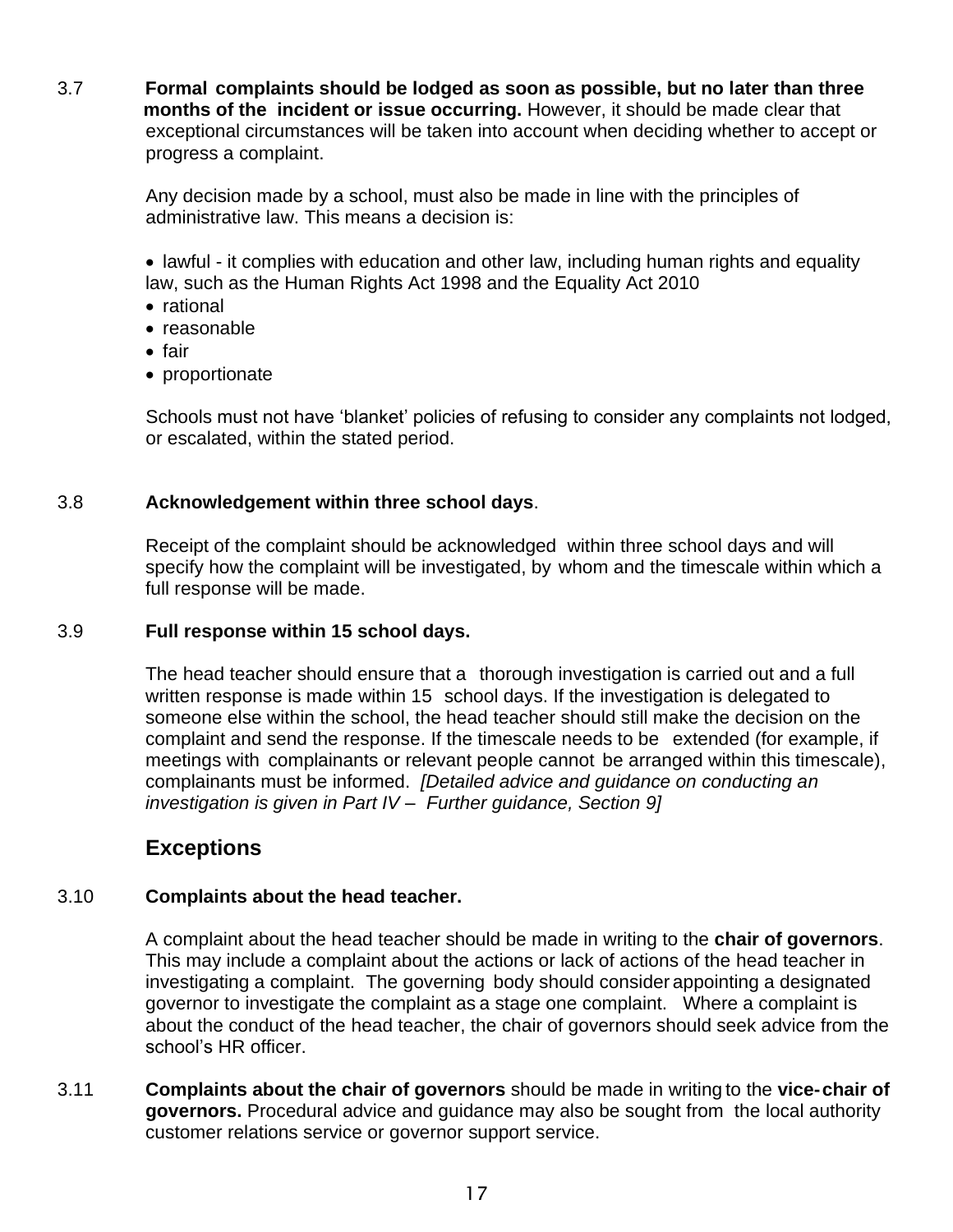When a complaint is made against the whole governing body, they need to be aware of the allegations made against them so they can respond to any independent investigation. Therefore, consideration needs to be made of arrangements to commission an independent governor to investigate the complaint at stage one and if necessary an independent panel to review at stage two.

If appropriate, the school should ask for support from:

- the governor services team at the local authority
- the customer relations team at the local authority
- the diocese.

To appoint a governor from another school onto a complaints panel a maintained schools' governing body does not have to enter into, or already be in, a formal arrangement under the School Governance (Collaboration) (England) Regulations 2003.

If the school arranges complaint panel meetings on an ad-hoc, informal basis, they only need to source governors who are suitably skilled and can demonstrate their independence.

 They can approach governors from any category of governor or associate member of another governing body.

Maintained schools can ask governors in academies to serve on a complaints panel and vice versa.

The exception to this is when a maintained school wishes to appoint a standing committee to hear all the complaints they receive under the committee's tenure. To appoint governors from another school onto the complaints committee, they must enter into a formal collaborative arrangement with another maintained school.

#### 3.12 **Complaints about issues covered by other statutory procedures.**

Where complaints concern issues that are covered by other statutory procedures, for example, school admissions or exclusions, then those specific procedures and related timescales will apply instead (see Appendix A).

#### **Complaints involving a claim for compensation.**

Schools should refer any claims for compensation directly to the schools claims financial adviser in the local authority.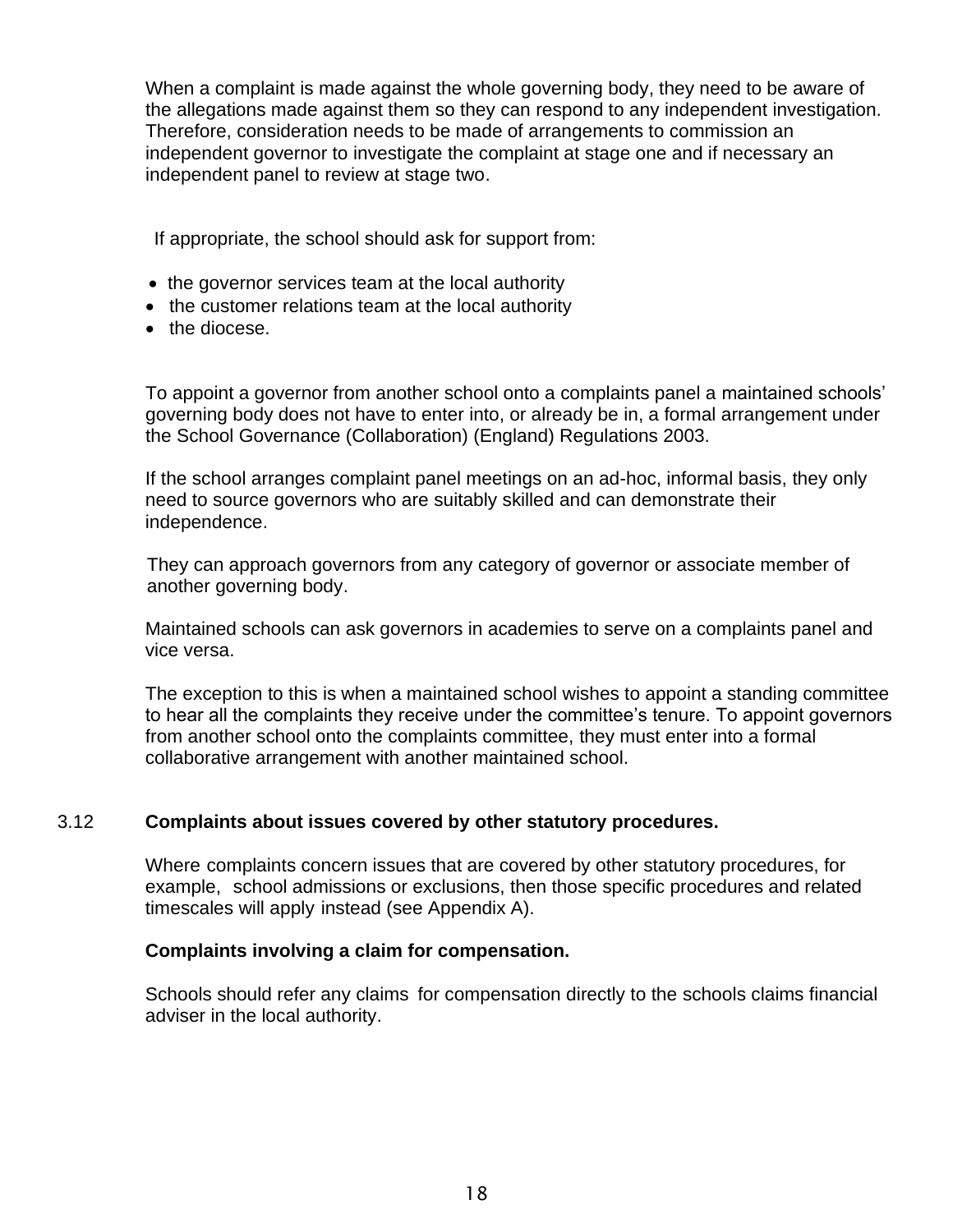#### **Reporting the outcome**

3.13 A full written response should be made to complainants who may be offered a further meeting to explain how the investigation was carried out and how decisions were reached. at the end of formal stage one if the complainant believes that the head teacher or governor did not conduct a full and fair investigation and therefore did not arrive at the decision fairly, there may be an opportunity to review the decision at formal stage two. Complainants will be advised that if they are dissatisfied with the way in which their complaint has been handled they may refer the matter to the governing body. This should be done by writing to the chair of governors **within 10 school days** of receipt of the stage one response from the head teacher or other investigating officer.

#### **Formal stage two: review to panel of governors**

- 3.14 If complainants are dissatisfied with the way in which their complaint was handled at stage one, there will be a further and final right of review to a specially convened panel of governors.
- 3.15 **Review lodged within 10 school days.** Reviews should be lodged in writing with the chair of governors within 10 school days of receipt of the stage one decision.
- 3.16 **Convene panel meeting within 20 school days.** The review panel will meet within 20 school days of receiving the complaint. The complainants and the head teacher or appropriate investigating officer (or governor if the stage one complaint was about the head teacher) will be informed of the date, time and venue of the appeal hearing.
- 3.17 The panel will comprise at least three governors who have had no previous knowledge of or involvement in the case. The panel should not include staff governors.

#### **Remit of the governors' panel**

3.18 The panel will consider the way the complaint has been investigated and handled by the school (or governor if it is about the head teacher). The panel will carry out a review of the investigation carried out at formal stage one. It will hear the report of the investigating officer at stage one and any submissions on that report by the complainant. The review should not entail a rehearing of the case. However, there should be a consideration of the facts of the case and a view formed of whether the complaint has been investigated fully and fairly.

The panel can:

- dismiss the complaint in whole or in part;
- uphold the complaint in whole or in part;
- decide on the appropriate action to be taken to resolve the complaint including reinvestigation of all or part of the complaint; and/or
- recommend changes to the school's systems or procedures to ensure that problems of a similar nature do not recur.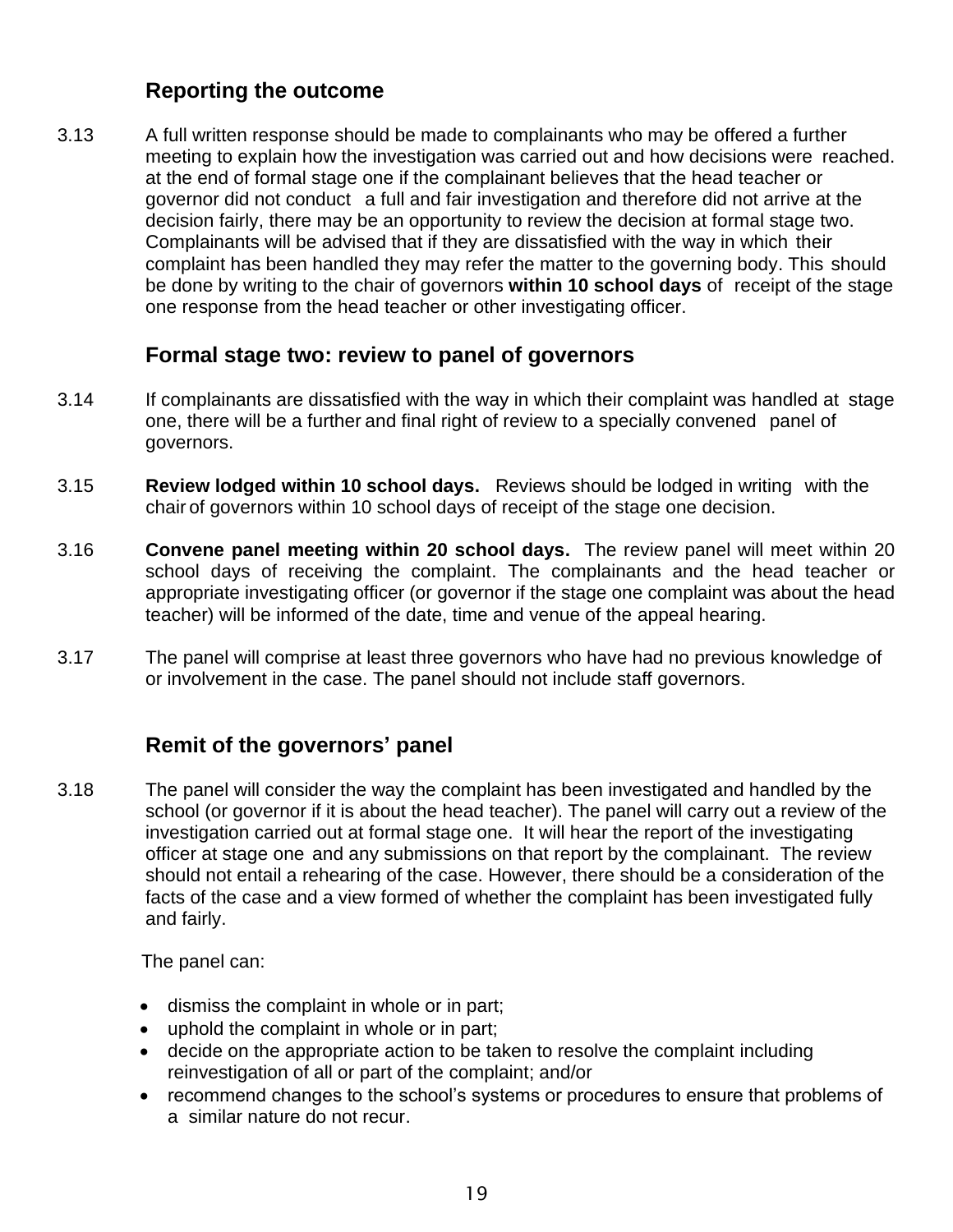*(Detailed advice and guidance on conducting a stage two panel hearing is given in Part IV – Further guidance, Section 9).*

3.19 Decision within three school days. The decision of the panel is final and will be communicated in writing to complainants and the head teacher within three school days. Some schools e.g. faith schools may wish to include a further review stage if appropriate where the diocese or some other independent body reviews the complaint.

#### **Secretary of State review**

3.20 A further stage of appeal can be taken to the Secretary of State for Education, but only on the grounds that the governing body is acting or proposing to act unreasonably or illegally.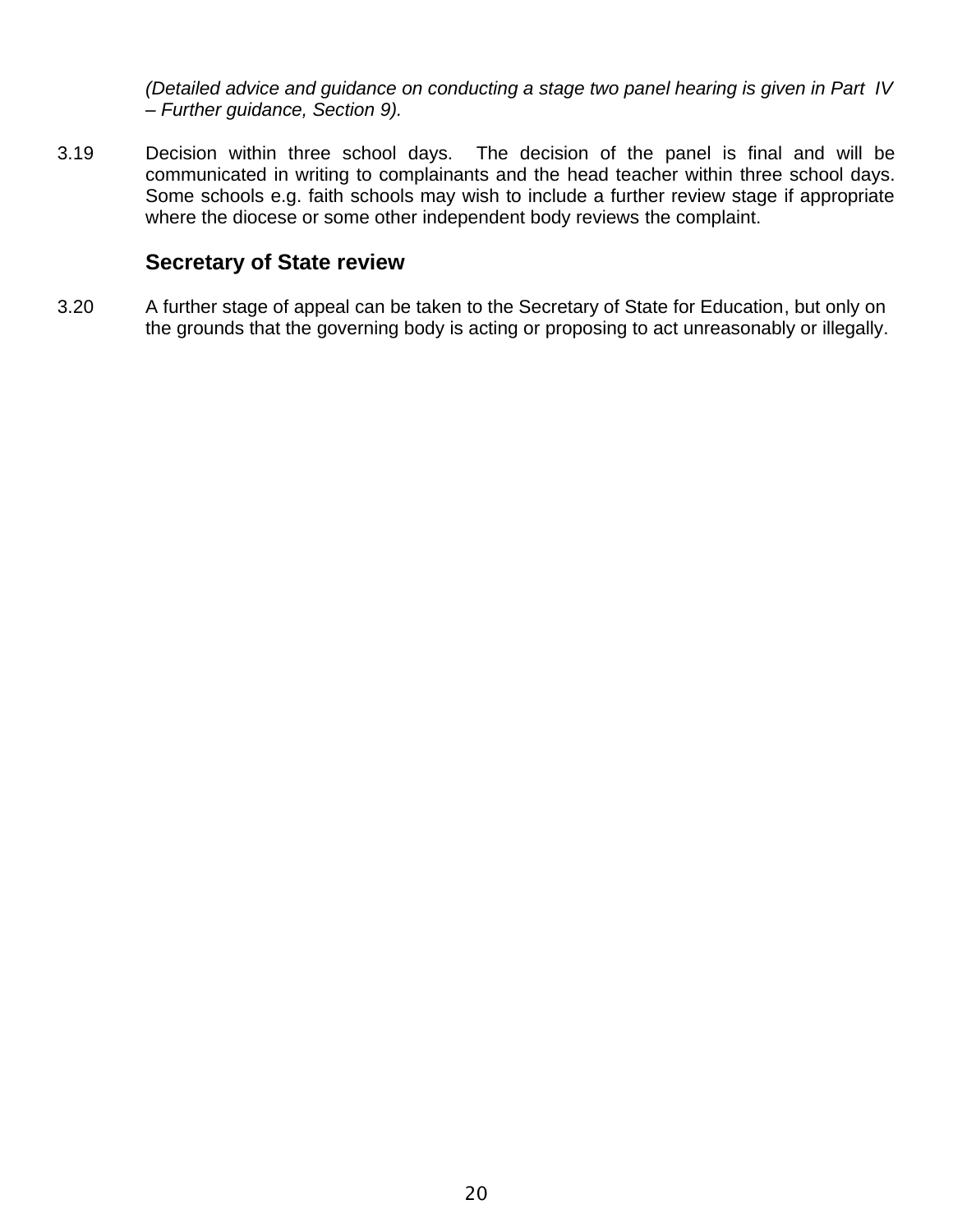# **Part IV – further guidance**

#### **1 How to minimise the volume of complaints you receive**

There are simple steps that schools can take to reduce the likelihood of complaints being made.

- **Be open with information about all school policies** and documentation (for example about the curriculum or access to pupil records). Be clear in your school brochure or prospectus about what parents are allowed to see and how they can obtain copies.
- **Publicise your arrangements for handling parental concerns** as part of your general information policy. You should regard this as generating useful feedback rather than 'inviting complaints'. The Education Act makes publication of your complaints procedures a statutory requirement rather than simply good practice.
- **Ensure that all staff are aware of the statutory regulations** regarding such areas as health and safety, child protection and the Hate Incident Reporting System (HIRS) which encompasses all hate incident categories such as race, gender, disability, faith and sexual orientation. Arrange awareness-raising sessions for your staff on topics where knowledge is patchy.
- **Don't 'go into denial'** about incidents that appear to cast the school in a bad light. Dealing with issues causing concern will be positive for the school overall. Bullying is a prime example; accept that it can occur in otherwise happy and well-managed schools. The important point is to have effective policies and practices in place when it occurs.

#### **2 Distinguishing between concerns and complaints**

A useful strategy for managing 'complaints' is to treat them initially as concerns that can, and should, be resolved informally. This is preferable to immediately invoking a complaints procedure which can place an unnecessary barrier of formality between the school and the complainant, where a different approach might be more appropriate. In this respect the following advice may be helpful. Many of the points will apply whether you are a classroom teacher, head teacher, administrator or governor.

#### **3 The first contact**

- If a parent or member of the community brings a concern to the school, thank them  $$ in person or in writing – for bringing their concern to your attention so that it can be addressed. Then indicate how it might be possible to resolve the difficulty informally.
- If practical, discuss the problem there and then or arrange a mutually convenient time to meet with them.
- Try to assess at the outset precisely what the concern is about. It is important to be aware that the original complaint may be masking other, underlying, issues which will need to be explored before any meeting takes place.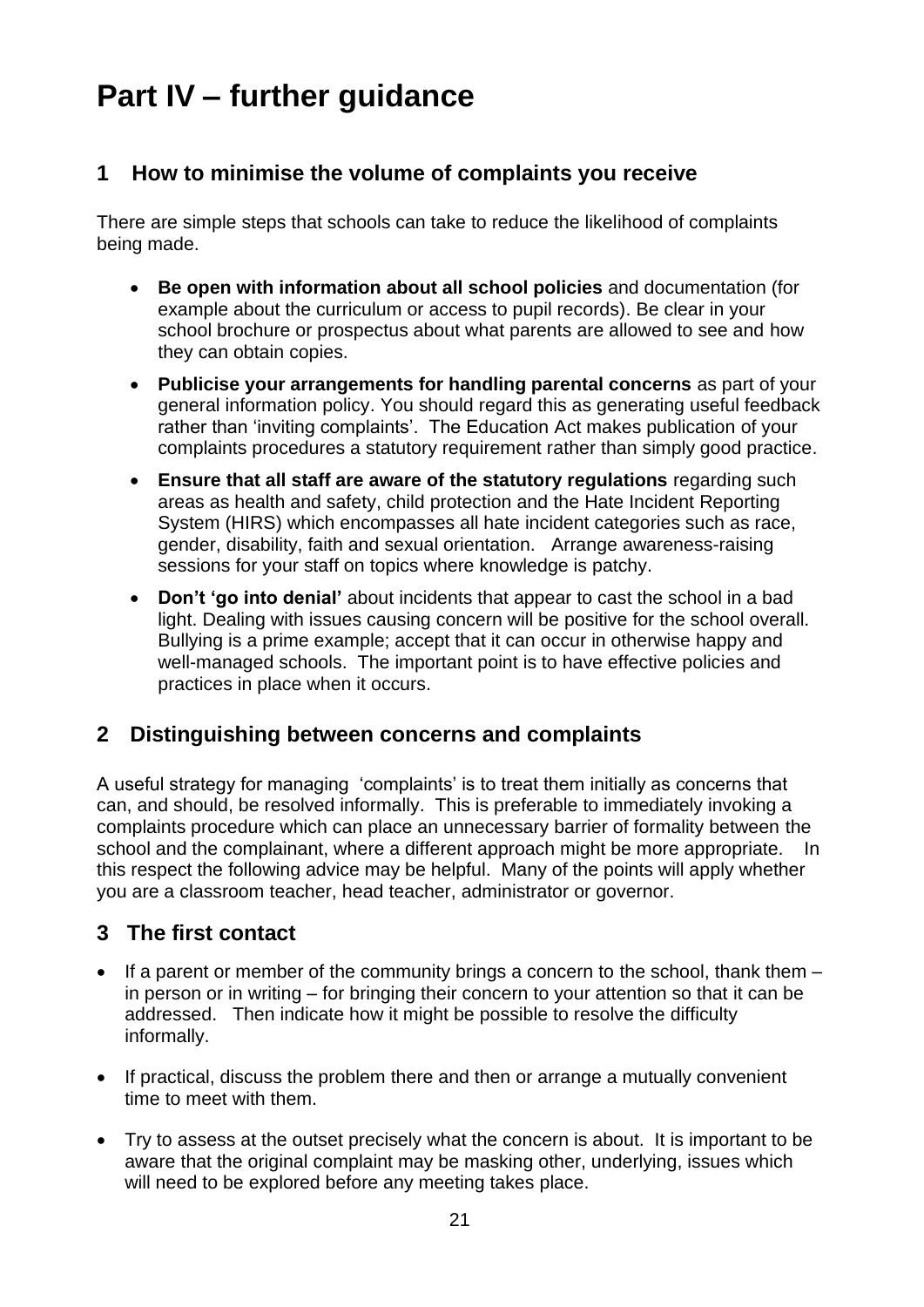#### **4 Apologies**

- It is important to recognise the difference between an expression of regret, an apology and an admission of liability. Often, an expression of regret that someone is concerned about an issue, or that he or she has been inconvenienced by an incident, is a useful starting point for a constructive approach to resolving the difficulty. This can be a simple statement such as "I'm sorry that you feel like that" or "I'm sorry to hear what has happened".
- The school may wish to implement a policy that an individual member of staff should not make a *personal* apology (thereby implying acceptance of some responsibility) but that any apologies will be expressed by the head teacher or the governing body on behalf of the school.
- If the head teacher or governing body are concerned that an apology may be taken as accepting liability, advice should be taken, initially from the school's legal advisers or insurers.

#### **5 Moral support for the complainant**

- It can be helpful to suggest that the complainant might bring along a friend as moral support. The school should be sensitive to, and aware of, anything which may appear intimidating, such as the room layout; the number of people involved especially a high number of school staff; as well as any unnecessary delay leading to keeping people waiting.
- Whilst the school cannot dictate who the 'friend' should be, it is not always productive, with parental complaints, for other parents to be involved, especially where they might have a personal interest in the issue brought by the concerned parent/complainant.
- In some cases, a parent governor may be able to provide independent 'support.' However, care must be taken to avoid the parent governor being seen as an advocate for the parent; the role of parent governors here is only in the interest of objectivity.
- We would advise complainants to be accompanied by someone who was not connected with the school but who would be able to judge whether the meeting allowed the complainant to express his or her concerns and have them addressed.

#### **6 Moral support for staff**

• Hopefully, the school will have set out guidelines for parents about how you will work with them and what they can expect from you. However, there will be times when school staff will feel under pressure or harassed by parents or other members of the community. In these cases it is important that any direct contact is managed through the head teacher and that advice given about unreasonable behaviour is followed (see Section 11 'Dealing with persistent or serial complaints, below). Where staff, including the head teacher, are feeling under pressure, then the school should contact the HR advisor in the first instance for support. Union representatives may also be a useful contact. For support and advice about coping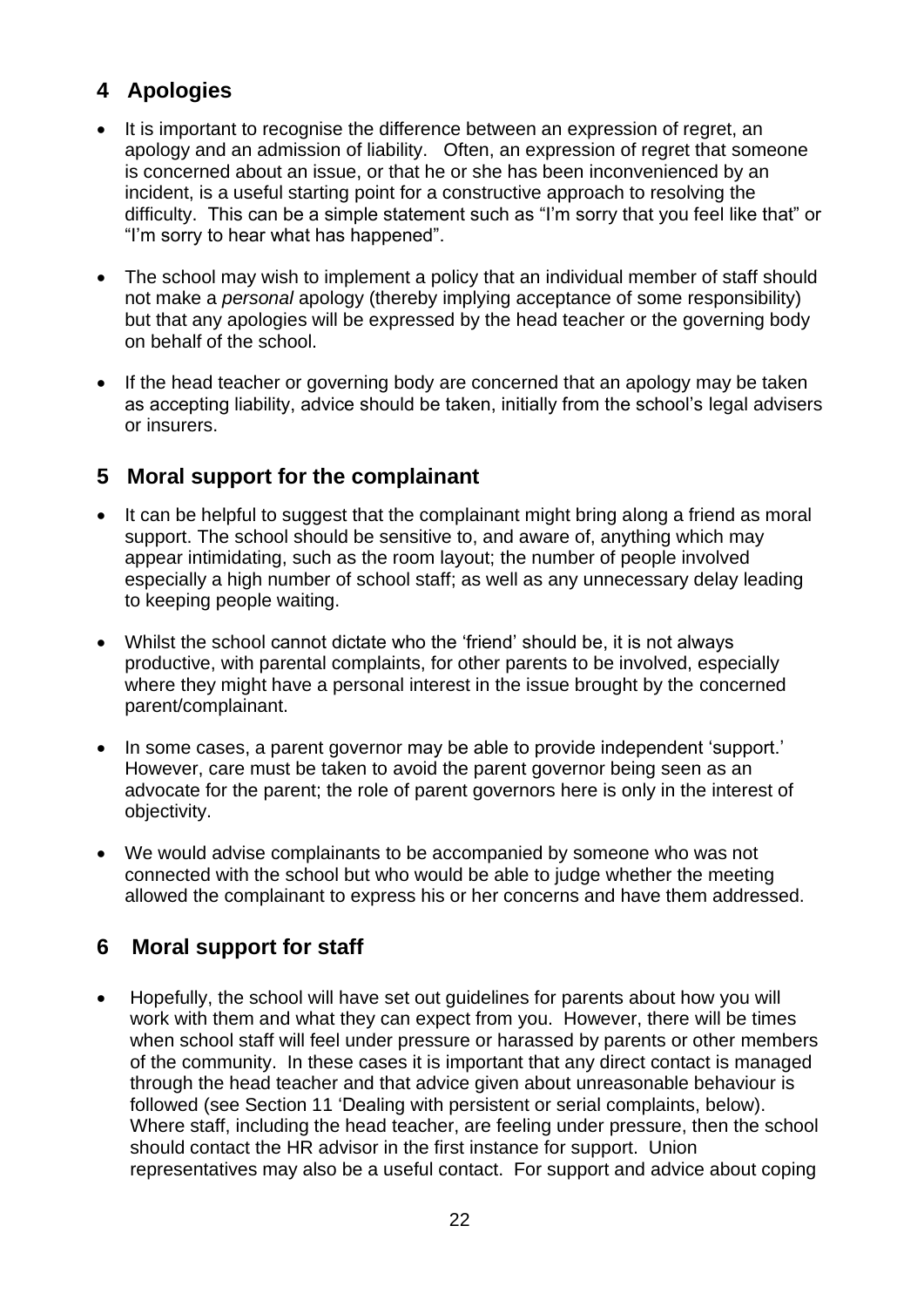with the complaint or situation itself, you may want be able to receive support from the customer relations service.

#### **7 Who should be involved from the governing body?**

- Ensure that all governors are clear about their role in handling complaints. Your procedures should make it clear who is the first contact for concerns beyond the head teacher: is it the chair of governors or a designated governor? Some schools prefer to have a designated governor with responsibility for complaints so that, should the case reach the review panel (stage 2 in the model procedures) the chair of governors is able to chair the panel *without detailed prior knowledge of the case*. This important point applies to all members of such a panel.
- If particular governors being involved in specific cases means there is a potential or real conflict of interest, you should identify someone else to step in. A common allegation is the perceived collusion between head teachers and governing bodies. The only effective way to counter this, is to have procedures in place that allow for some flexibility in responding to complaints. The inclusion of a parent governor on the review panel can go some way to alleviating any perceived collusion.

#### **8 Investigating complaints – good practice guidelines**

We recommend that, at each stage of the concern or complaint, the following steps are followed as far as possible.

- The head teacher should nominate a senior member of staff, who has had no prior involvement with the complaint, to investigate the complaint (where resources and the size of the school staff allows). This allows the head teacher to retain a degree of detachment and independence from the complaint, which may be helpful in maintaining good relations between the complainant and the school after the complaints procedure has run its course.
- During the investigation the head teacher, or nominated investigating officer should contact the complainant to clarify the details of the complaint and speak to other persons as necessary. Sometimes one concern can be masking other underlying issues. It is important to ask what the complainant feels would resolve the issue. Expressing regret over the issue at this stage is not an admission of liability, but it may go a long way to appeasing the complainant. (see section 4 'Apologies' above)
- Complainants will be allowed the opportunity to meet with the investigating officer and to be accompanied by a friend or relative to speak on their behalf or help them make their case (see section 5, above 'moral support for the complainant'). Support for interpretation and translation can be obtained from the council's central interpretation and translation unit (telephone: 0113 336 7800).
- The task of the investigating officer at this stage is to compile accurate evidence and he/she will need to interview relevant witnesses and take statements from those involved.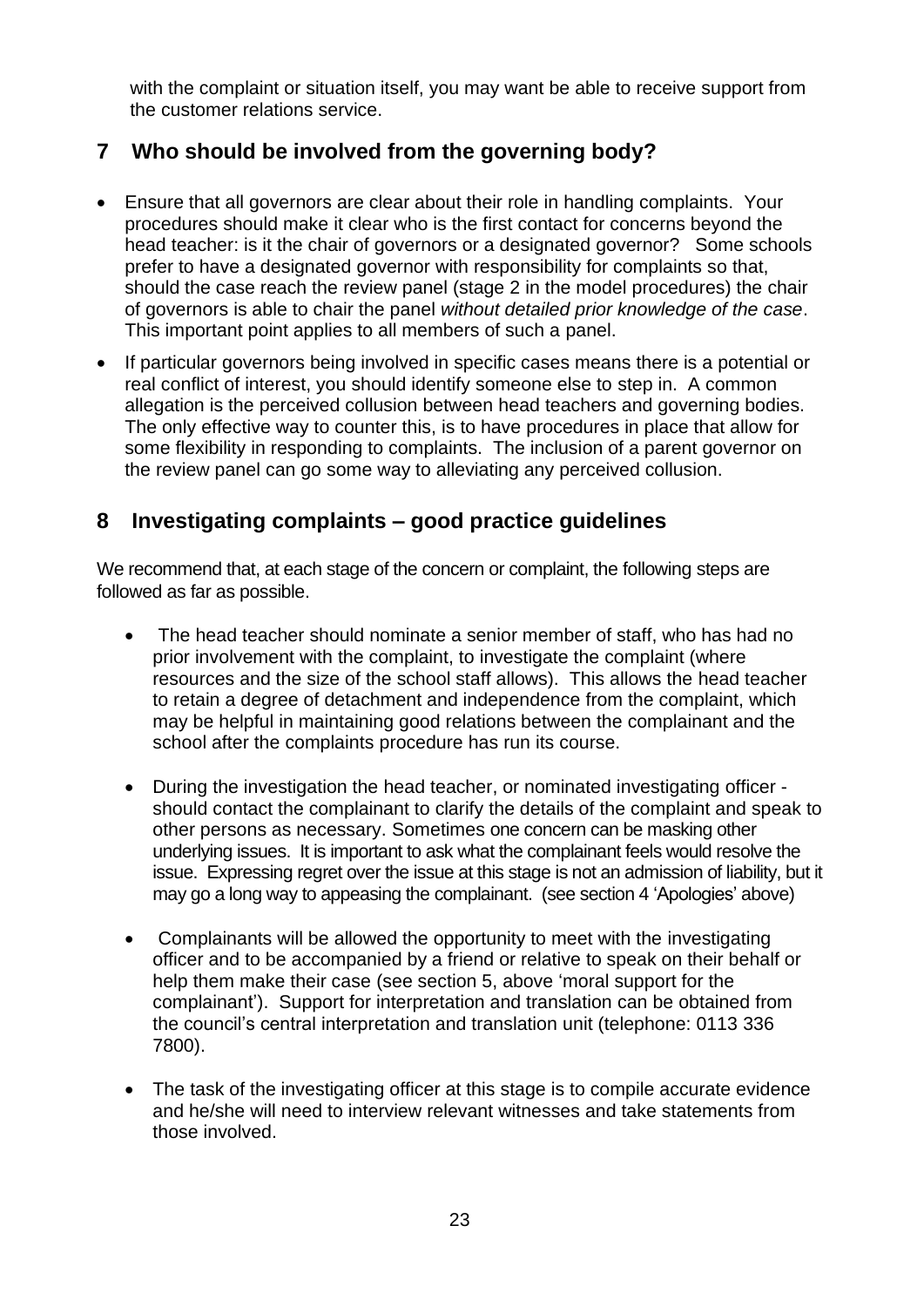- When interviewing witnesses, the investigating officer should explain their role clearly and confirm the witness understands the complaint procedure and their role within it.
- They should use open, not leading questions and be careful not to express opinions in words or attitude.
- They should try to separate hearsay evidence from fact by asking interviewees how they know a particular fact and deal with conflicting evidence by seeking corroborative evidence.
- A written record should be made of interviews and checked for accuracy with the interviewee. It is good practice to send a copy of the notes by email and ask them to respond with their agreement.
- If the complaint involves a pupil, his/her parent/carer should be contacted and, if interviewed, ideally a parent/carer should be present. In some cases this might not be possible due to the urgency of the matter and a member of staff with whom the pupil feels comfortable, for example, a learning mentor, should attend the interview.
- Care should be taken when interviewing children and young people, to make the atmosphere relaxed and informal.
- Before it takes place, it should be ensured that any interview with a pupil will not prejudice a Police or Local Authority Designated Officer (LADO) investigation.
- Confidentiality is important in securing the confidence of all concerned. Conversations and correspondence must be treated with discretion. Parents need to feel confident that a complaint will not disadvantage their child. Similarly, parents should also be made aware of confidentiality especially where other children are involved. However, the parties to a complaint should realise that some information may have to be shared in order to carry out a thorough investigation.
- Complaints need to be considered and resolved as quickly, and efficiently as possible. It is important to keep to response times. If this is not possible, an interim letter should be sent, explaining when you will be able to respond. If the complainant raises their case with the DfE at a later stage, it is likely that excessive time limits will be seen as unacceptable, except in extenuating circumstances.
- The investigating officer should keep written records of all meetings and telephone conversations undertaken as part of the investigation together with any other relevant documentation.
- In the event of a stage one complaint being investigated by a member of the governing body, there may be instances where the investigating governor is supported by another governor to ensure consistency, fairness and objectivity.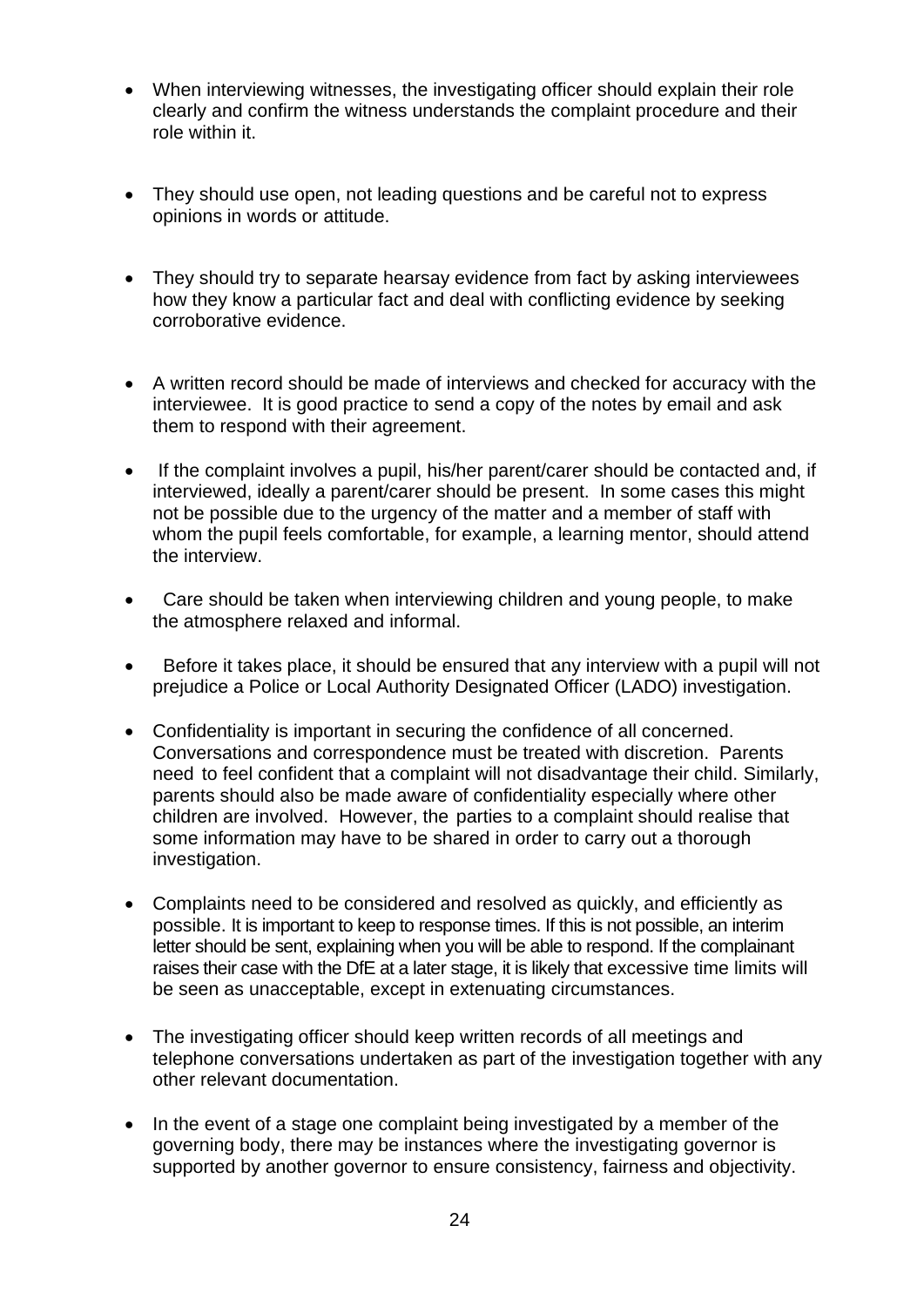- All people involved in the complaint procedure should be made aware of the legislation around complaints including the Equality Act 2010, Data Protection Act 2018, General Data Protection Regulations 2018 and Freedom of Information Act 2000.
- Staff and governors in schools should have the opportunity to take part in training or briefings to raise their awareness of the procedures and develop their skills in dealing with people who wish to complain.

#### **9 Procedures for reviewing complaints at stage two**

- The governors' review panel is the last school-based stage of the complaints process and is not convened merely to rubber-stamp previous decisions.
- The panel will appoint its own chair, normally the chair or vice-chair of governors. The chair of the panel will ensure that the appeal hearing is minuted.
- The panel meeting should be arranged around all attendees' availability and a date arranged within 20 school days. If, after three separate dates have been offered to the complainant, they still do not agree to a date, the panel can go ahead without the complainant's attendance. Written submissions will be considered.
- When the complainant asks to move their complaint to stage two you should ascertain if they have any further information that they wish to submit. When arranging the panel, the complainant, the investigator at stage one and all panel members should receive a pack of information which contains copies of the correspondence at stage one between the complainant and the school. In addition, if there is any other information that the complainant or the investigator feels needs to be included, then this will be added to the pack.
- Once the packs for the hearing are sent out, any further submissions of information should be discouraged but it is at the discretion of the panel chair whether further information will be accepted.
- Complainants may be accompanied by a friend or relative to speak on their behalf or help present their case. It is recommended that neither the complainant nor the school bring legal representation. These committees are not a form of legal proceedings. The aim of the governors committee should be:
	- reconciliation
	- to put right things that may have gone wrong
- Interpreting facilities can be made available, if necessary, through the local authority.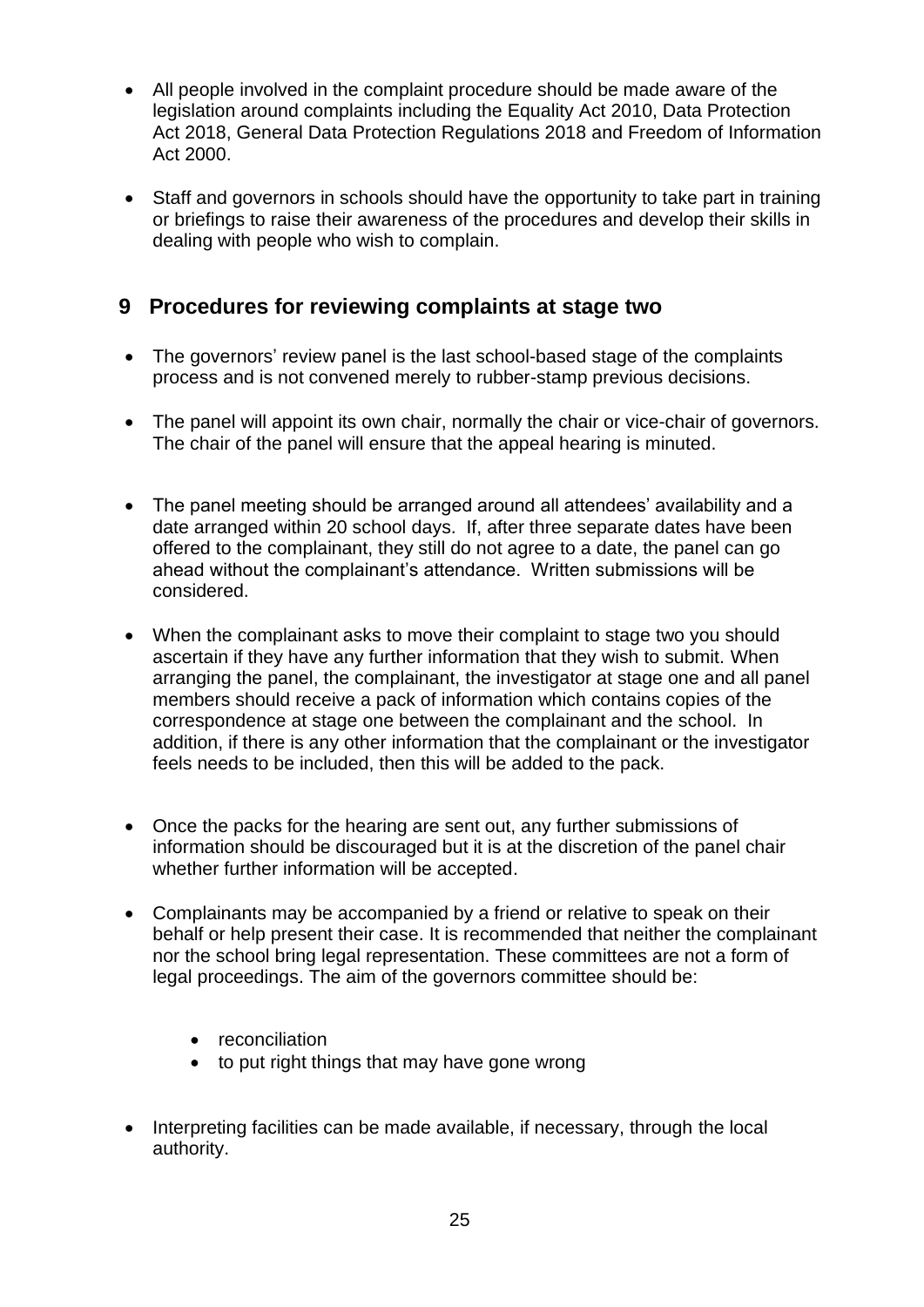- Panel members should be mindful that some complainants may feel nervous and inhibited in a formal setting and the chair should ensure that proceedings are as welcoming as possible.
- Extra care should be taken where a child attends the panel hearing to ensure the child does not feel intimidated and that their views are respected.
- Where a child is the complainant or attending the hearing in any other capacity, the panel should ask in advance if any support is needed for them to be able to present information at the panel hearing.
- The conduct of the panel meeting will be at the discretion of the chair, but the following format is recommended:
	- **The complainant puts forward why they are dissatisfied with the** stage one investigation.
	- **The investigating officer at stage one goes through the process of** investigation that led to their conclusions.
	- **Either party can ask questions, when invited to do so by the chair**
	- The panel can ask any questions of the complainants or the investigating officer.
- The panel will:
	- reach its decision
	- decide on appropriate action
	- consider any recommendations it will make to review or change school policies or procedures
	- not assign actions to individuals without their consent/agreement
- The purpose of the panel hearing at stage two is to consider whether the complaint was investigated fairly and objectively at stage one. The panel may recommend a review of the decision at stage one if it decides that the complaint was not investigated fairly, e.g. if an essential witness was not interviewed. Alternatively, it can uphold the decision at stage one or find it not upheld or partially upheld based on what is heard at the panel hearing.
- Complaints should not be shared with the whole governing body at early stages, except in very general terms, in case an appeal panel needs to be organised.

Complainants are entitled to a fair meeting or review. People who have a conflict of interest should not take part in the complaints process, including proceedings of governing body meetings and panels. If there's any reasonable doubt as to a person's ability to act impartially, they should withdraw from considering the complaint. Where a governor has a financial interest in any related matter, they should also withdraw.

When making decisions, people involved in the process must not act in a way that is biased. The appearance of bias may be sufficient to taint a decision even if there is no actual bias.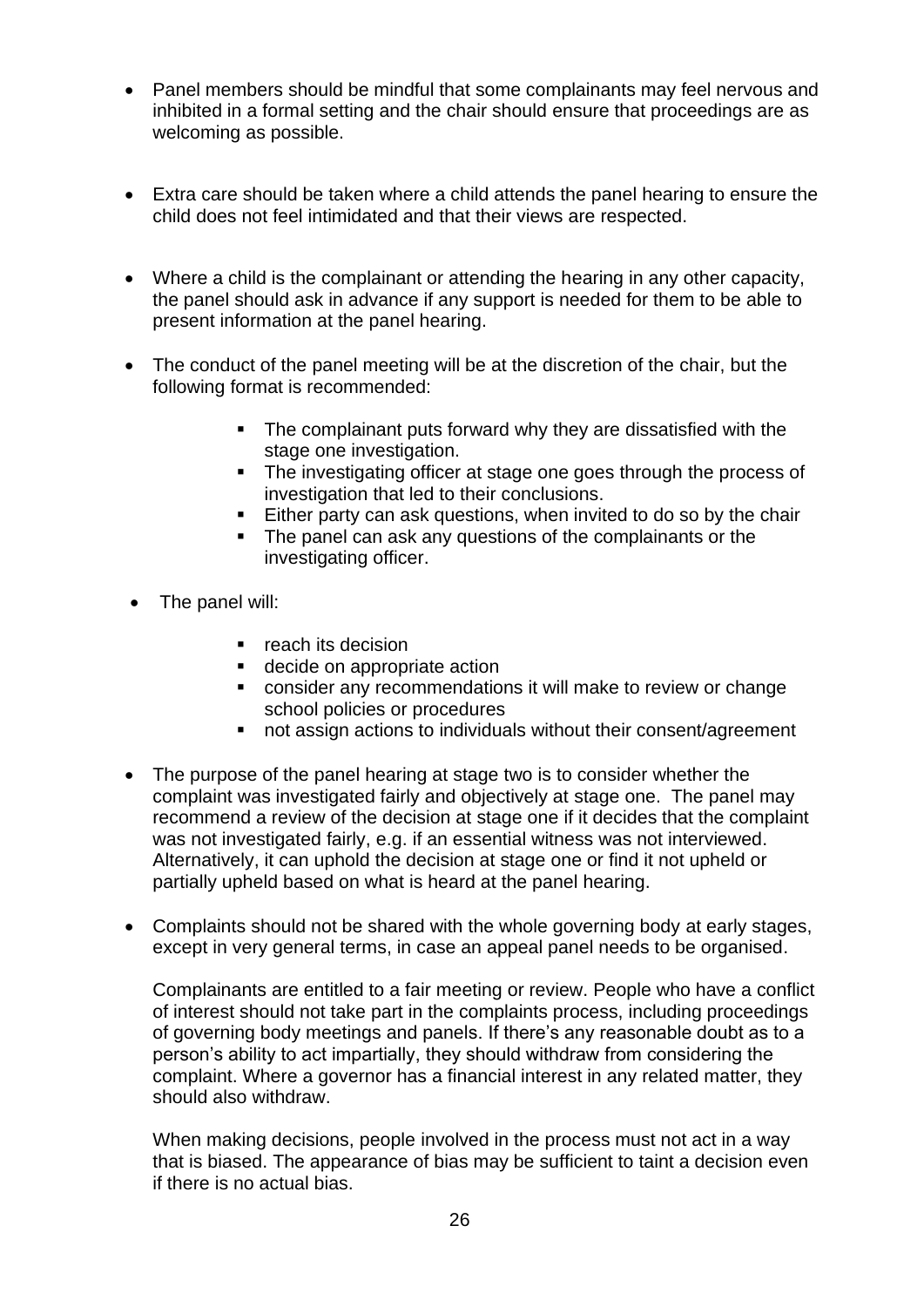- It is generally considered that governors with no prior exposure to the complaint are suitably impartial. However, complainants have the right to request an independent panel if they believe there is likely to be bias in the proceedings. Schools should consider the request but ultimately the decision is made by the governors; however, it must be stressed that this approach must only be used after all other avenues have been exhausted.
- If the panel considers that the initial investigation at stage one is incomplete and that this throws doubt over the final decision, it can direct additional or reinvestigation of those areas it determines. In this case, the stage two proceedings will be suspended to enable the complaint investigator to properly complete the stage one investigation and report their findings and conclusions to the complainant and the panel.
- The panel will then reconvene at the earliest possible date to reopen the hearing and bring it to a conclusion, subject to the new information.
- The process of listening to and resolving complaints can contribute to school improvement. When individual complaints are heard, schools may also identify underlying issues that need to be addressed. The monitoring and review of complaints can be a useful tool in evaluating a school's performance. The governing body may wish to consider using complaints and review their handling at regular intervals to inform improvements and the effectiveness of the complaints procedure

#### **10 Dealing with difficult responses from parents**

- If it is likely that the complainant will become aggressive, either physically or verbally, you should ensure that you are not meeting with them alone and that you are able to call upon additional assistance, if required.
- Whilst it is a fact that the ultimate action for parents to take is to remove their children from the school and place them elsewhere, caution is needed about the way this is expressed to parents as an option.
- In any event, **you should not remove a pupil from the school roll without reference to the formal regulations on registration of pupils**. In this context, it is not permissible to take such action purely on the grounds that the parents have informed you that they are removing their child. If in doubt, contact your attendance improvement officer for advice.
- If a parent insists on keeping their child at home until the situation is resolved, you should inform your attendance improvement officer. The LA will do the same if such a situation comes to light when a complaint is made via the authority.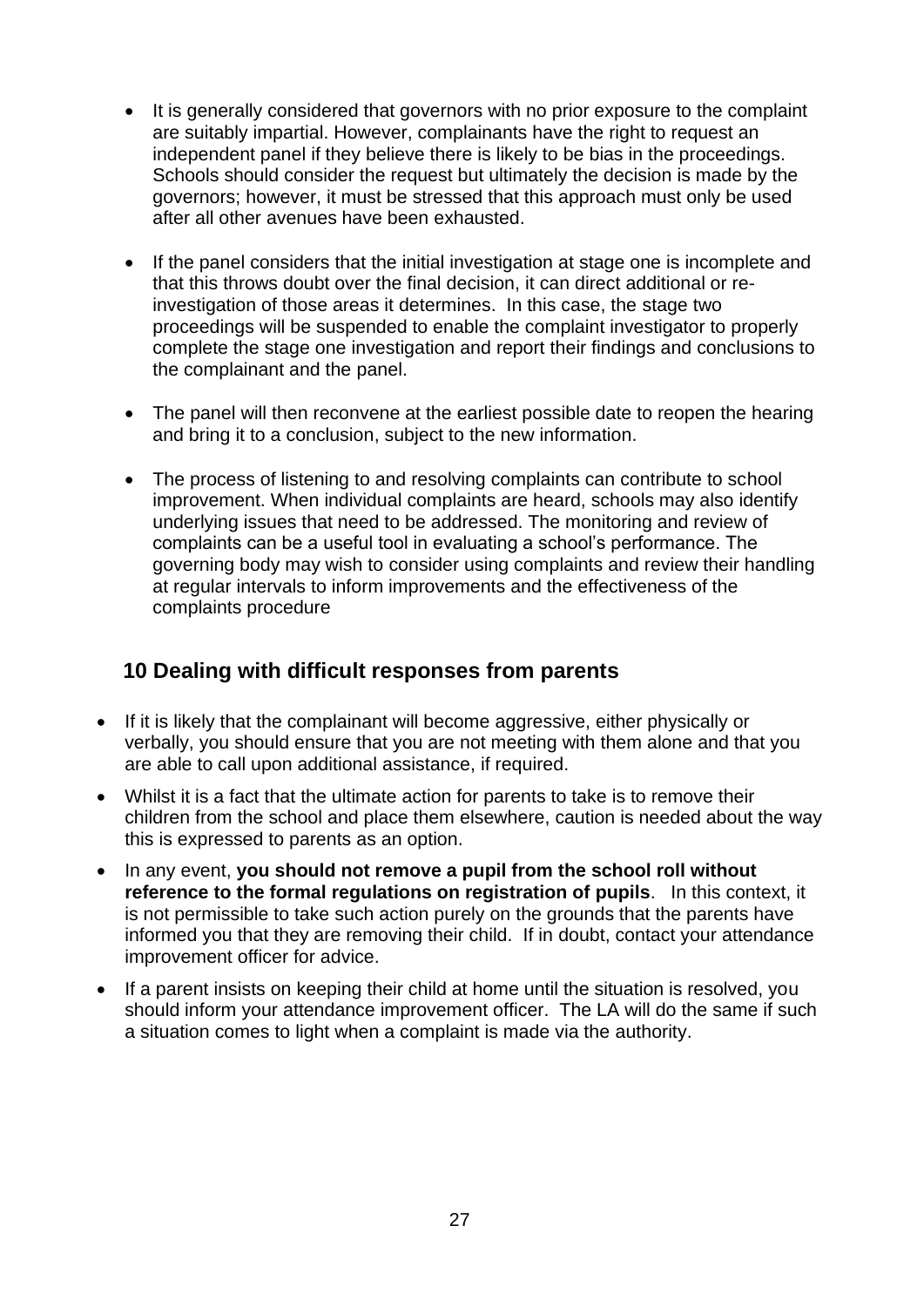#### **11 Dealing with persistent or serial complaints**

- Assuming that the principle of taking, and being seen to take, complaints seriously is respected, and the head teacher and/or governing body have done everything possible to address and resolve the complaint, including considering the complaint through the full scope of the complaints procedure, there may be a justifiable case for formally [closing the complaint.](#page-27-0)
- While the vast majority of complainants are reasonable, a small minority may become preoccupied with their grievances. They are sometimes referred to as 'vexatious', 'persistent', 'habitual' or 'serial' complainants.
- A serial or persistent complainant is **not** someone who raises legitimate concerns or criticisms of a complaints procedure as it progresses, for example, with regard to timescales. Nor are they someone who is unhappy with the outcome of a complaint and are seeking to challenge it.
- For the purposes of this policy, the characteristics of a persistent complaint are:
	- complaints which are obsessive, persistent, harassing, prolific, repetitious
	- insistence upon pursuing unmeritorious complaints and/or unrealistic outcomes beyond all reason
	- insistence upon pursuing meritorious complaints in an unreasonable manner
	- complaints which are designed to cause disruption or annoyance
	- demands for redress that lack any serious purpose or value

Providing the local authority has been consulted (via its customer relations service) and has agreed that closure of a complaint is appropriate, we will support the decision of a governing body to take this action if requested.

Please note, the serial or persistent marker is against the complaint not the complainant and the school should accept new complaints from the complainant if appropriate.

Schools should have a policy for dealing with serial and persistent complaints. Please see appendix B for a template for a model policy.

#### <span id="page-27-0"></span>**12 Duplicate complaints**

After closing a complaint at the end of the complaints procedure, you may receive a duplicate complaint from:

•a spouse •a partner •a grandparent

•a child

If the complaint is about the same subject, schools can inform the new complainant that the school has already considered that complaint and the local process is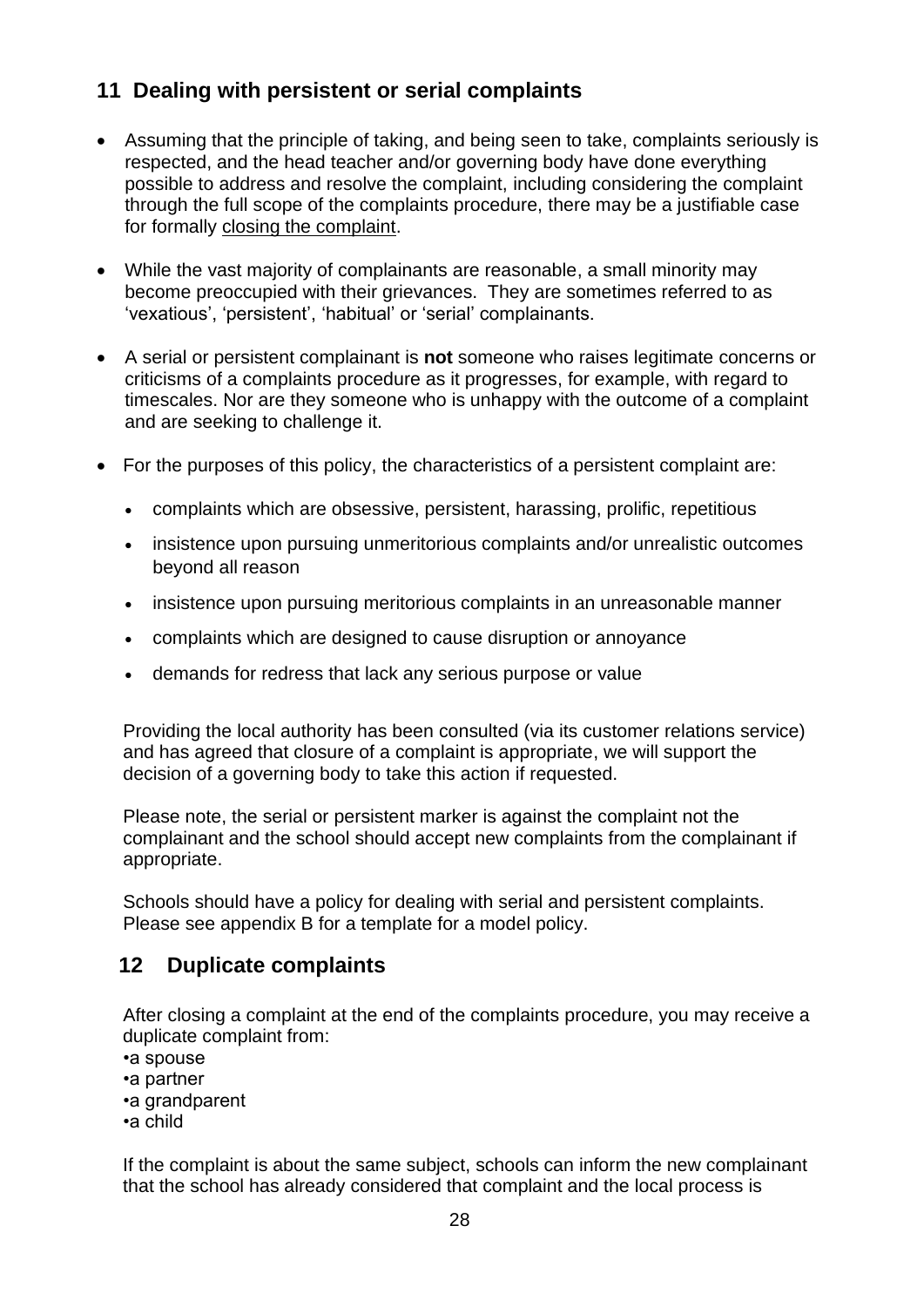complete. They should advise the new complainant to contact the DfE if they are dissatisfied with the school's handling of the original complaint.

Care should be taken not to overlook any new aspects to the complaint that may not have previously been considered. Schools will need to ensure these are investigated and dealt with to the full extent of the complaints procedure.

#### **13 Closing complaints**

Very occasionally, a school will feel it needs to close a complaint where the complainant is still dissatisfied. Sometimes it is simply not possible to meet all of the complainant's wishes and the complaint remains irresolvable.

If a complainant persists in making representations to the school – to the head teacher, designated governor, chair of governors or anyone else – or to the local authority, this can be extremely time-consuming and can detract from the school's responsibility to look after the interests of all the children in its care.

For this reason, schools are entitled to close correspondence on a complaint where they feel that they have taken all reasonable action to resolve the complaint. The local authority will support schools in this position, in writing, if asked to do so, and especially where persistent contact is causing distress to staff and/or pupils.

Before closing a complaint against a complainant's wishes it should be ensured that:

- the complaint has been considered at all stages of the procedure;
- the complainant is contacting the school repeatedly but making substantially the same points each time;
- the school has taken every reasonable step to address the complainant's needs; and
- the complainant has been given a clear statement of the school's position and their options (if any).

The school's case is stronger if:

- the school has reason to believe the individual is contacting them with the intention of causing disruption or inconvenience - have they actually said as much in a letter, email or telephone call;
- their letters/emails/telephone calls are often or always abusive or aggressive; and
- they make insulting personal comments about or threats towards staff.

Schools need to clearly state to the complainant that the complaint is closed and that the school will not respond further on the matter. You should be aware that, even where the school closes a complaint, with or without the assistance of the local authority, an 'appeal' to the DfE could result in a direction to the governing body from the Secretary of State for Education if the governing body's action is judged by them to be unreasonable. This underlines the importance of schools following their own procedures closely and having everything documented.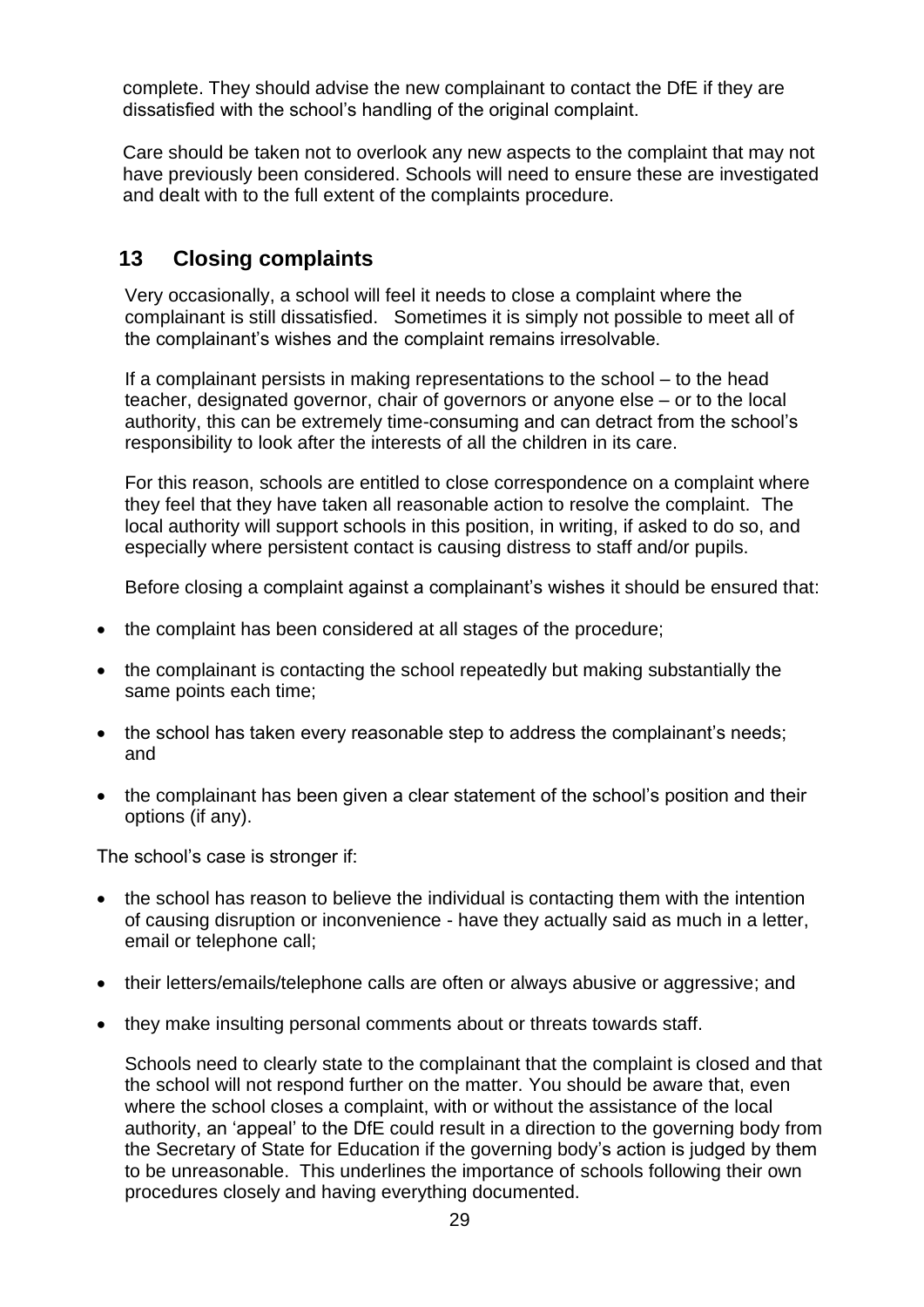A sample policy for dealing with serial and unreasonable complaints is provided at **Appendix B**

#### **14 Recording and documenting complaints**

#### **Making electronic recordings**

Where there are communication difficulties, you may wish to use recording devices to ensure the complainant is able to access and review the discussions at a later point. All parties should agree in advance to being recorded.

Schools are data controllers in their own right and you have the discretion via your policies to decide for yourselves whether to allow complainants to record meetings, if it's not required for the purposes of a reasonable adjustment.

It is recommended that schools consider:

- how any decision to allow recordings may affect any third parties called to act as witnesses; and
- the impact and consequences on the individuals involved in the complaint in the event recordings are lost or leaked.

Complainants should make sure they obtain informed consent from all parties present before recording conversations or meetings. The DfE do not normally accept electronic recordings as evidence when they are asked to consider a complaint. However, they may accept independently notarised transcriptions of recordings. They may also ask for the written consent of all recorded parties.

Unless exceptional circumstances apply, the DfE will support schools who refuse to accept, as evidence, recordings of conversations that were obtained covertly and without informed consent of all parties being recorded. It is recommended this is made clear in complaints procedures.

#### **Recording complaint progress**

Schools should record the progress of the complaint and the final outcome. They should also determine who is responsible for these records and make sure the information is kept secure.

- It is essential that you keep appropriate records of all complaints, incidents and any meetings with parents or other complainants. For example, if a parent alleges that bullying is taking place, this should be recorded as the concern, *whether or not it is accepted* that bullying is the issue.
- In order to prevent any later challenge or disagreement over what was said, brief notes of meetings and telephone calls should be kept and a copy of any written response added to the record. Schools should record the progress of the complaint and the final outcome. The head teacher should be responsible for these records and hold them centrally.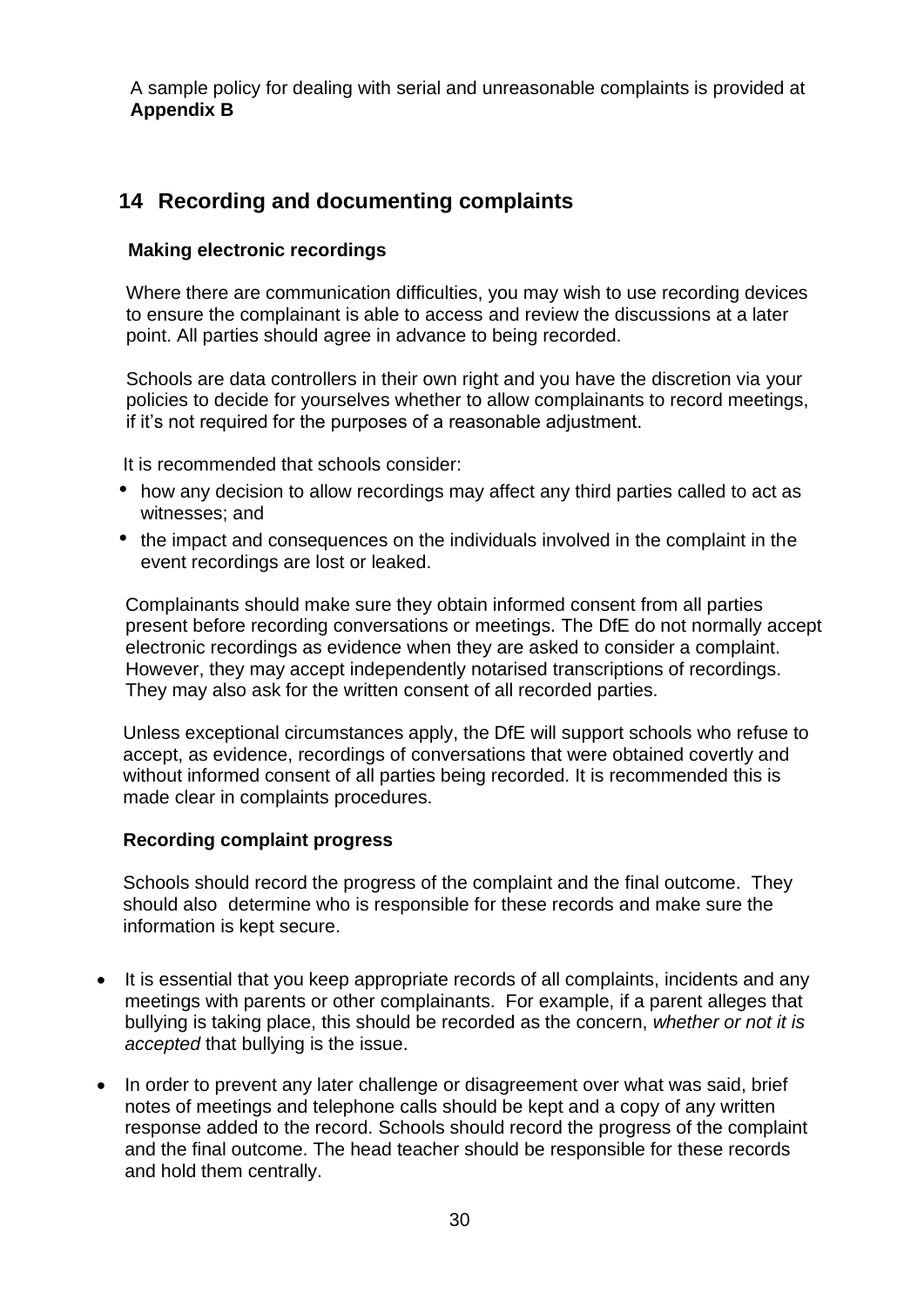As schools are data controllers in their own right, governing bodies must decide for themselves how long they keep records, unless statutory regulations apply. For example, copies of attendance registers must be retained for three years.

Under the General Data Protection Regulations (EU) 2016/679 (GDPR), data must not be kept longer than is necessary.

You should consider that complainants may have a right to copies of these records under the Freedom of Information Act 2000, the Data Protection Act 2018 and GDPR.

Refer to the DfE's Data protection: toolkit for schools or the Information Commissioner's Guide to GDPR for more information.

Whilst it is hoped that resolution will be straightforward and informal, any subsequent legal action would require clear written evidence of any action taken and it is at such times that properly kept records are an invaluable source of information. This is especially important in cases of alleged hate incidents or child abuse.

#### **15 Complaints involving allegations of hate incidents**

Hate incident is a strongly worded phrase, and is used to reflect the way that these incidents can contain a message that communicates to entire groups of people that they are unwelcome and unworthy of social respect. Children and young people should understand the impact hate motivated incidents can have upon both individuals and the broader community.

Recording all hate incidents, bullying and prejudice-based incidents is one of the ways in which a school may show that it has 'due regard ' for fostering good relations, as well as eliminating discrimination, harassment and victimisation and thus demonstrate compliance with the Equality Act 2010.

The local authority recognises that occurrence of prejudice based incidents and hate incidents can have a detrimental effect on the achievement and wellbeing of the whole school community.

All such incidents must be recorded and reported to the local authority in accordance with its guidance and procedures. Data collected by the local authority will be used to identify trends across the council in order to assist the children and families' service leadership team, schools and area teams in providing targeted support.

It is not acceptable for such allegations to be dismissed simply because the head teacher, chair of governors or anyone else judges the incident not to be 'hate' motivated.

School staff should be aware that children's needs (educational, psychological or social) can often be obscured by hate incident issues. Taking accusations seriously, can be the first step to opening up dialogue on the broader issues. Separating out multiple issues within a complaint needs to be achieved as early as possible so that they can be prioritised and addressed appropriately.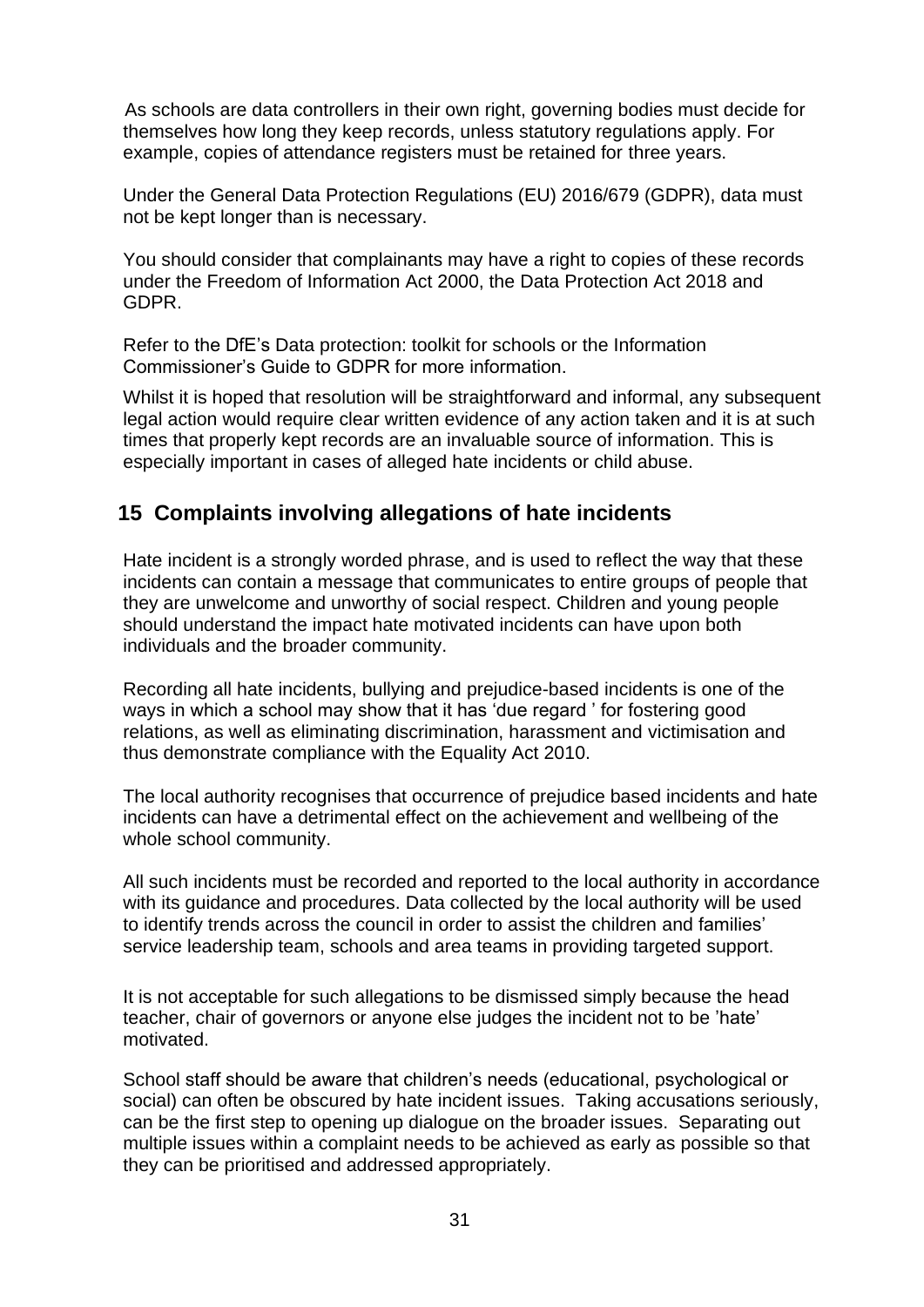Although hate incidents are subject to a statutory procedure, the Equality Act 2010, this does not necessitate the complaints procedure being suspended. However, there is a duty for local authorities to monitor hate incidents, bullying and prejudice based incidents and so schools must complete the electronic system (HIRS) form, as part of the procedure for any complaint regarding race, gender, disability, faith and sexual orientation incidents and send to [reporthatecrime@leeds.gov.uk](mailto:reporthatecrime@leeds.gov.uk).

#### **16 Child protection issues (see also appendix A complaints which are subject to statutory procedures)**

- If allegations of physical (including sexual) abuse or misconduct, by a member of staff towards a pupil are made, you should follow the procedures set out in the guidance on child protection issued separately to all schools. This includes the need to inform the local education safeguarding team of the local authority who will then decide whether or not to investigate the matter in line with approved procedures.
- As a precaution, you should also inform the school's HR advisor team. They will then ensure that the attendance improvement service and the education safeguarding lead officer are informed. The safeguarding service has a responsibility, on behalf of the local authority, to ensure appropriate child protection procedures are being used. Particular care must be exercised to ensure confidentiality in such cases in the interests of the child(ren) and staff involved.

#### **17 Whistleblowing**

You must have an internal whistleblowing procedure for your employees, including temporary staff and contractors.

The Secretary of State for Education is the prescribed person for matters relating to education for whistle blowers who do not want to raise matters direct with their employer. Concerns can be raised with DfE using their contact form or through Leeds City Council's whistleblowing process by emailing [concerns@leeds.gov.uk](mailto:concerns@leeds.gov.uk)

#### **18 Complaints about bullying or other behavioural issues**

- Whilst we always advise parents or other complainants to speak to their school in the first instance, they can also contact the local authority's customer relations service who also offers support and advice. When this happens the local authority may notify the school if appropriate.
- $\bullet$  If the problem is affecting the child's attendance for example, if the parent is refusing to return the child to school until the matter is resolved – the local authority may also inform the attendance improvement service who will then contact the parent to see how the family can best be supported.

#### **19 Responding to threats to involve the media**

Frequently, the more irate complainant will threaten to 'take it to the press' if their concern is not addressed. We would suggest the following possible responses: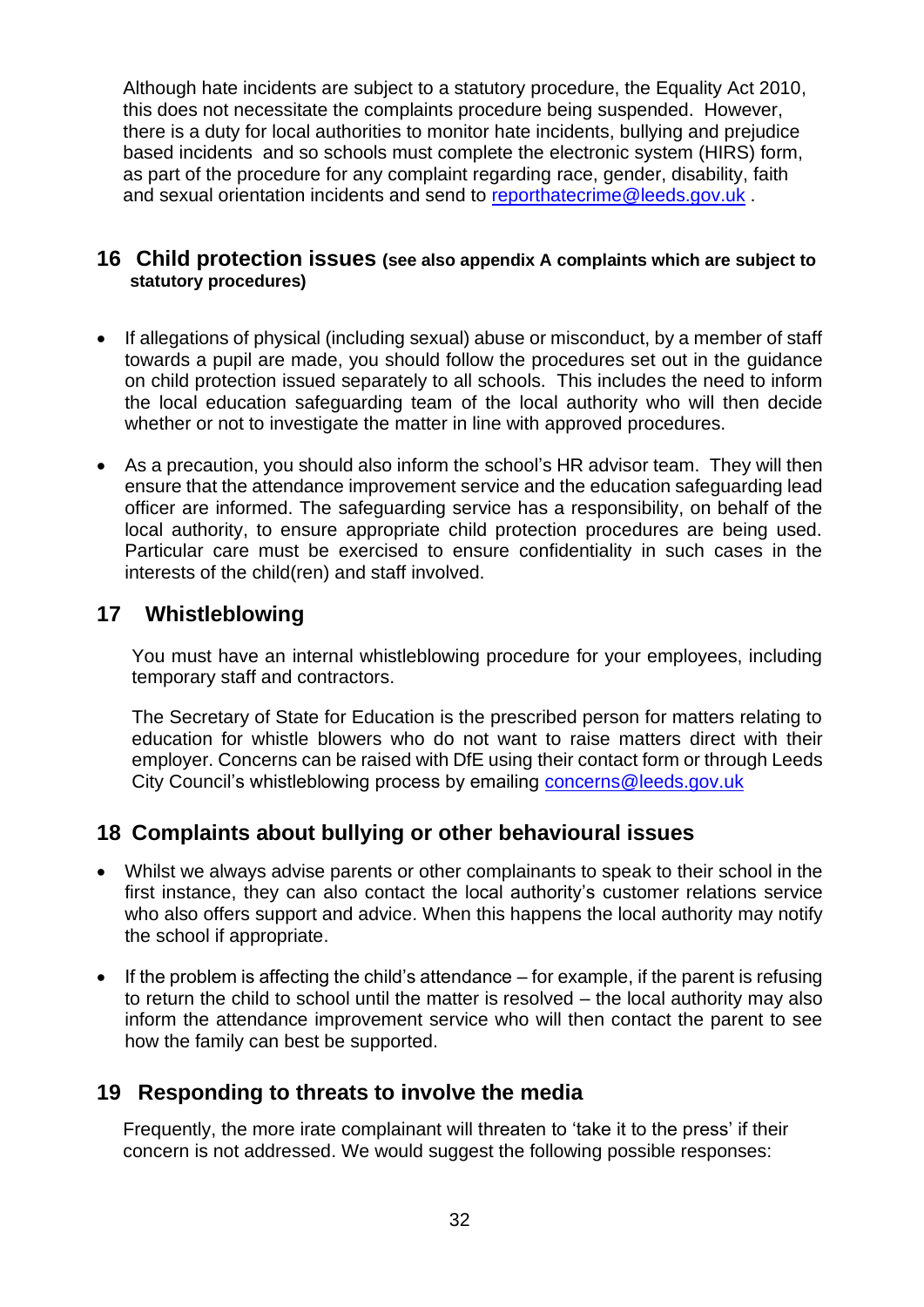- When such a threat is made, assure the complainant that this is, of course, their right but that you will follow up their concerns in line with your procedures; that adverse publicity could be counterproductive for them and their child(ren); and that settling the problem between yourselves is likely to be in everyone's interests.
- If you have reason to believe that such threats are real, or if you are contacted by the media, you can seek guidance from the city council's press office on 0113 24 74713.

#### **20 Responding to threats of legal action**

Schools are sometimes threatened with legal action by parents and others, or even receive letters from lawyers representing the complainants. In the former scenario you should continue to handle the concern/complaint properly and not respond to the legal threat until you receive a letter from lawyers. Once a formal lawyer's letter has been received you should do two things:

- you should acknowledge the letter and tell the sender that you are taking advice and will respond fully in due course; and
- you should take legal advice from the city council's legal advisers (if you have bought the service level agreement from the council's legal services) or your own legal advisers, if appointed. If the matter appears to relate to a claim of negligence or a wish for compensation then you should inform the finance officer at the local authority.

#### **21 The involvement of elected members**

• Complainants will sometimes contact their local councillor or MP at an early stage in a complaint before the school or the local authority's officers have had an opportunity to comment. If this happens, you should inform the councillor that the matter is being dealt with through the school's complaints procedures and (where appropriate) that you are seeking advice from the local authority. Tell them that you will inform them of the outcome. The local authority's customer relations service will follow a similar approach. MPs may sometimes misunderstand the limited role of local authorities in dealing with general complaints but are usually satisfied once the process is explained.

#### **22 The role of local authority officers in dealing with complaints**

- While a local authority has no statutory framework within which to operate a general complaints function, there are, nevertheless, expectations from government that a local authority will use its detailed knowledge of schools and circumstances to facilitate the resolution of complaints, especially from parents. The DfE regularly asks the local authority for its view where a complaint has been escalated to the department.
- The **customer relations service's** responsibilities include handling general queries about parental concerns and complaints. The customer relations service will advise parents and others how to express their concerns through the appropriate route,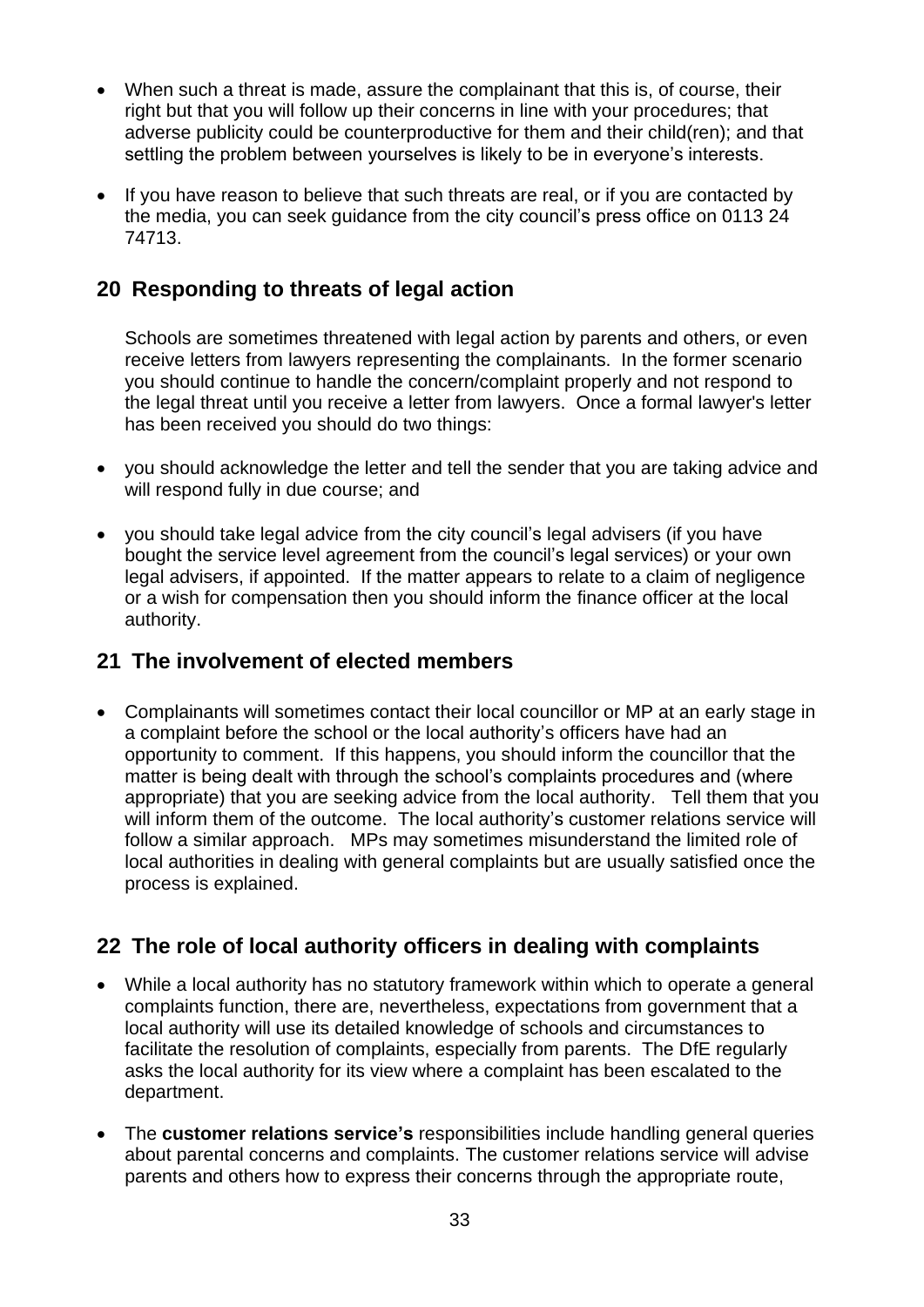which starts with informal contact at school level. The service also offer support to schools via a traded service level agreement.

- The local authority's **governor support service** advises, among other things, on issues of governance, and can provide support and guidance on how governors could help manage relationships between the school and its community, including its parents. If a governing body needs help with the school's ability to deal with a complaint, it is likely that governor support services will be asked to offer appropriate support and advice.
- The local authority's **HR advisors** have a dual function. On the one hand, they provide advice and guidance to schools on a subscription basis. However, from time to time, they fulfil the employer function of the local authority and will need to ensure that statutory requirements in respect of conditions of service and other matters are being met.
- They also liaise closely with the child protection team on cases where there is a child protection element. The customer relations service will always refer such cases to the school's HR advisor and the child protection team for any intervention or investigation that may be necessary.
- The **customer relations service** may also refer some cases to the education safeguarding team where an issue – such as bullying – is affecting the child's attendance or where there may be a pattern of bullying at a school of which they need to be aware. This is part of the local authority's duty of care towards children. All services liaise to provide support to the pupil.

#### **23 Reviewing the complaints procedure**

• The governing body should determine how often the complaints procedure is reviewed. The DfE suggests as good practice that it is reviewed regularly; every two to three years is quite typical. This will enable the school to take into account any new guidance issued by the DfE or any legislative changes. Responsibility for reviewing the procedure may be delegated to a committee of the governing body, an individual governor or the head teacher. If projected review dates are published on the policy document they should be adhered to. Failure to do so could constitute a failure to adhere to a policy.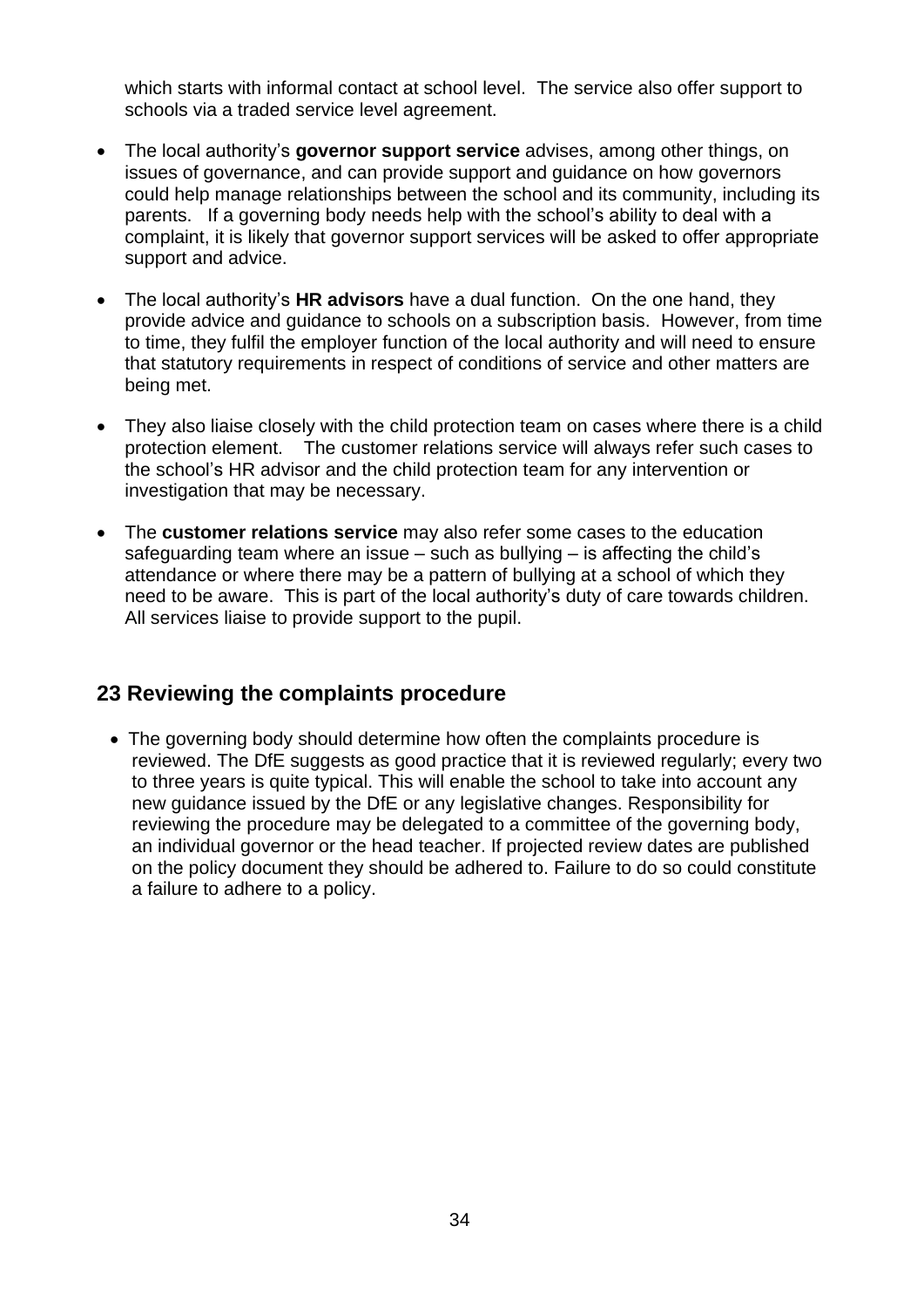## **Annexe A**

# **Model School Complaints Policy**

- (a) This policy statement is offered for schools to adapt to suit their local needs and circumstances and is not prescriptive. It is suggested that reference be made to the availability of both the policy statement and procedural documents, within the school prospectus or brochure.
- 1. This policy statement sets out the school's approach to dealing with concerns and complaints. Further details of how we handle them are contained in our procedures document, *[Title]*, which you can obtain on this website or on request from the school office.
- 2. We value good home/school relations and will, therefore, do everything we can to establish and maintain them. This includes seeking to resolve any concerns or complaints promptly, and to the satisfaction of all concerned.
- 3. We welcome feedback on what parents and others feel we do well, or not so well, as a school. We will consider carefully all feedback, whether positive or negative, and will review our policies and practices accordingly.
- 4. We will treat all concerns and complaints seriously and courteously and will advise parents and others of the school's procedures for dealing with their concerns. In return, we expect parents and other complainants to behave respectfully towards all members of the school community. In particular, any disagreement with the school should not be expressed inappropriately or in front of pupils.
- 5. All school staff and members of the governing body, will receive a copy of this policy statement and will be familiar with the school's procedures for dealing with concerns and complaints, to which they will have access as required. The policy is available on request and also on the school's website.
- 6. The school's procedures will be reviewed regularly and updated as necessary.
- 7. Staff and governors will receive training in handling concerns and complaints as appropriate. This may be on an individual basis, or as a group activity for all staff, or for specific groups, such as the office staff or members of the governing body.
- 8. Whilst we will seek to resolve concerns and complaints to the satisfaction of all parties, it may not be possible to achieve this in every case. We will, therefore, use our option to close a complaint once all the stages of the school's procedures have been exhausted, if this appears to be appropriate.
- 9. The government and the local authority advocate resolution of concerns and complaints at school level wherever possible, in the interests of maintaining good home/school relations. The role of the local authority in advising parents (other complainants) and schools on the handling of concerns and complaints is set out in the school's procedures.

Approval date…………………….. Review date…………………………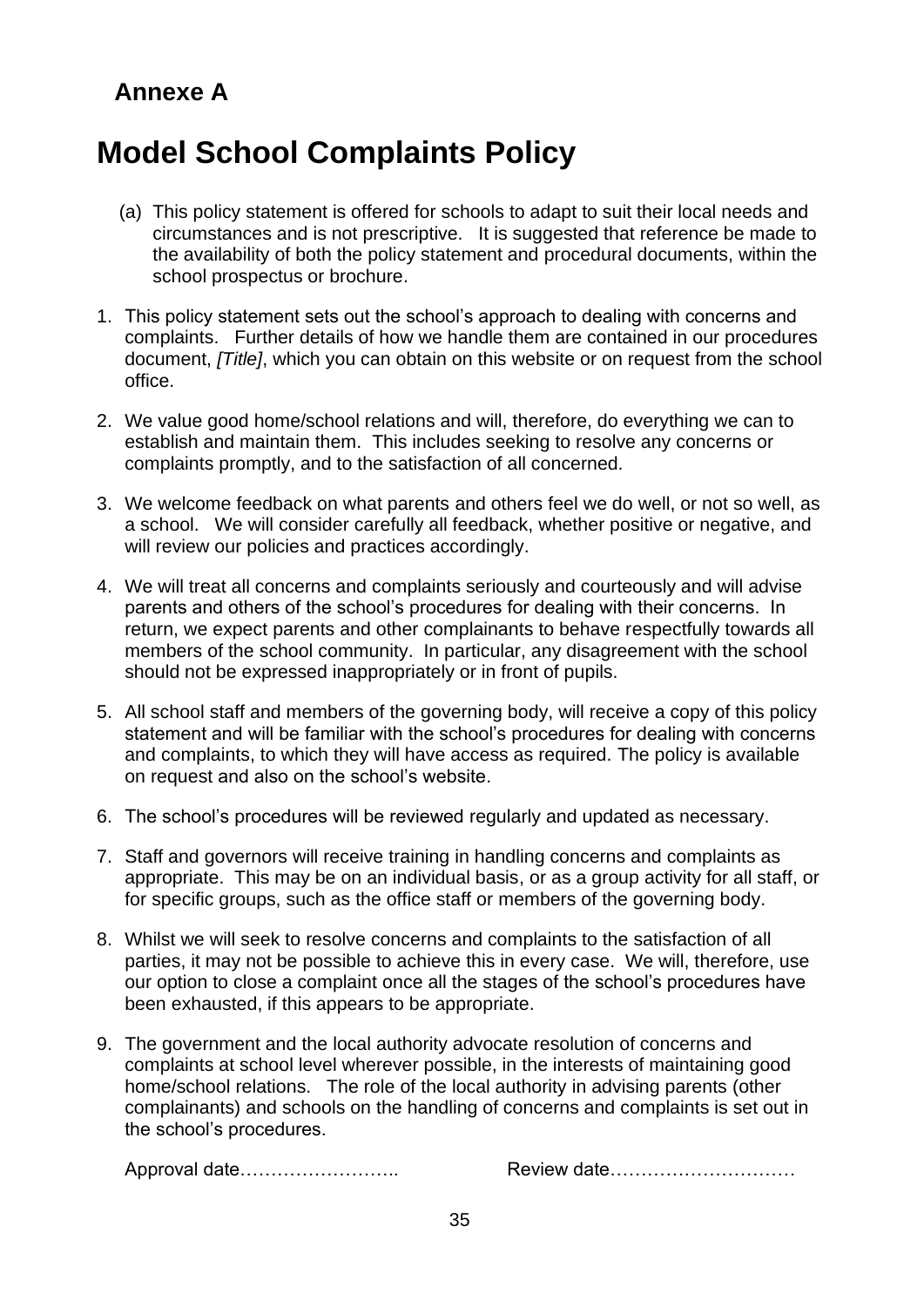## **Annexe B**

# **Model School Complaints Procedure**

#### *…(school name)…* **procedures for dealing with complaints**

The majority of concerns from parents, carers and others are handled under the following general procedures.

To ensure you receive an effective response to your complaint, it will be helpful if you:

- co-operate with the school in seeking a solution to the complaint;
- express the complaint in full as early as possible; complaints must be raised within three months of an incident occurring (although exceptional circumstances will be considered;
- respond promptly to request for information or meetings or in agreeing the details of the complaint;
- ask for assistance if needed (we will ensure that adjustments are made so that the complaint process is accessible to you e.g. providing information in alternative formats or supporting you to make your complaint) and
- treat all those involved in the complaint, with respect.

At each stage in the procedure, <School Name> wants to resolve the complaint. If appropriate, we will acknowledge that the complaint is upheld in whole or in part. In addition, we may offer one or more of the following:

- an explanation
- an admission that the situation could have been handled differently or better
- an assurance that we will try to ensure the event complained of will not recur
- an explanation of the steps that have been or will be taken to help ensure that it
	- o will not happen again and an indication of the timescales within which any
	- o changes will be made
- an undertaking to review school policies in light of the complaint
- an apology.

The procedure is divided into three stages;

**The informal stage** aims to resolve the concern through informal contact at the appropriate level in school.

**Stage one** is the first formal stage at which written complaints are considered by the head teacher or the designated governor, who has special responsibility for dealing with complaints.

**Stage two** is the next stage once stage one has been worked through. It involves a complaints appeal panel of governors.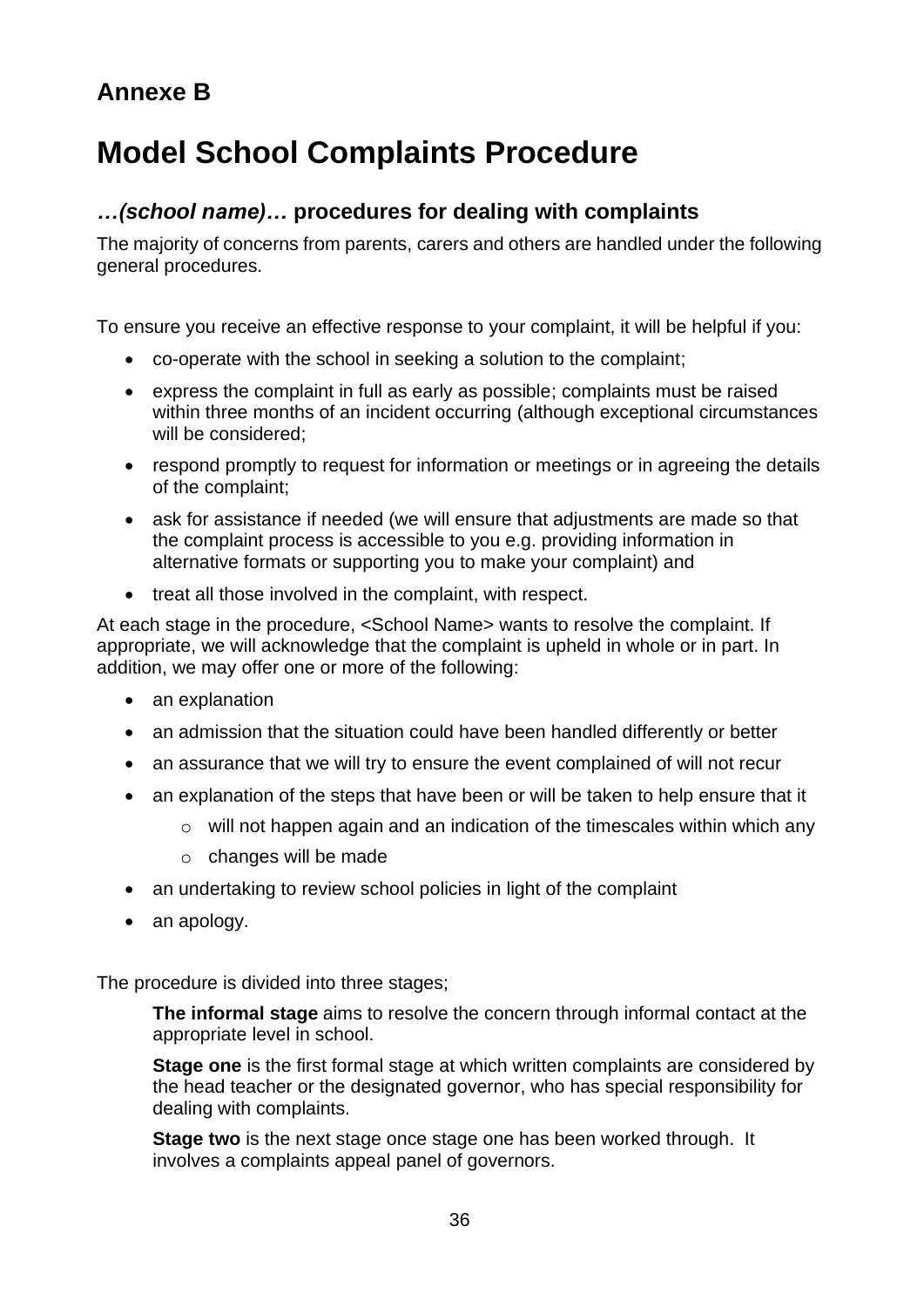How each of these stages operates is explained below:

#### **Informal stage – your initial contact with the school**

- 1. Many concerns will be dealt with informally when you make them known to us. The first point of contact should be your child's form teacher/tutor *[secondary schools may wish to insert 'subject teacher' or 'head of year' or similar at this point]*.
- 2. Once your concern is made known to us, we will see you, or contact you by telephone or in writing, as soon as possible. If it is necessary, all members of staff know how to refer to the appropriate person with responsibility for your particular issues. He or she will make a clear note of the details and will check later to make sure that the matter has been followed up.
- 3. Any actions or monitoring of the situation that has been agreed, will be communicated clearly and we will confirm this in writing to you.
- 4. If necessary we will contact appropriate people who may be able to assist us with our enquiries into your concern.
- 5. We will normally update you on the progress of our enquiries within 10 school days. Once we have responded to your concern, you will have the opportunity of asking for the matter to be considered further.
- 6. If you are still dissatisfied following this informal approach, your concern will become a formal complaint and we will deal with it at the next stage.

#### **Stage one - formal consideration of your complaint**

This stage in our procedures applies where you are not happy with the informal approach to dealing with your concern, as outlined above.

- 1. Normally, your written complaint should be addressed to the head teacher. If, however, your complaint concerns the head teacher *personally*, it should be sent to the school marked "for the attention of the chair of governors".
- 2. Complainants should not approach individual governors to raise concerns or complaints. They have no power to act on an individual basis and it may also prevent them from considering complaints at Stage 2 of the procedure.
- 3. We will acknowledge your complaint in writing as soon as possible after receiving it. This will be within three school days.
- 4. We will consider complaints made outside of term time to have been received on the first school day after the holiday period.
- 5. The complaint will either be investigated by the head teacher or they may ask a senior member of staff to be the investigating officer. If the complaint is about the head teacher personally, the chair of governors will usually investigate. However, they may appoint another governor to investigate.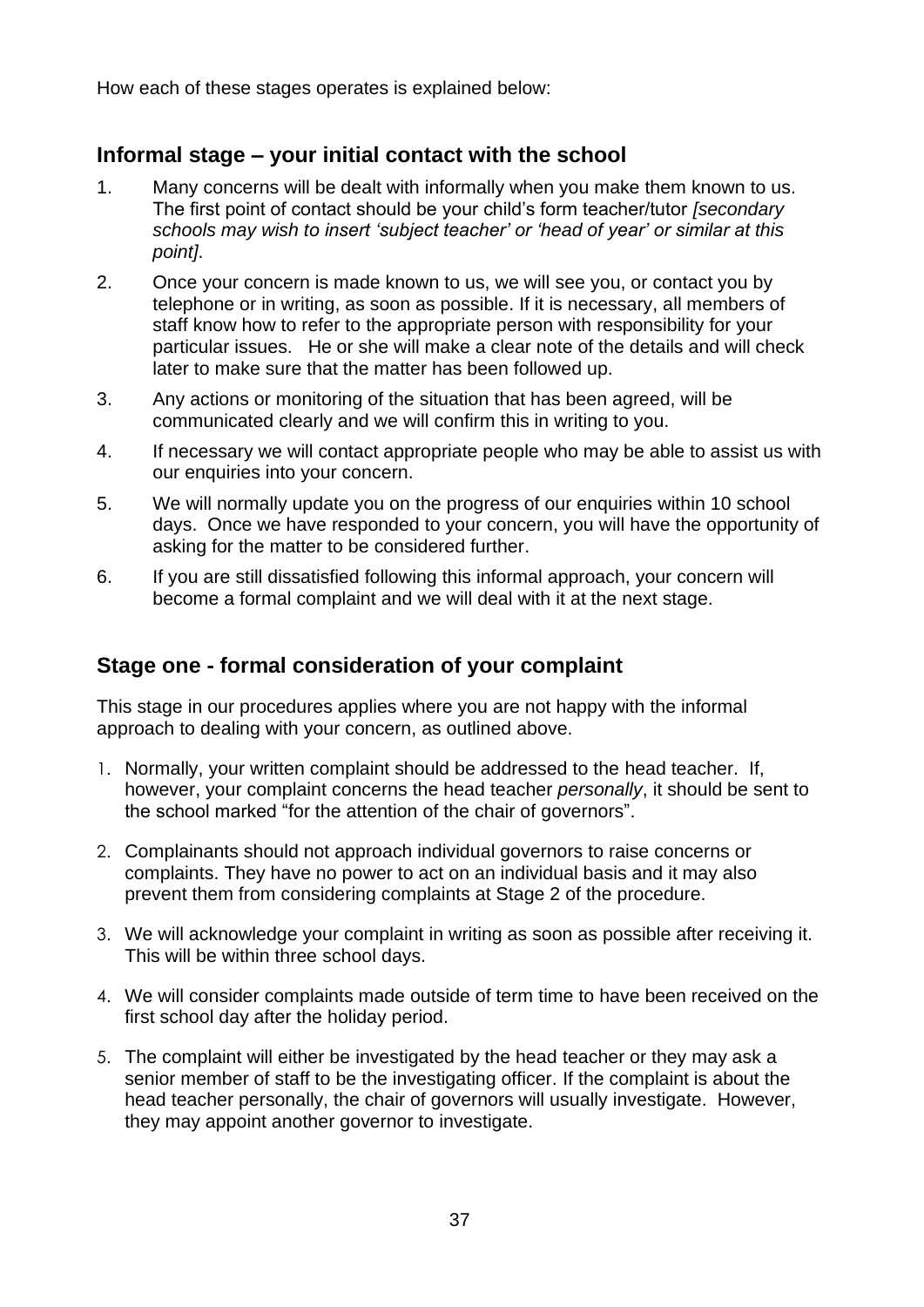- 6. Normally we would expect to respond in full within 15 school days but if this is not possible we will write to explain the reason for the delay and let you know when we hope to be able to provide a full response.
- 7. As part of our consideration of your complaint, we may invite you to a meeting to discuss the complaint and fill in any details required. If you wish, you can ask someone to accompany you to help you explain the reasons for your complaint.
- 8. The head teacher/investigating officer, or chair of governors/designated governor**\*** may also be accompanied by a suitable person if they wish.
- 9. Following the meeting, the head teacher/investigating officer, or chair of governors*/*designated governor will, where necessary, talk to witnesses and take statements from others involved. If the complaint centres on a pupil, we will talk to the pupil concerned and, where appropriate, others present at the time of the incident in question.
- 10. If the complaint involves a pupil, his/her parent/carer will be contacted and, if interviewed, we will try to ensure the parent/carer is present. In some cases this might not be possible due to the urgency of the matter and a member of staff with whom the pupil feels comfortable, for example, a learning mentor, will attend the interview.
- 11. If the complaint is about the conduct of a member of staff, it will be dealt with under the school's internal confidential procedures, as required by law.
- 12. The head teacher/investigating officer or chair of governors/designated governor will keep dated records of all meetings and telephone conversations, and other related documentation.
- 13. With regards to meetings with yourself or other witnesses, accurate notes will be agreed by both/all parties.
- 14. In accordance with equality law, we will consider making reasonable adjustments if required, to enable complainants to access and complete this complaints procedure. For instance, providing information in alternative formats, assisting complainants in raising a formal complaint or holding meetings in accessible locations
- 15. Once we have established all the relevant facts, we will send you a written response to your complaint. This will give an explanation of the head teacher's or chair of governors'/designated governor's decision and the reasons for it. If follow-up action is needed, we will indicate what we are proposing to do. We may invite you to a meeting to discuss the outcome as part of our commitment to building and maintaining good relations with you.
- 16. If you are unhappy with the way in which we reached our conclusions, you may wish to proceed to stage two, as described below. If you wish to move your complaint to stage two, you should contact us within **10 school days** of receiving our response.

\*The designated governor will usually be the governor with allocated responsibility for dealing with complaints but may from time to time be another member of the governing body (including the chair of governors)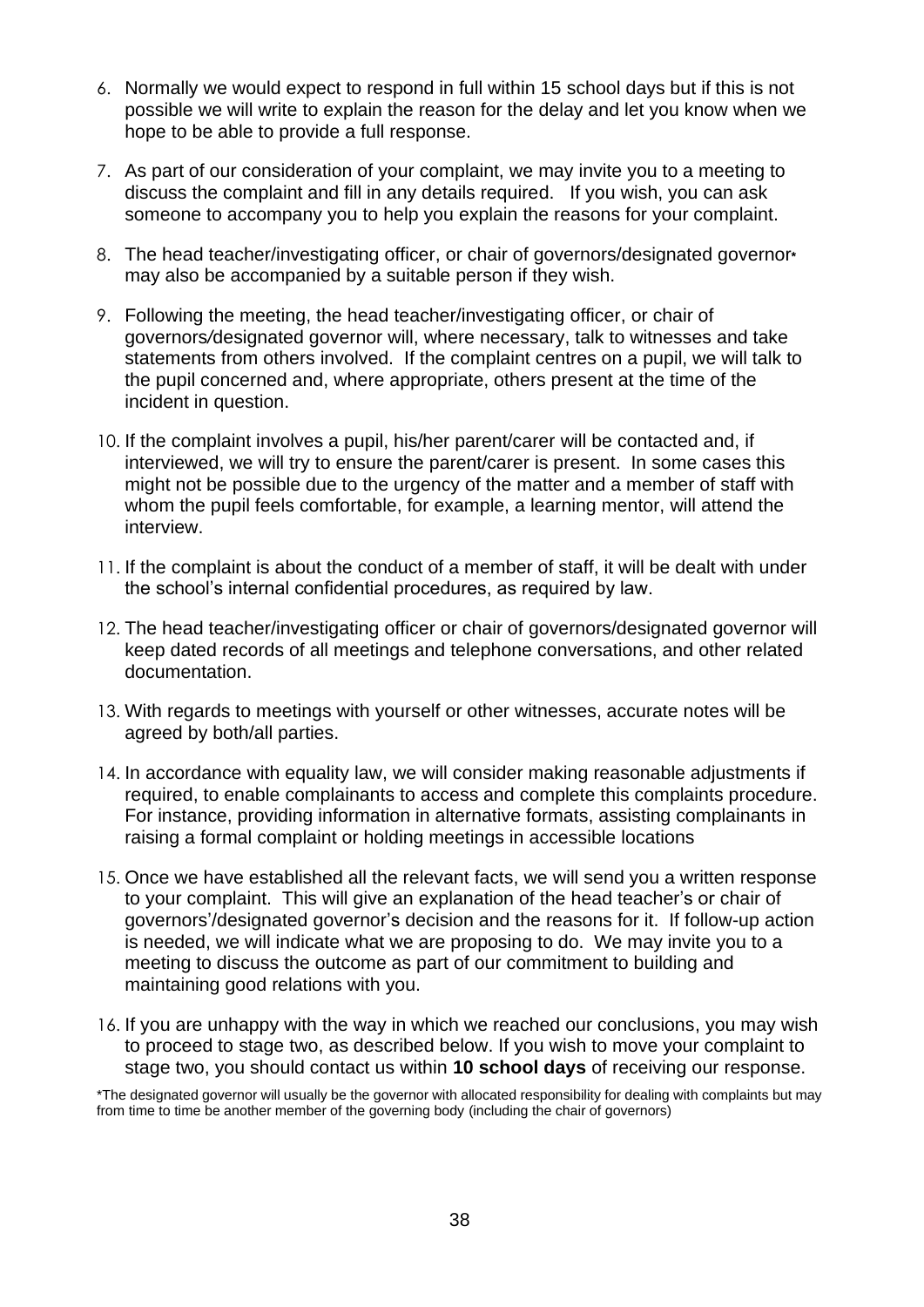#### **Stage two - consideration by a governors appeal panel**

If the complaint has already been through stage one and you are not happy with the outcome as a result of the way in which the complaint has been handled, you can take it further to a governors' appeal panel. This is a formal process, and the ultimate recourse at school level.

The purpose of this arrangement is to give you the chance to present your views in front of a panel of governors who have no prior knowledge of the details of the case and who can, therefore, consider it without prejudice.

However, the aim of a panel is not to reinvestigate the complaint. It is there to review how the complaint has been investigated and to determine whether this has been conducted fairly. It is there to establish facts and make recommendations which will reassure you that we have taken the complaint seriously.

The governors' appeal panel operates according to the following formal procedures:

- 1. The governing body will convene a panel of three governors and will aim to arrange for the panel meeting to take place within **20 school days** of receiving your request.
- 2. The head teacher (or whoever investigated at stage one) will be asked to prepare a pack of the documentation related to the investigation and the stage one outcome, for the panel. The panel can request additional information from other sources if necessary.
- 3. You will be informed, at least **five school days** in advance, of the date, time and place of the meeting. We hope you will feel comfortable with the meeting taking place in the school but we will do what we can to make alternative arrangements if you prefer.
- 4. We will try and arrange the meeting around your availability whilst taking into account all attendees' circumstances. However, if after being offered three separate dates, you cannot agree to attend, it may be that the meeting will be held in your absence but with written submissions from all parties.
- 5. With the letter inviting you to the meeting, you will receive any relevant correspondence or reports regarding stage one and you will be asked whether you wish to submit further written evidence to the panel. Any additional documentation should be submitted prior to the review panel meeting.
- 6. The letter will explain what will happen at the panel meeting and that you are entitled to be accompanied to the meeting. The choice of person to accompany you is your own, but it is usually best to involve someone in whom you have confidence but who is not directly connected with the school. They are there to give you support but also to witness the proceedings and to speak on your behalf if you wish.
- 7. It is not recommended that legal representatives attend: this is not a legal process. However, there may be occasions when legal representation is appropriate, for instance, if a school employee is called as a witness in a complaint meeting, they may wish to be supported by union and/or legal representation.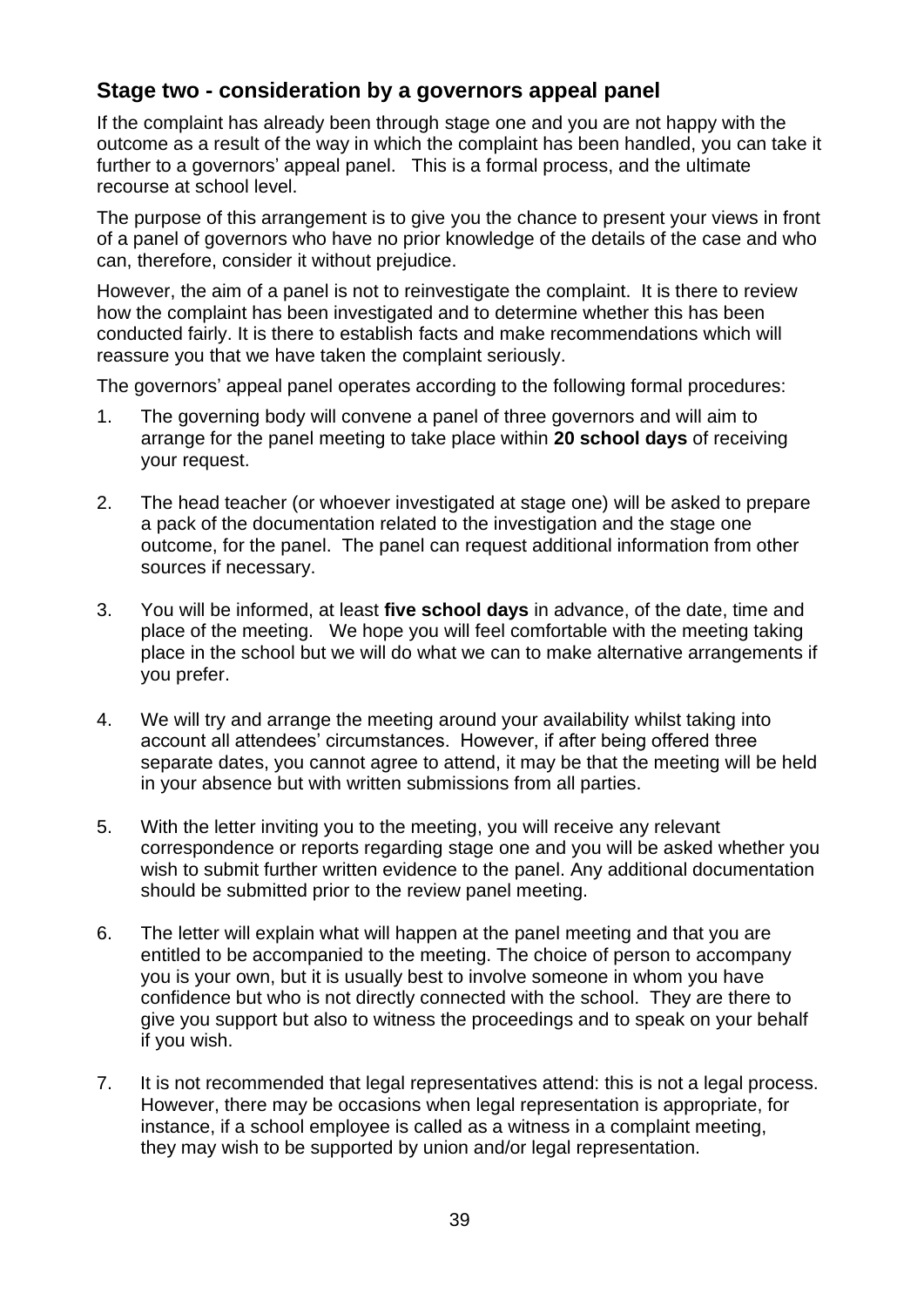*Note: Complaints about staff conduct will not generally be handled under this complaints procedure. Complainants will be advised that any staff conduct complaints will be considered under staff disciplinary procedures, if appropriate, but outcomes will not be shared with them.* 

- 8. Representatives from the media are not permitted to attend.
- 9. In exceptional circumstances, and if it is necessary in the interests of the ratifying the investigative process, the head teacher/investigating officer may, with the agreement of the chair of the panel, invite relevant witnesses directly involved in matters raised by you to attend the meeting.
- 10. The chair of the panel will bear in mind that the formal nature of the meeting can be intimidating for you and will do his or her best to put you at your ease.
- 11. As a general rule, no evidence or witnesses previously undisclosed should be introduced into the meeting by any of the participants. If either party wishes to do so, the meeting will be adjourned so that the other party has a fair opportunity to consider and respond to the new evidence.
- 12. The chair of the panel will ensure that the meeting is properly minuted. You will receive the written outcome of the panel meeting with the panel's decision. You may also request a copy of the minutes and should make this request at the start of the panel's proceedings.
- 13. Electronic recording of the meeting is not permitted without the consent of all attendees and only in special circumstances where there are communication difficulties. Agreement must be sought from the chair before the date of the meeting. Any recordings remain private and further sharing is subject to restrictions under the Data Protection Act 2018 and General Data Protection Regulations (EU) 2016/679 (GDPR).
	- During the meeting, you can expect there to be opportunities for:
	- the panel to hear you explain your case and your argument for why it should be heard at stage two;
	- the panel to hear the head teacher/investigating officer's case in response;
	- you to raise questions via the chair;
	- the head teacher/investigating officer to raise questions through the chair;
	- the panel members to be able to question you and the head teacher/investigating officer; and
	- you and the head teacher/ investigating officer to make a final statement.
- 14. In closing the meeting, the chair will explain that the panel will now consider its decision and that written notice of the decision will be sent to you and the head teacher **within three school days**. All participants other than the panel and the clerk will then leave.
	- The panel will then consider the complaint and all the evidence presented in order to:
	- reach a unanimous, or at least a majority decision, to uphold/dismiss the complaint in whole or in part;
	- decide on the appropriate action to be taken by the school, if necessary; and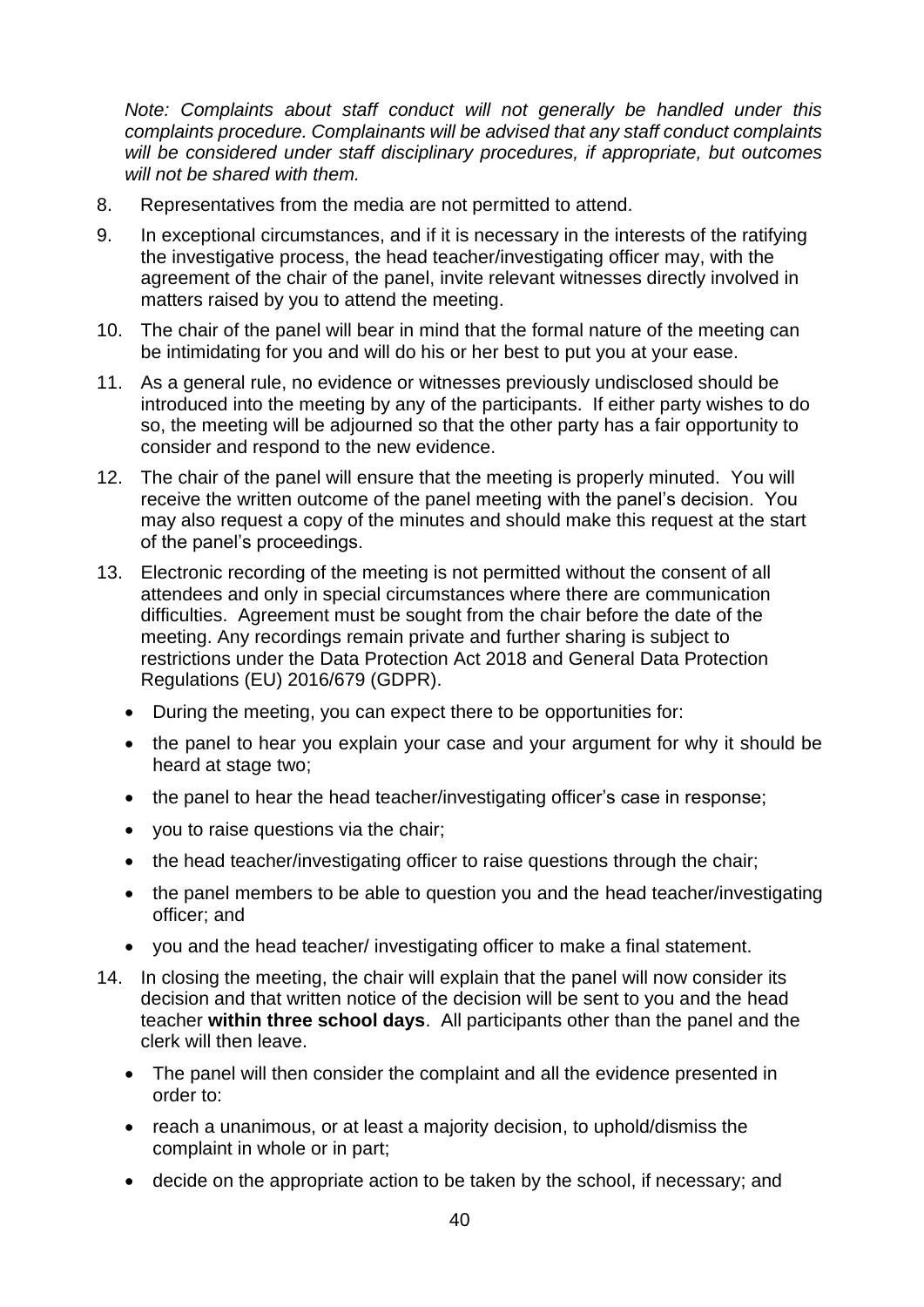- recommend, where appropriate, to the governing body changes to the school's systems or procedures to ensure that similar problems do not happen again.
- The chair of the panel will send you and the head teacher a letter outlining the decision of the panel. The letter will also explain that you are entitled to have the handling of the complaint reviewed by the Secretary of State for Education.
- We will keep a copy of all correspondence and notes on file in the school's records but separate from pupils' personal records.

15. If the complaint is:

- jointly about the Chair and Vice Chair or
- the entire governing body or
- the majority of the governing body

Stage 2 will be heard by a committee of independent governors.

The response will detail any actions taken to investigate the complaint and provide a full explanation of the decision made and the reason(s) for it. Where appropriate, it will include details of actions <School Name> will take to resolve the complaint.

The response will also advise the complainant of how to escalate their complaint should they remain dissatisfied.

#### **Closure of complaints**

Very occasionally, a school will feel that it needs, regretfully, to close a complaint where the complainant is still dissatisfied.

We will do all we can to help to resolve a complaint against the school but sometimes it is simply not possible to meet all of the complainant's wishes. Sometimes it is simply a case of "agreeing to disagree".

If a complainant persists in making representations to the school – to the head teacher, designated governor, chair of governors or anyone else – or to the local authority, this can be extremely time-consuming and can detract from our responsibility to look after the interests of all the children in our care.

For this reason, we are entitled to close correspondence (including personal approaches, as well as letters and telephone calls) on a complaint where we feel that we have taken all reasonable action to resolve the complaint and the complaint has exhausted our official process. The local authority will support us in this position, and especially where the complainant's action is causing distress to staff and/or pupils.

Where you have been through the school's internal complaints procedures and are still unhappy with the outcome or decision from the governing body, you can contact the Secretary of State for Education via the DfE website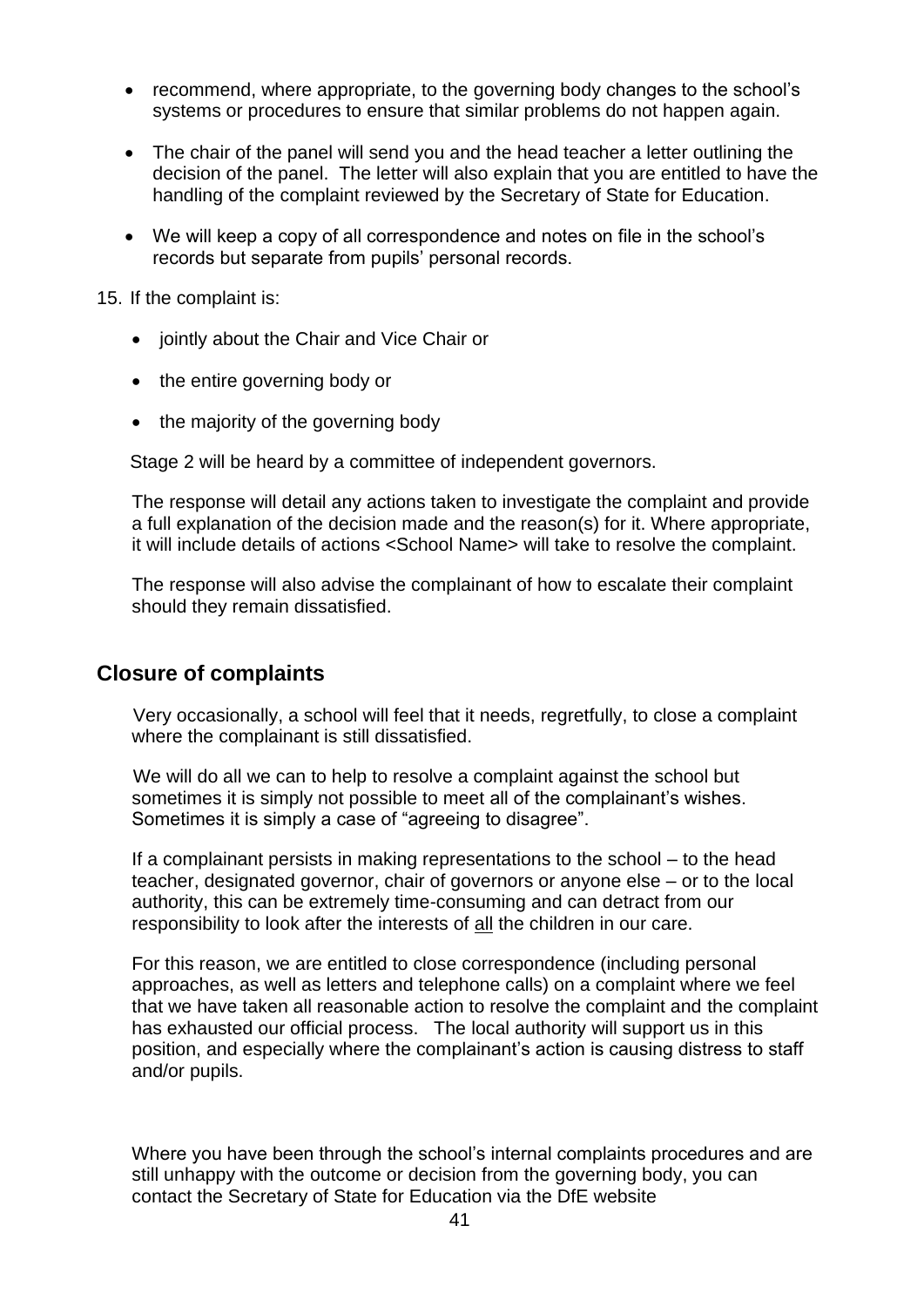[www.education.gov.uk/contactus,](http://www.education.gov.uk/contactus) by telephoning 0370 000 2288 or by writing to the address below:

> Department for Education Piccadilly Gate Store Street Manchester M1 2WD

Please enclose with your letter to the DfE a copy of the complaint outcome. This will save time in that the DfE will not need to ask for our view of what has happened.

We would advise parents that, unless the school is shown to have behaved unreasonably or not to have followed their own procedures or any statutory procedures, there is likely to be little further action that can be taken. Governing bodies are empowered to deal with many issues without reference to either the local authority or the secretary of state.

#### **Campaigns**

Where we receive numerous complaints from parents and carers and/or other people unconnected with the school regarding a particular issue, we will classify these as campaigns.

These usually concern a high profile issue that has motivated a number of people to come together and write to the school to express their dissatisfaction.

We will not deal with these under the school's complaint policy. However, we will produce a response to the issue that will be either sent to all correspondents or we will publish a response on the school's website and direct people to it.

#### **Other sources of information and advice**

If your concern is about an aspect of **special educational needs provision**, which might include information about relevant voluntary organisations and support groups in Leeds, you might like to talk to Leeds SEND Information Advice Service (Leeds Special Educational Needs and Disability Advice Support Service) on their helpline:0113 395 1222.

Approval date………………………. Review date……………………………..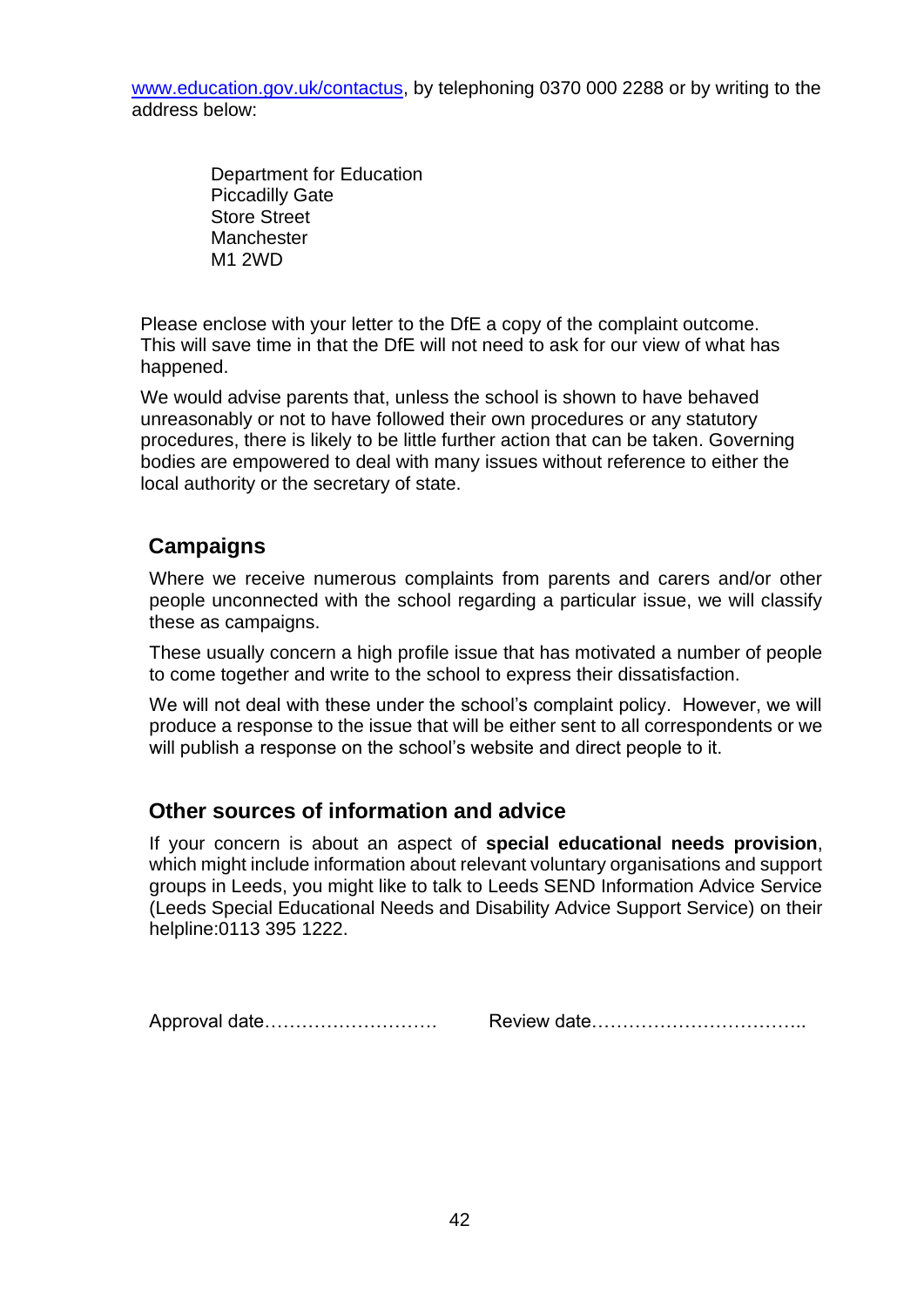# **Annexe C**

# **School Complaints Recording Form**

## *School's logo*

**Complaints / Feedback form**

| If applicable, name of child(ren) and year at school                                              |
|---------------------------------------------------------------------------------------------------|
| Your relationship to the school, e.g. parent, carer, neighbour, member of the public,<br>student: |
|                                                                                                   |

Please give details of your complaint: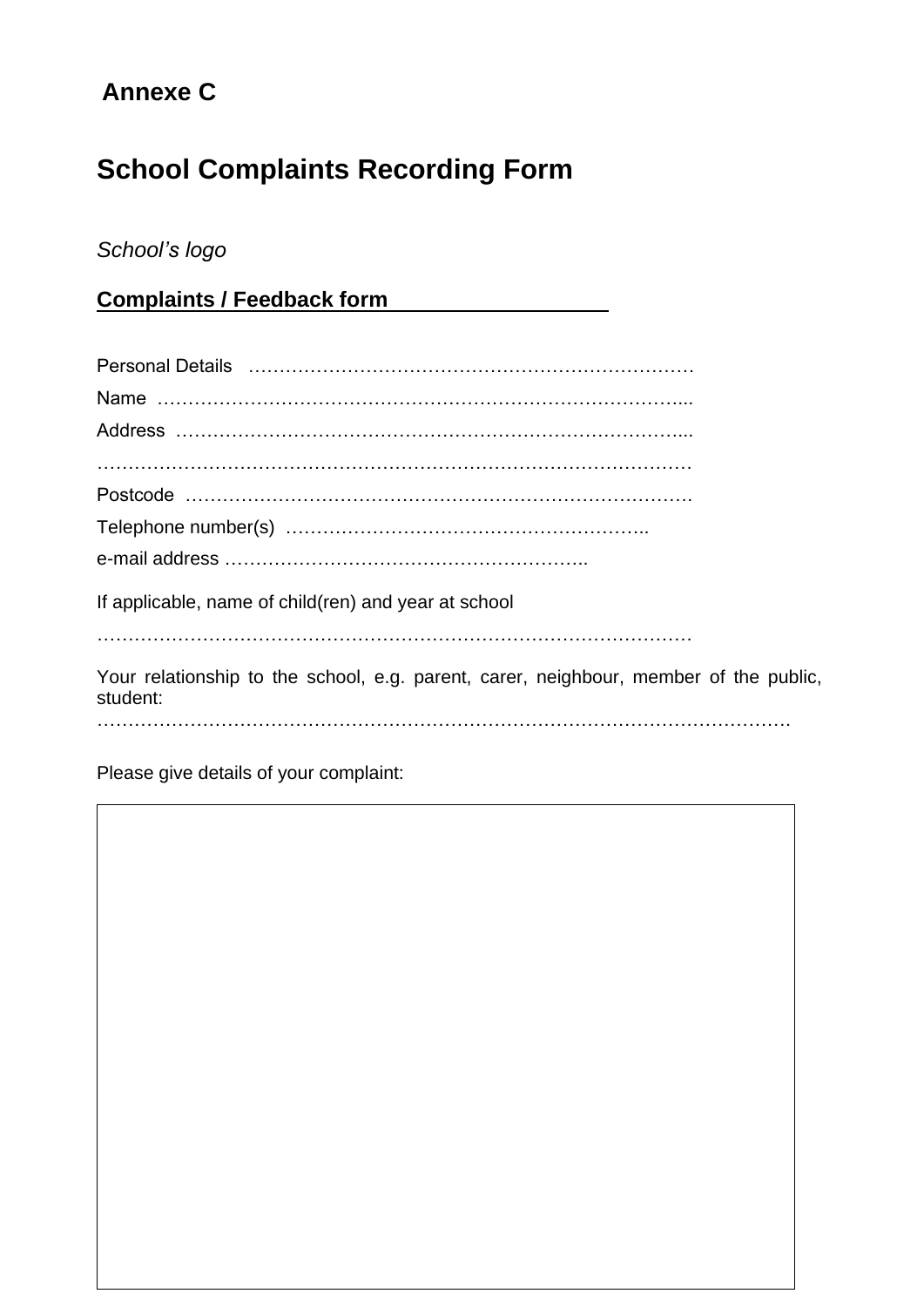What action, if any, have you already taken to try and resolve your complaint? Who did you speak to, when and what was the response?

What actions do you feel might resolve the problem at this stage?

#### **Official Use:**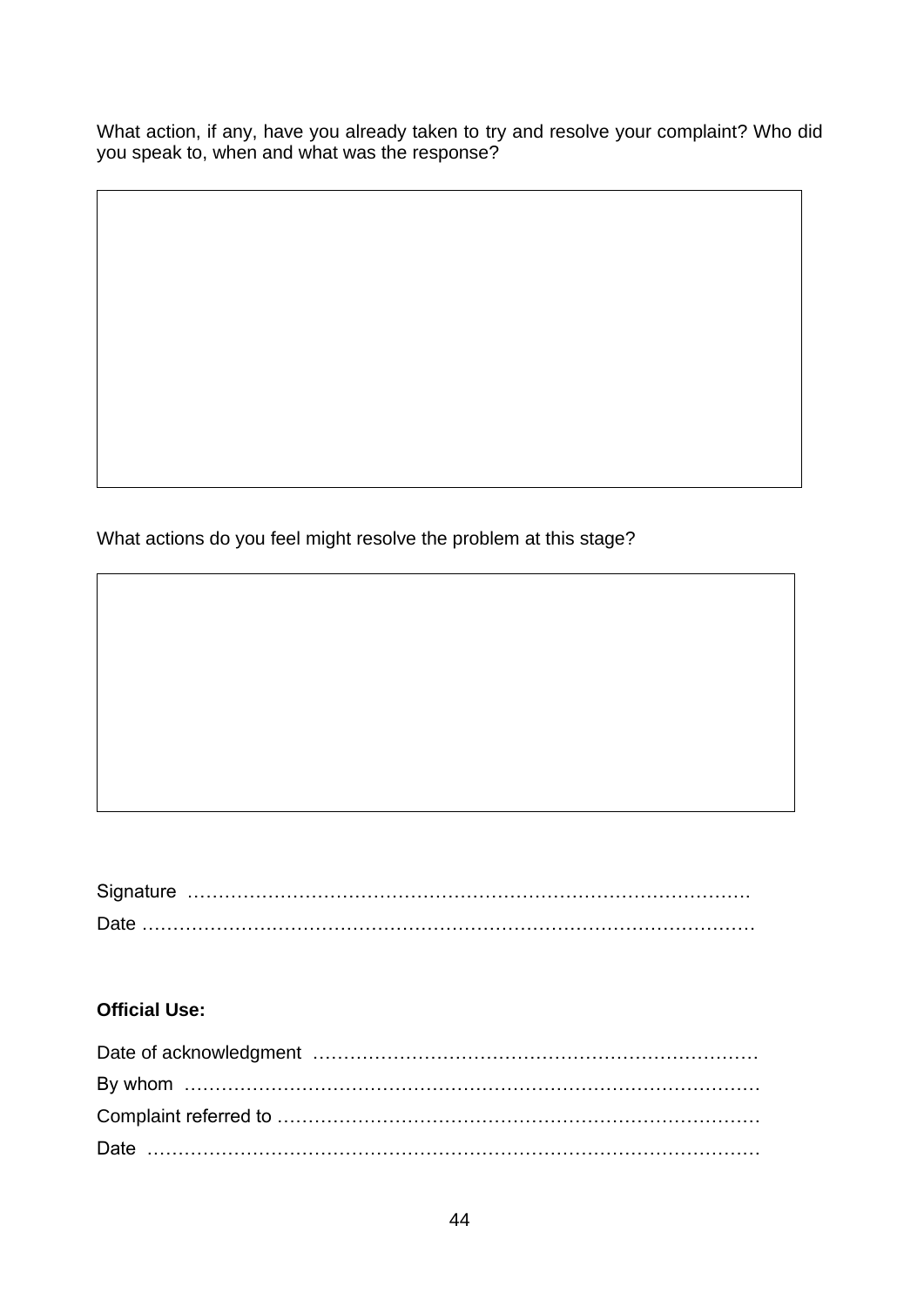## **Annexe D**

#### **Model complaint response letter – stage one**

Dear Mr and Mrs X,

#### **Formal stage one complaint regarding X**

Thank you for your letter dated…. From your letter(s) it is clear that you are still unhappy with the situation. As a result I have decided to have the matter investigated as part of formal stage one of the school's complaints procedure.

You complain that :

*summary of complaint to be stated. State each point separately.*

I have completed my investigation and can offer the following response(s) on each of the points you have raised.

- 1. Concerning your complaint that ….
- 2. Concerning your complaint that ….

It is important that you are clear about what action the school has taken at each stage of the process so far:

Informal stage

*State what action was taken in response and the outcome of this.* 

#### Formal stage one

*State what investigative action was taken in response and the outcome of this, including any remedial action to be taken if complaint is upheld.*

I hope this response answers your concerns. Please let me know if you wish to meet so I can clarify any points.

In the meantime, if you are still not satisfied with my reply, there is a further stage of the complaints procedure that you can follow. This formal stage two is a review by a panel of governors who will look at the way in which your complaint has been dealt with. The panel will consider the facts of the case but will not, however, rehear the whole case.

To go to the next formal stage, you should write to the chair of governors within 10 school days of the receipt of this letter, giving your reasons why you wish to take your complaint further. If you are still not satisfied with the results of the formal stage two panel of governors, you can complain to the Secretary of State for Education who will consider how your complaint has been handled.

Yours sincerely,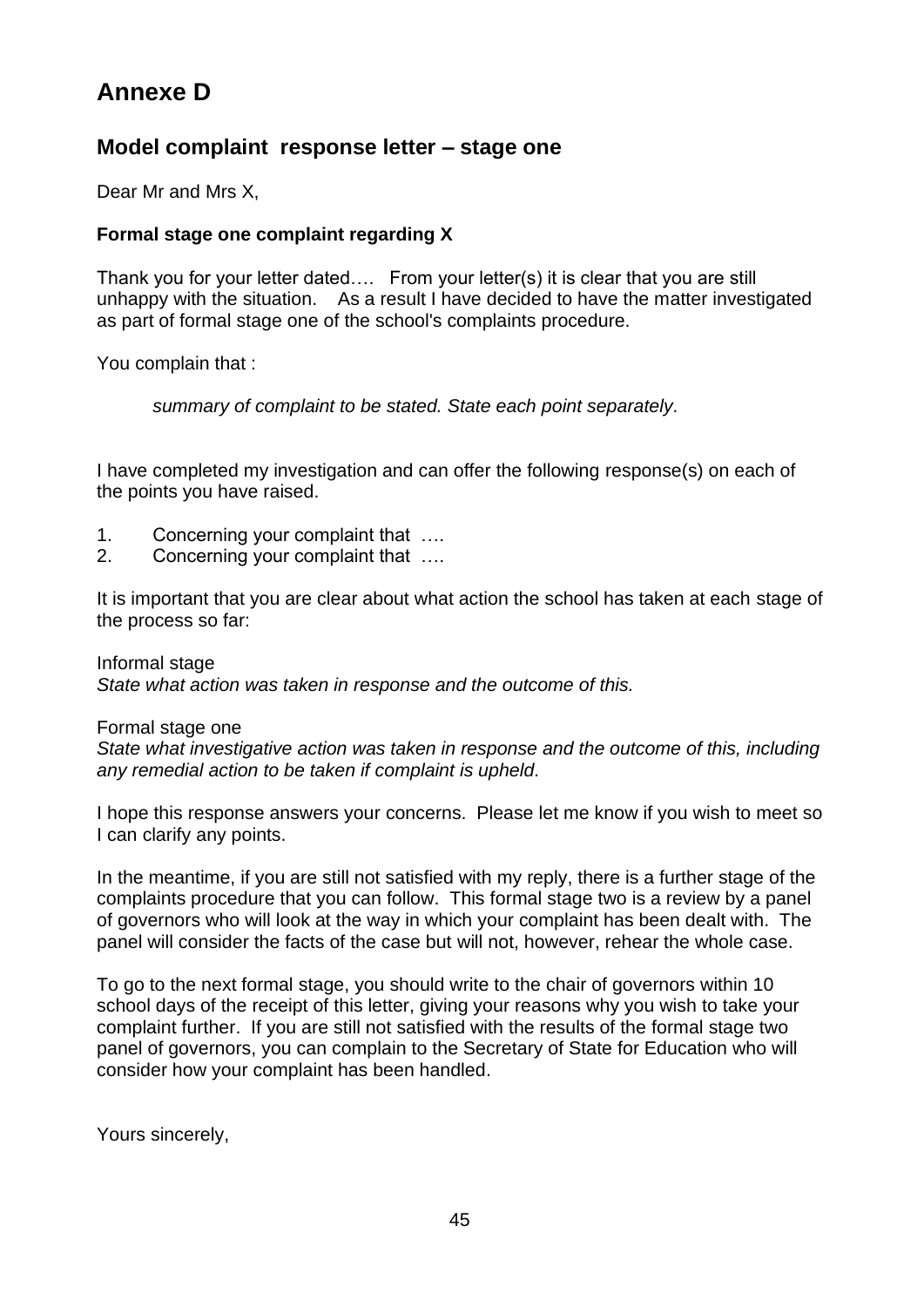## **Annexe E**

#### **Template for letter to invite complainant to stage two panel**

#### Dear X

I am writing to confirm arrangements for the stage two panel hearing.

#### **Date and time of the meeting**

The meeting will take place **on at .** This meeting is to give you the chance to present your views on the complaint in front of a panel of three governors who have no prior knowledge of the details of the case and who can, therefore, consider it without prejudice.

#### **Panel members**

The members of the panel will be: Member Member Member

#### **Purpose of the meeting**

The panel will aim to establish facts and make recommendations. They will not be looking to re-investigate the complaint but will review how the complaint has been investigated and determine whether this has been conducted fairly. I should be grateful if you could let me know if you wish to provide any further written documentation in support of your complaint; this should be submitted prior to the review panel meeting.

#### **Enclosures**

I have included with this letter relevant correspondence and reports regarding the stage one investigation; the panel can request additional information from other sources if necessary.

#### **Entitlement to be accompanied**

You are entitled to be accompanied to the meeting. The choice of person to accompany you is your own but it is usually best to involve someone in whom you have confidence but who is not directly connected with the school. They are there to give you support but also to witness the proceedings and to speak on your behalf if you wish.

#### **Format of the meeting**

The panel will ask you to present your case as to why you are not happy with the investigation of your complaint at stage one. The panel will then ask questions and comment as appropriate through the chair. The investigating officer will then present their case and time will be allowed for questions and comments. If appropriate, the complaint investigator may, with the agreement of the chair of the panel, invite relevant witnesses directly involved in matters raised by you to attend the meeting. As a general rule, no evidence or witnesses previously undisclosed should be introduced into the meeting by any of the participants. If either party wishes to do so, the meeting will be adjourned so that the other party has a fair opportunity to consider and respond to the new information. The chair of the panel will then sum up the proceedings and allow time for final questions and comments.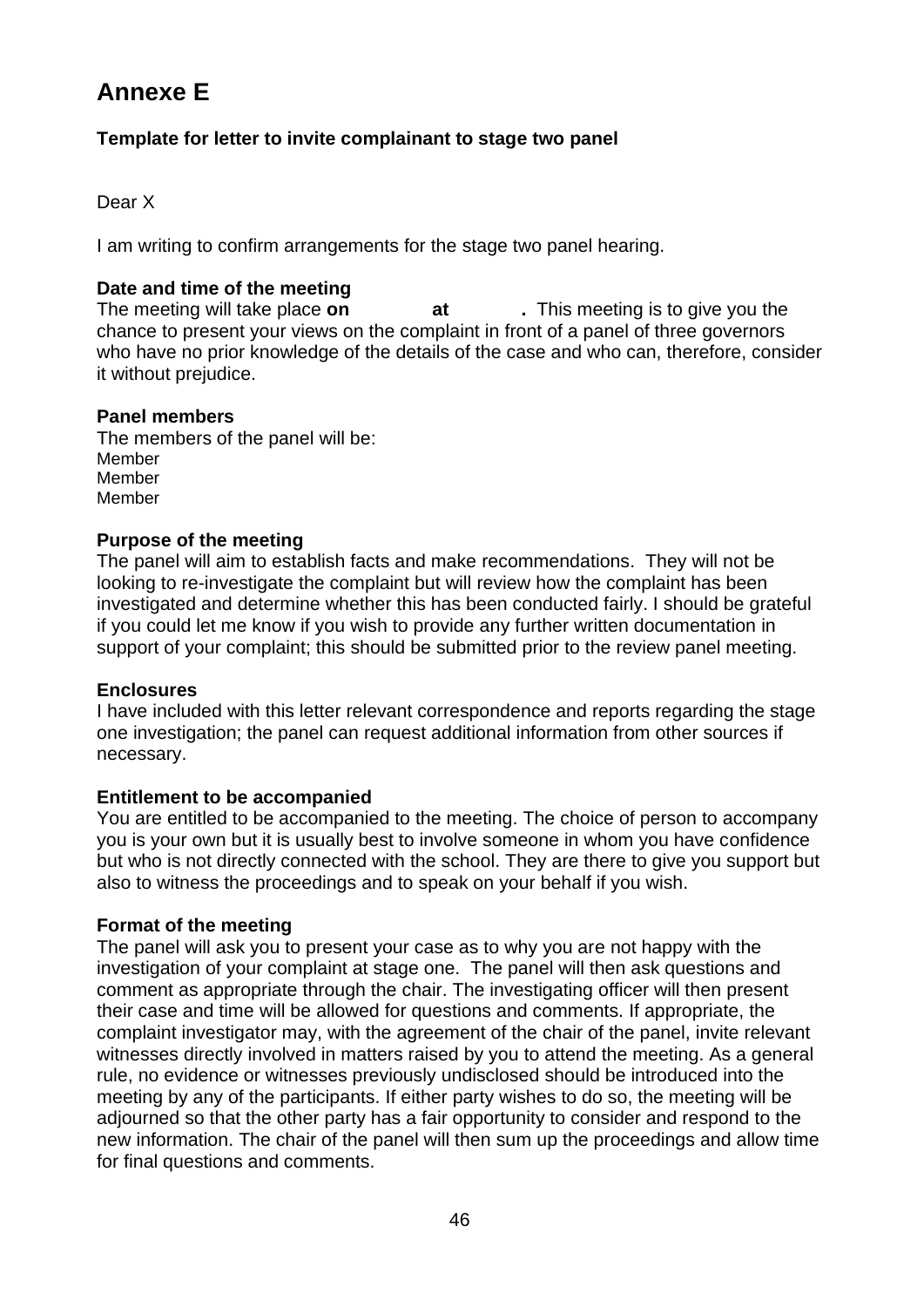#### **Minutes of the meeting**

The chair of the panel will ensure that the meeting is properly minuted. If you would like to have a copy of the minutes you should let the chair of the panel know in advance. If the panel is happy for the minutes to be copied to you, the clerk can then be asked maintain confidentiality in the minutes.

#### **Outcome of the meeting**

In closing the meeting, the chair will explain that the panel will now consider its decision and that written notice of the decision will be sent to you and the head teacher within three school days. All participants other than the panel and the clerk will then leave.

The panel will then consider the complaint and all the evidence presented in order to:

- reach a unanimous, or at least a majority, decision;
- recommend to the governing board, where appropriate, changes to the school's systems or procedures to ensure that similar problems do not happen again.

You and the head teacher will be sent a letter outlining the decision of the panel. The letter will also explain that you are entitled to have the handling of the complaint reviewed by the Secretary of State for Education if you remain dissatisfied.

Yours sincerely

Chair of the panel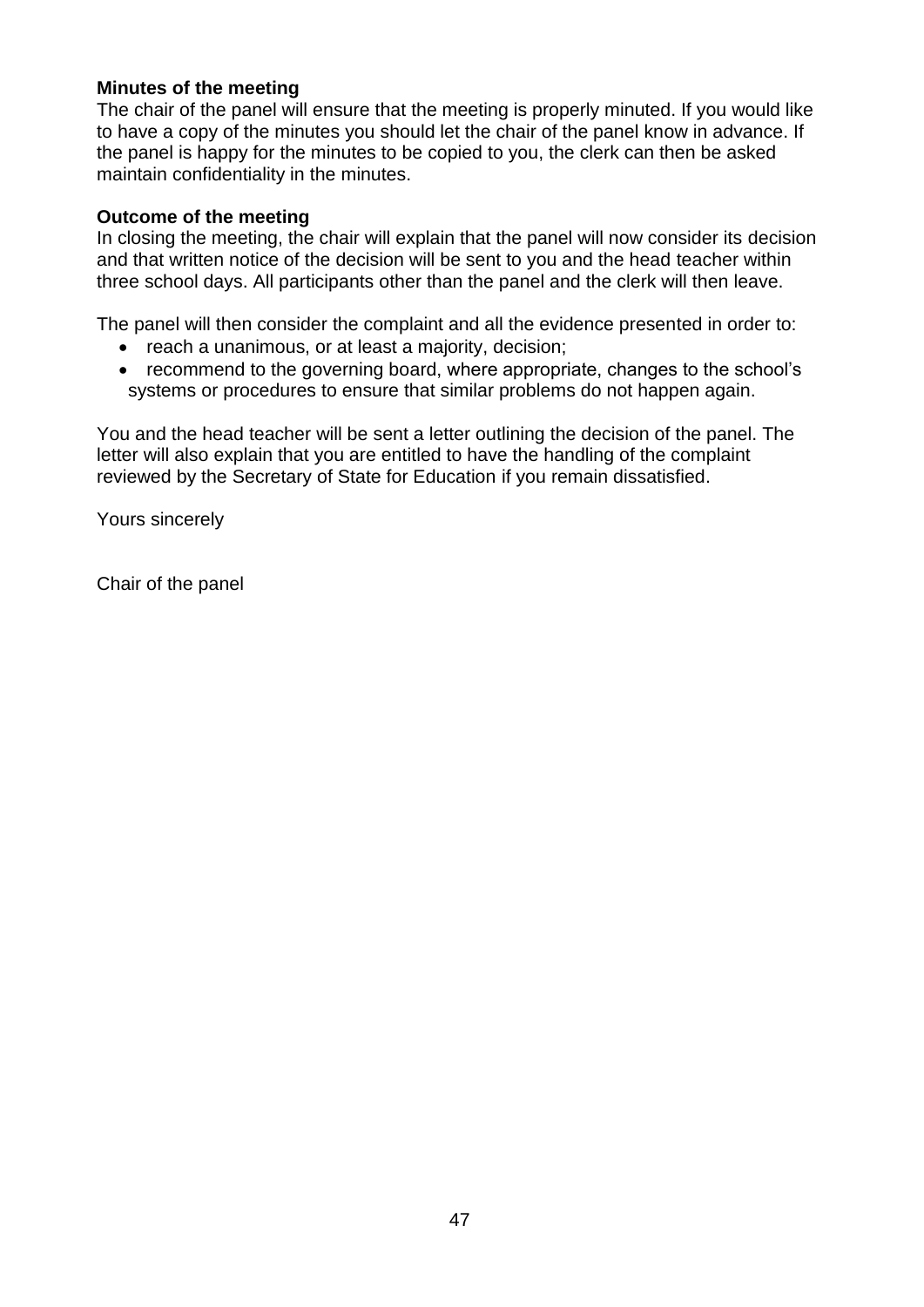## **Annexe F**

#### **Template for final response letter following stage two panel**

Dear

Thank you for taking the time to attend the meeting on xxxxxxxxxx regarding your complaint which can be summarised as follows:

*You are not happy with …………………..*

The panel have considered the format and method of investigation, content of letters received and issued and the school complaints policy and procedures. As you are aware the complaint investigator attended the meeting and was asked a number of questions for clarification.

Following consideration we feel a detailed investigation was/was not carried out, and this was/was not done fairly. Therefore, the decision of the panel is to uphold/overturn/partially uphold the outcome of the stage one investigation.

We would like to thank you for feedback, both in your letter and through your considered contribution during the meeting. The panel will ask the school and governing board to specifically consider:

- recommendation
- recommendation

The panel very much regret how this experience has made you feel and we wish to assure you that xxxxxxxx school is committed to the x e.g the safety and welfare of all its pupils.

If you remain dissatisfied with the way in which your complaint has been dealt with, and outcomes agreed, you can contact the Secretary of State for Education through the DfE website [www.education.gov.uk](http://www.education.gov.uk/) or by writing to the following address:

The School Complaints Unit Department for Education Piccadilly Gate Store Street **Manchester** M1 2WD

Yours sincerely

Chair of the panel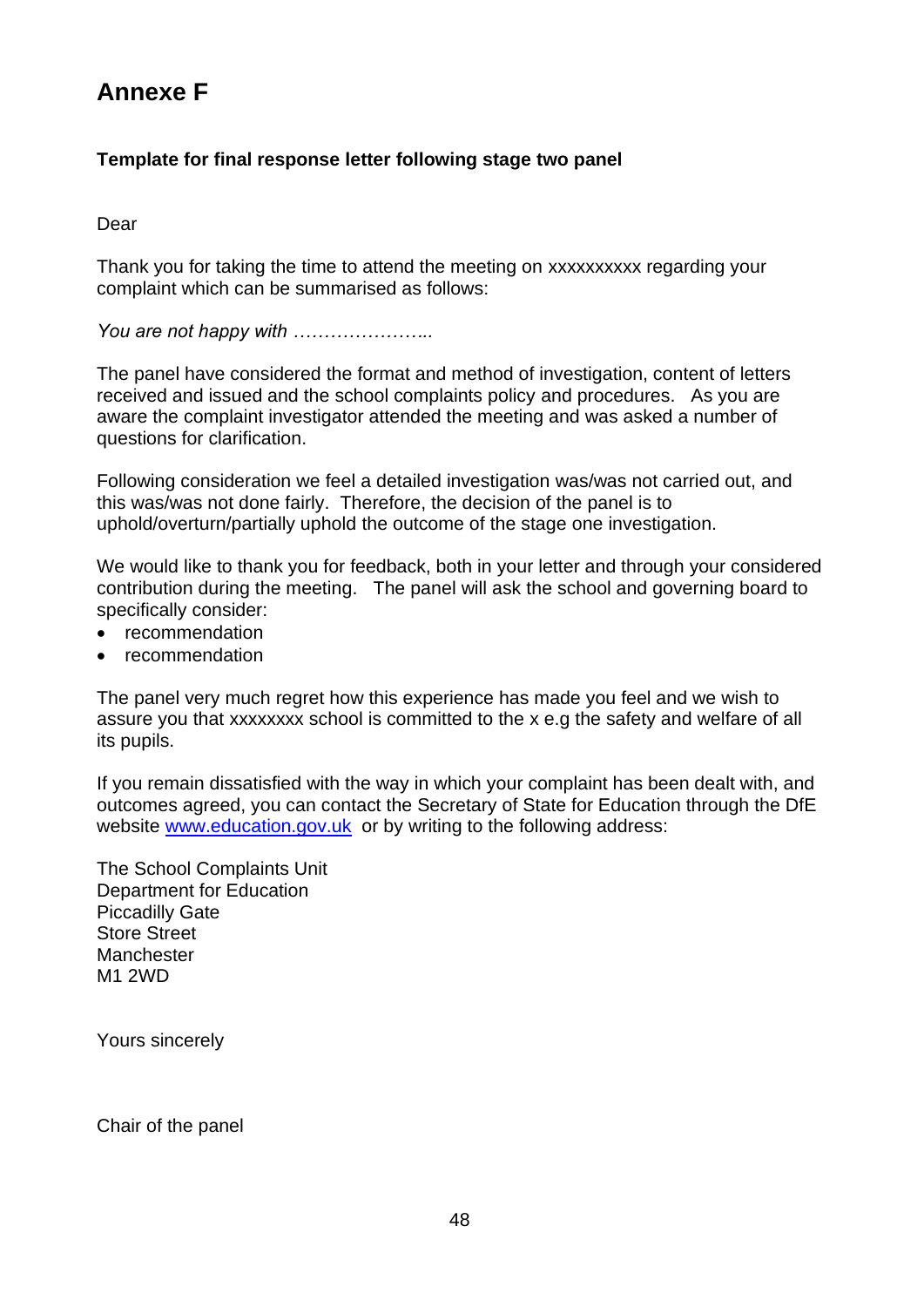# **Appendix A**

## **Complaints which are subject to statutory procedures**

A complaints procedure should cover all complaints about any provision of facilities or services that a school provides with the **exceptions** listed below, for which there are separate (statutory) procedures.

| <b>Exceptions</b>                                                                                               | Who to contact                                                                                                                                                                                                                                                                                                                                                                                                                                   |
|-----------------------------------------------------------------------------------------------------------------|--------------------------------------------------------------------------------------------------------------------------------------------------------------------------------------------------------------------------------------------------------------------------------------------------------------------------------------------------------------------------------------------------------------------------------------------------|
| • Admissions to schools                                                                                         | Concerns should be raised direct with local<br>authorities. For school admissions, it will depend<br>on who is the admission authority (either the<br>school or the local authority). Complaints about<br>admission appeals for maintained schools are<br>dealt with by the Local Government and Social<br>Care Ombudsman.                                                                                                                       |
| • Statutory assessments of Special<br><b>Educational Needs (SEN)</b>                                            | Contact Leeds City Council special educational<br>needs service tel: 0113 3785 256                                                                                                                                                                                                                                                                                                                                                               |
| • School re-organisation proposals                                                                              | <b>Contact Leeds City Council</b><br>educ.school.organisation@leeds.gov.uk                                                                                                                                                                                                                                                                                                                                                                       |
| • Matters likely to require a Child<br><b>Protection Investigation</b>                                          | If you have a concern as a practitioner please<br>call the Social Care Duty & Advice team on:<br>0113 376 0336 (9am to 5pm) or the<br>Emergency Duty team on 0113 240 9536 (out of<br>office hours)                                                                                                                                                                                                                                              |
| • Exclusion of children from school                                                                             | Further information about raising concerns about<br>exclusion can be found at: www.gov.uk/school-<br>discipline-exclusions/exclusions                                                                                                                                                                                                                                                                                                            |
| • Whistleblowing                                                                                                | <b>Schools</b><br>have<br>internal<br>whistleblowing<br>an<br>procedure for their employees and voluntary staff.<br>Other concerns can be raised direct with Ofsted<br>by telephone on: 0300 123 3155, via email at:<br>whistleblowing@ofsted.gov.uk<br>or by writing to: WBHL, Ofsted Piccadilly Gate<br>Store Street Manchester M1 2WD.<br>Department for Education is<br>The<br>also<br>a<br>prescribed body for whistleblowing in education. |
| • Staff grievances and disciplinary<br>procedures                                                               | These matters will invoke the school's internal<br>grievance procedures. Complainants will not be<br>informed of the outcome of any investigation.                                                                                                                                                                                                                                                                                               |
| Complaints about services<br>provided by other providers who<br>school premises<br>may use<br>or<br>facilities. | Providers should have their own complaints<br>procedure to deal with complaints about service.                                                                                                                                                                                                                                                                                                                                                   |
| • Complaints regarding requests<br>for term time absence                                                        | These requests are entirely at the head teacher's<br>discretion. Therefore, they do not come under the<br>remit of the complaints' procedure.                                                                                                                                                                                                                                                                                                    |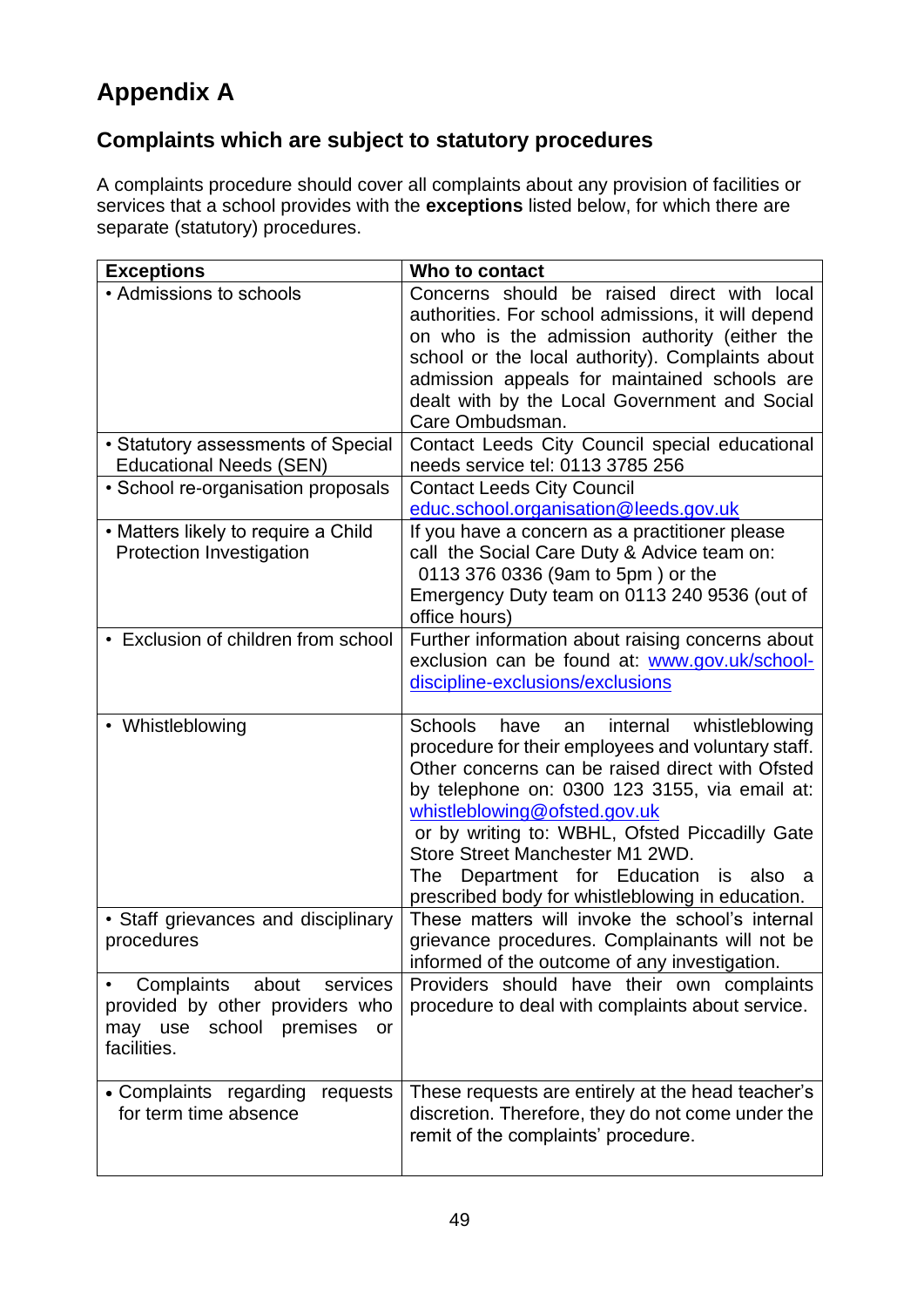The head teacher will in most cases determine which if any of these statutory procedures apply. Advice can be obtained from the local authority on any such issues either by contacting the appropriate service manager or customer relations on 0113 37 85111.

If one of these statutory procedures needs to be invoked at some point during the investigation of a more general complaint, the complaints procedure may need to be suspended until the statutory procedure has been concluded.

If a complainant commences legal action against <School Name> in relation to their complaint, we will consider whether to suspend the complaints procedure in relation to their complaint until those legal proceedings have concluded.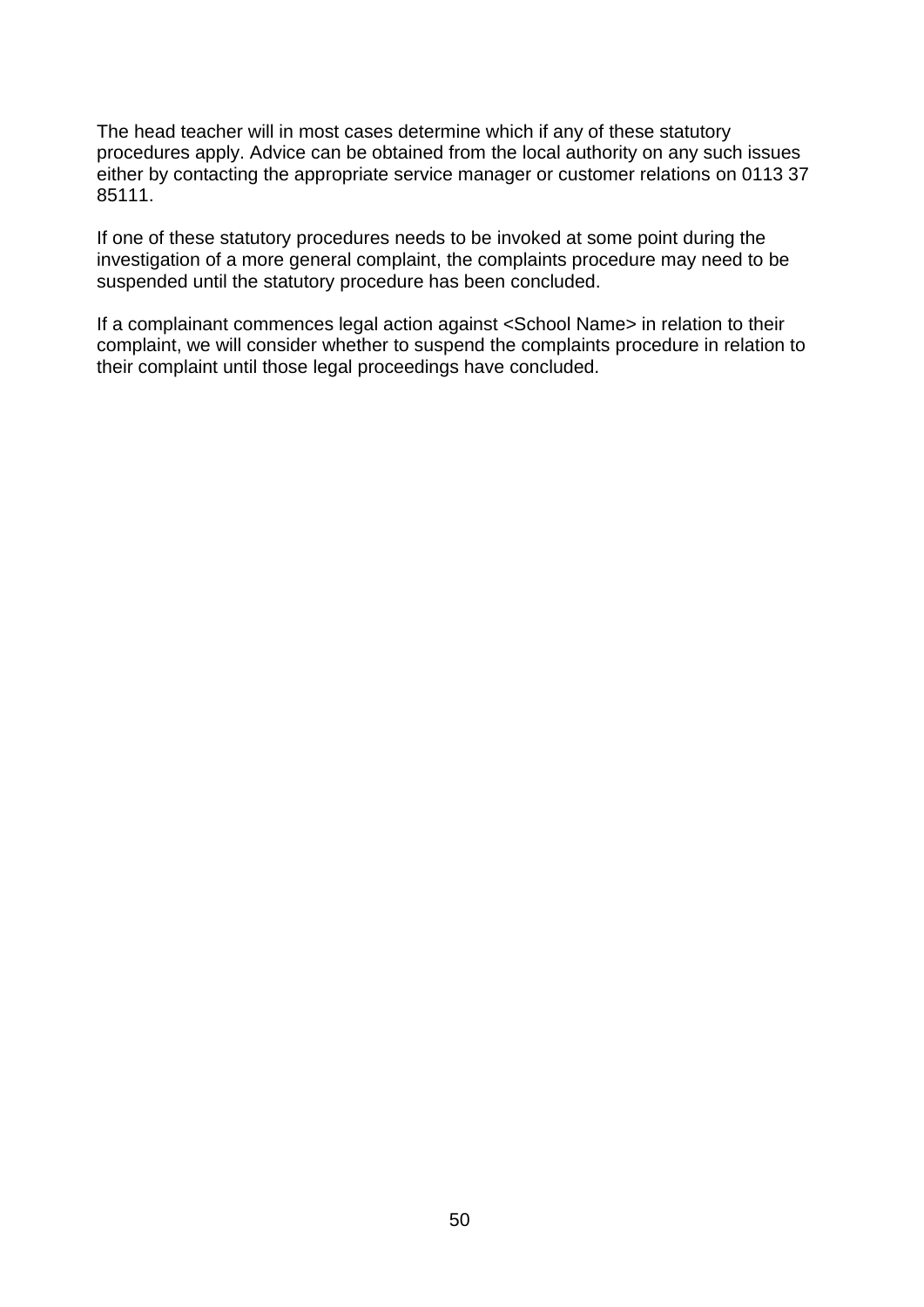# **Appendix B**

#### **Model policy for managing serial and unreasonable complaints**

<…School> is committed to dealing with all complaints fairly and impartially, and to providing a high quality service to those who complain. We will not normally limit the contact complainants have with the school. However, we do not expect our staff to tolerate unacceptable behaviour and will take action to protect staff from that behaviour, including that which is abusive, offensive or threatening.

<…School> defines unreasonable complainants as '*those who, because of the frequency or nature of their contacts with the school, hinder our consideration of their or other people's complaints*'.

A complaint may be regarded as unreasonable when the person making the complaint:-

- refuses to articulate their complaint or specify the grounds of a complaint or the outcomes sought by raising the complaint, despite offers of assistance;
- refuses to co-operate with the complaints investigation process while still wishing their complaint to be resolved;
- refuses to accept that certain issues are not within the scope of a complaints procedure;
- insists on the complaint being dealt with in ways which are incompatible with the adopted complaints procedure or with good practice;
- introduces trivial or irrelevant information which the complainant expects to be taken into account and commented on, or raises large numbers of detailed but unimportant questions, and insists they are fully answered, often immediately and to their own timescales;
- makes unjustified complaints about staff who are trying to deal with the issues, and seeks to have them replaced;
- changes the basis of the complaint as the investigation proceeds;
- repeatedly makes the same complaint (despite previous investigations or responses concluding that the complaint is groundless or has been addressed);
- refuses to accept the findings of the investigation into that complaint where the school's complaint procedure has been fully and properly implemented and completed including referral to the Department for Education;
- seeks an unrealistic outcome:
- makes excessive demands on school time by frequent, lengthy, complicated and stressful contact with staff regarding the complaint in person, in writing, by email and by telephone while the complaint is being dealt with;
- uses threats to intimidate:
- uses abusive, offensive or discriminatory language or violence;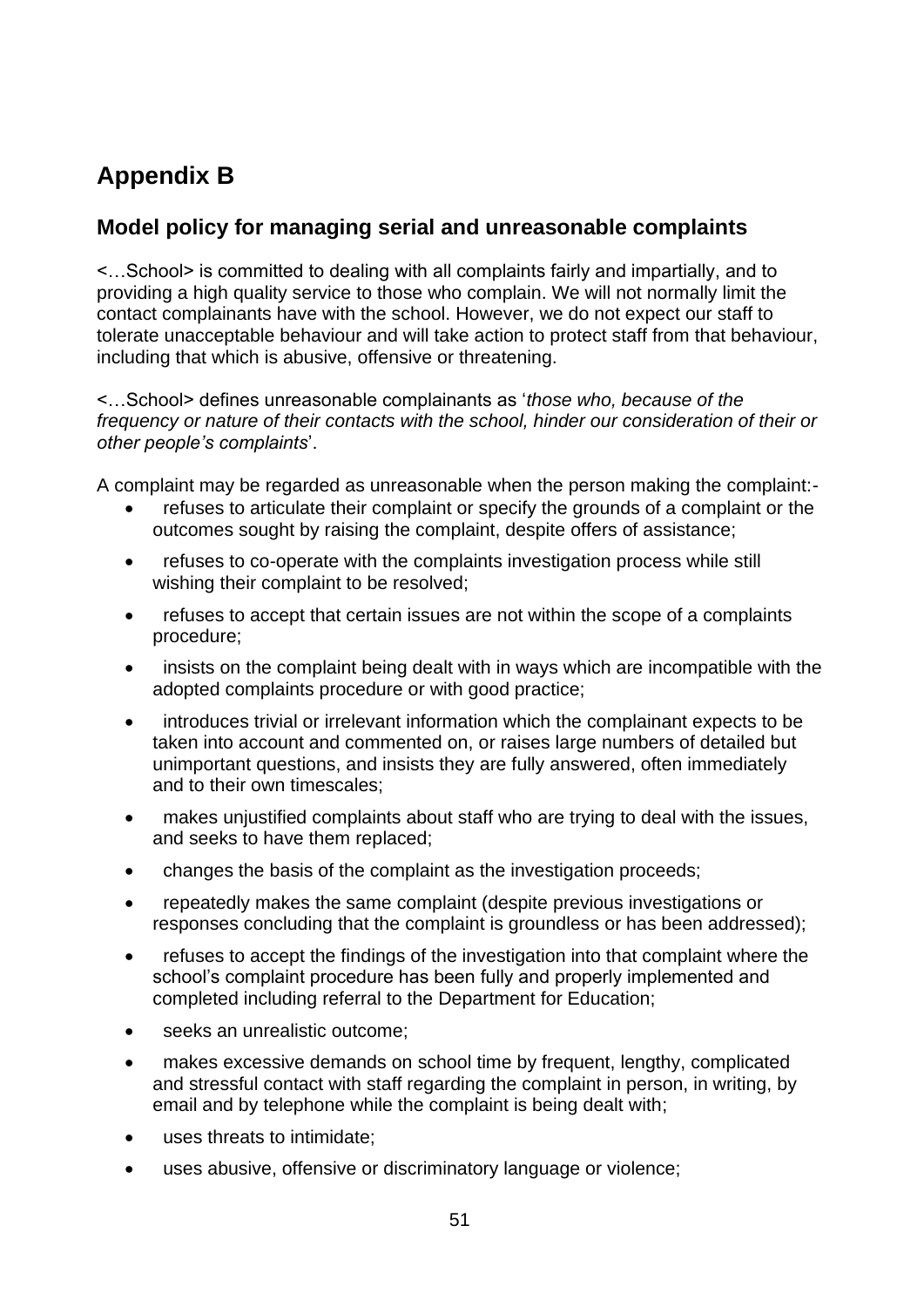- knowingly provides falsified information; or
- publishes unacceptable information on social media or other public forums.

Complainants should limit the numbers of communications with a school while a complaint is being progressed. It is not helpful if repeated correspondence is sent (either by letter, phone, email or text) as it could delay the outcome being reached. Whenever possible, the head teacher or chair of governors will discuss any concerns with the complainant informally before applying an 'unreasonable' marking.

If the behaviour continues the head teacher will write to the complainant explaining that their behaviour is unreasonable and asking them to change it. For complainants who excessively contact <…School> causing a significant level of disruption, we may specify methods of communication and limit the number of contacts in a communication plan. This will usually be reviewed after 6 months.

In response to any serious incident of aggression or violence, the concerns and actions taken will be put in writing immediately and the police informed. This may include banning an individual from <…School>.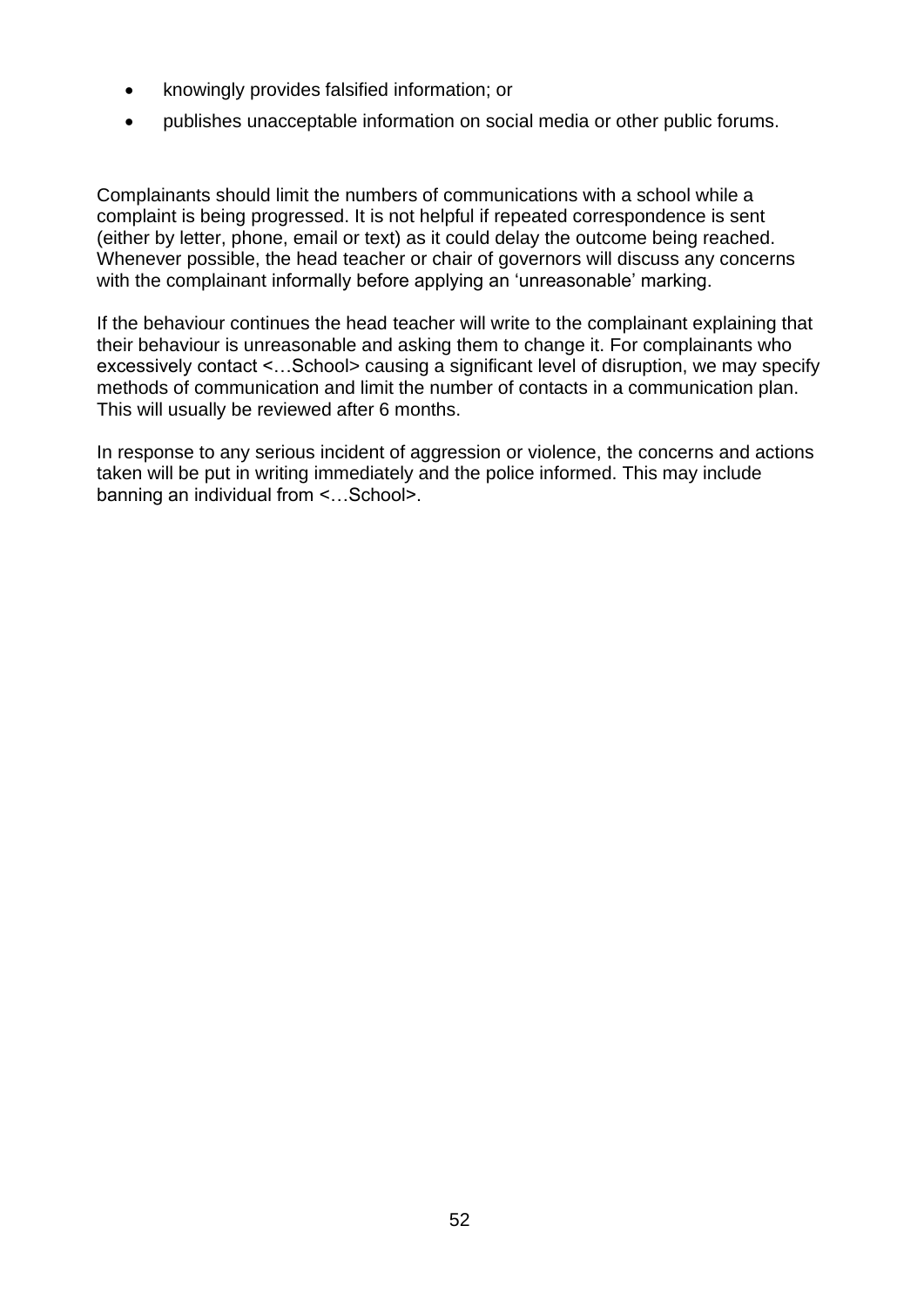## **Appendix C**

#### **The Role of the School Complaints Unit**

If a complaint has completed the local procedures and the complainant remains dissatisfied, they have the right to refer their complaint to the Secretary of State for Education. The Secretary of State has a duty to consider all complaints raised but will only intervene where the governing body has acted unlawfully or unreasonably and where it is expedient or practical to do so.

The School Complaints Unit (SCU) considers complaints relating to local authority maintained schools in England on behalf of the Secretary of State. The SCU will look at whether the complaints policy and any other relevant statutory policies were adhered to. The SCU also looks at whether statutory policies adhere to education legislation. However, the SCU will not normally re-investigate the substance of the complaint. This remains the responsibility of schools.

The SCU will not overturn a school's decision about a complaint except in exceptional circumstances where it is clear the school has acted unlawfully or unreasonably. If the SCU finds that the school has not handled a complaint in accordance with its procedure, we may request that the complaint is looked at again.

If legislative or policy breaches are found, the SCU will report them to the school and the complainant, and where necessary, ask for corrective action to be taken. The SCU normally also seeks written assurances as to future conduct. Failure to carry out remedial actions or provide written assurances could ultimately result in a formal direction being issued by the Secretary of State in accordance with his powers under sections 496 and 497 of the Education Act 1996.

Schools may wish to contact the SCU for advice on whether they have acted reasonably; for example: in closing down a complaint from a serial complainant before the local procedure has been completed. However, the SCU will not be able to advise on how to resolve the complaint.

Further information can be obtained from the SCU by calling the National Helpline on **0370 000 2288** or going online at: [www.education.gov.uk/help/contactus](http://www.education.gov.uk/help/contactus) or by writing to:

Department for Education School Complaints Unit 2nd Floor, Piccadilly Gate Store Street **Manchester** M1 2WD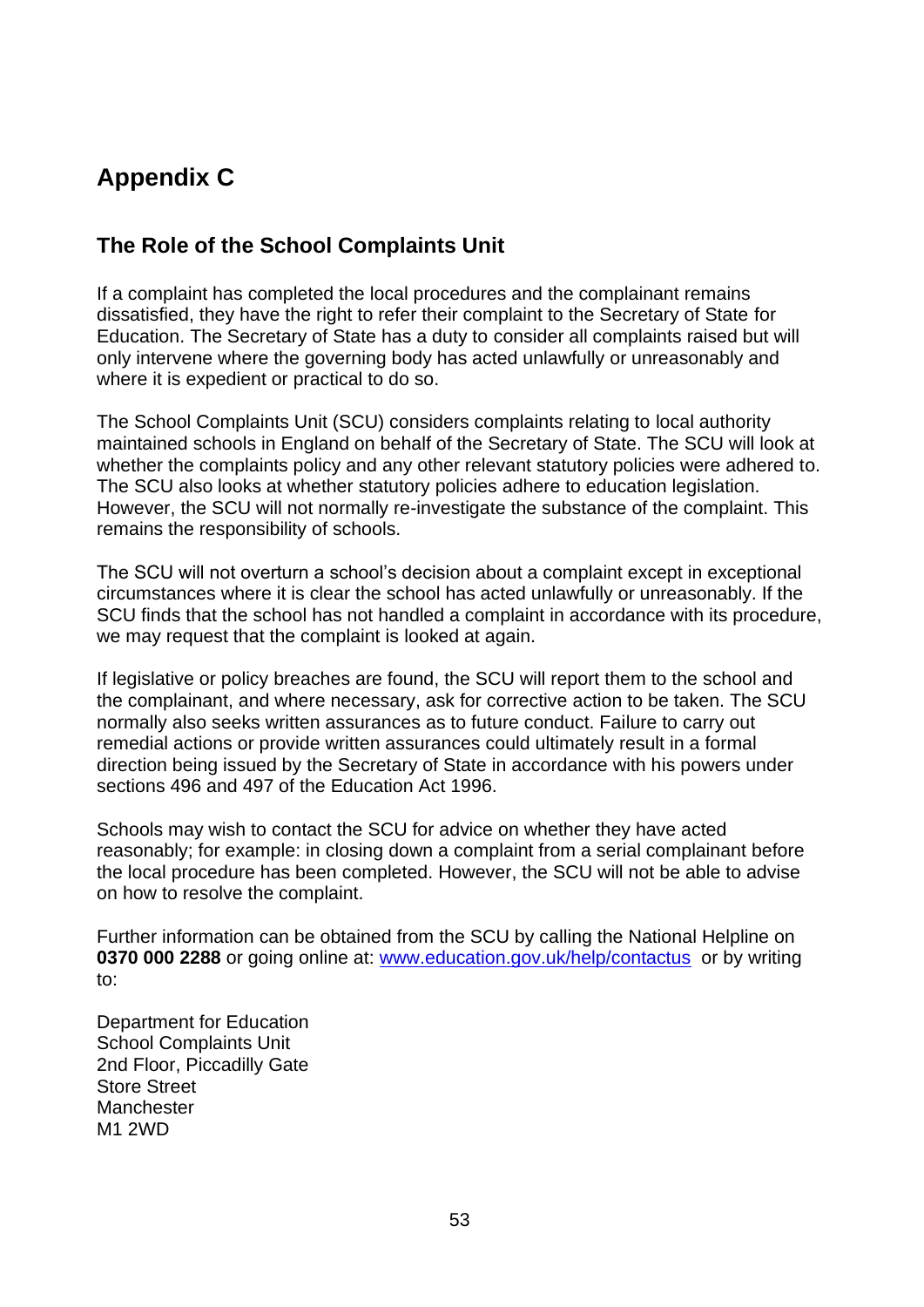# **Appendix D**

#### **Guidance for chairing stage two panels**

The role of the panel is to consider the way the complaint has been investigated and handled by the school (or governor if it is about the head teacher) and offer a fresh perspective on the facts of the complaint. The panel will hear the report of the investigating officer and will review the investigation carried out at stage one, referring to the complaints policy and procedures to determine if these were followed. **The review should not consider any points not raised in the initial complaint unless agreed beforehand**.

The panel should meet within 20 school days of receiving the request. The complainants and investigating officer will be informed of the date, time and venue of the appeal hearing. A template for the invite letter is included as Annexe E. All parties must be provided with the report of the investigating officer/a pack of supporting documentation for review prior to the meeting.

The panel will comprise of three governors who have had no previous knowledge of, or involvement in, the case. The panel should not include staff governors. The meeting should be formally clerked and a set of minutes produced. If they are to be shared with the complainant it should be made clear that no changes will be made to the content of the minutes.

The panel can:

- dismiss the complaint in whole or in part;
- uphold the complaint in whole or in part;
- decide on the appropriate action to be taken to resolve the complaint;
- recommend changes to the school's systems or procedures to ensure that problems of a similar nature do not recur.

The decision of the panel is final and will be communicated in writing to complainants and the head teacher within three school days. If the complainant remains unhappy the final stage of appeal is to the Secretary of State for Education.

#### **How to run the panel meeting**

The chair of the panel will summarise the format of the meeting (this might also have been included in the invite letter) which should contain the following steps:

- those present will be asked to introduce themselves and their role/purpose
- the complainant will be asked to explain their complaint and why they feel it should be heard at stage two;

(it may be necessary at this point, especially for lengthy complaints, for the panel chair to summarise the complaint and ask the complainants if the summary is accurate. The summary can then be used to ensure discussion during the meeting remains focussed on the complaint and does not stray into other matters)